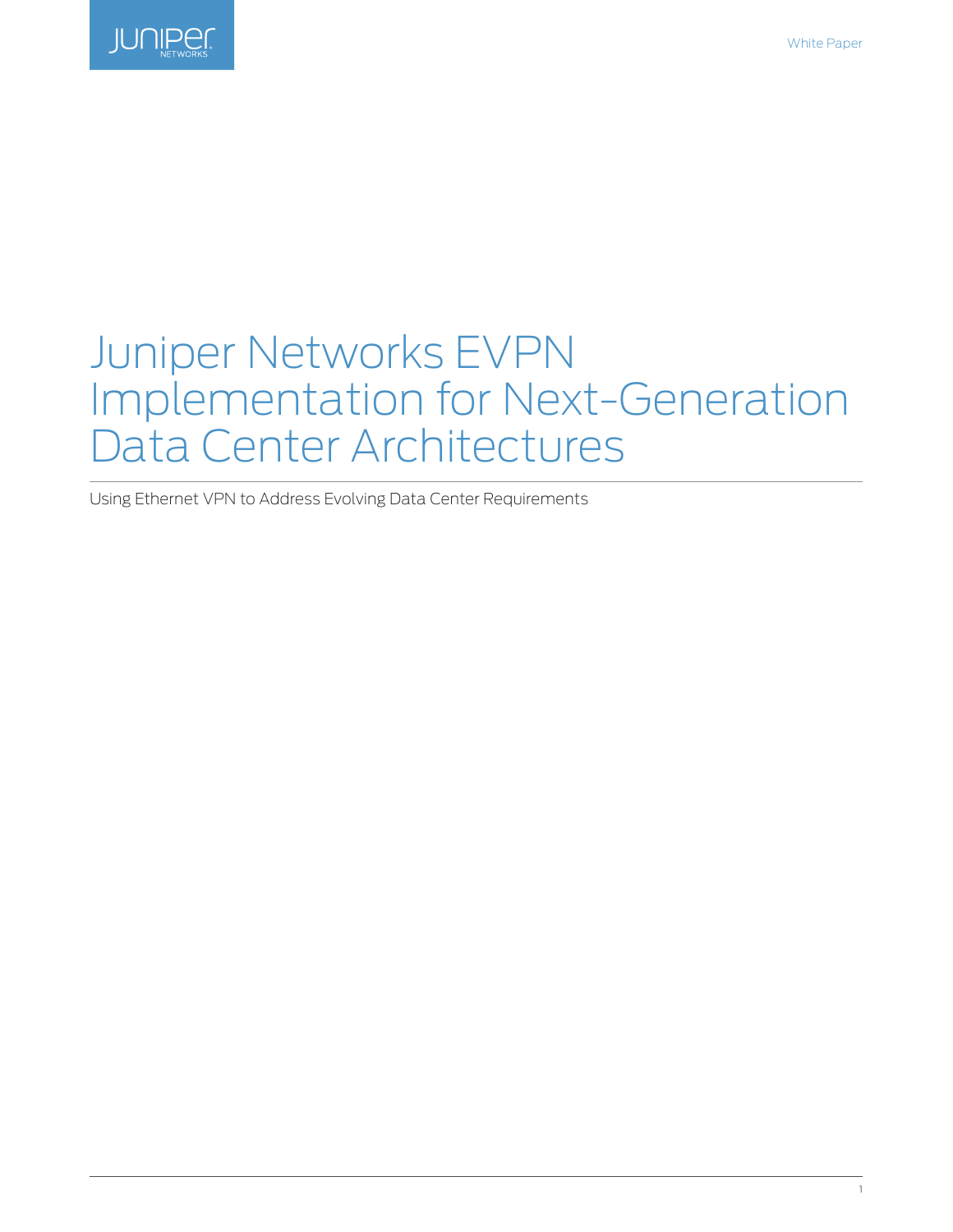### Table of Contents

## List of Figures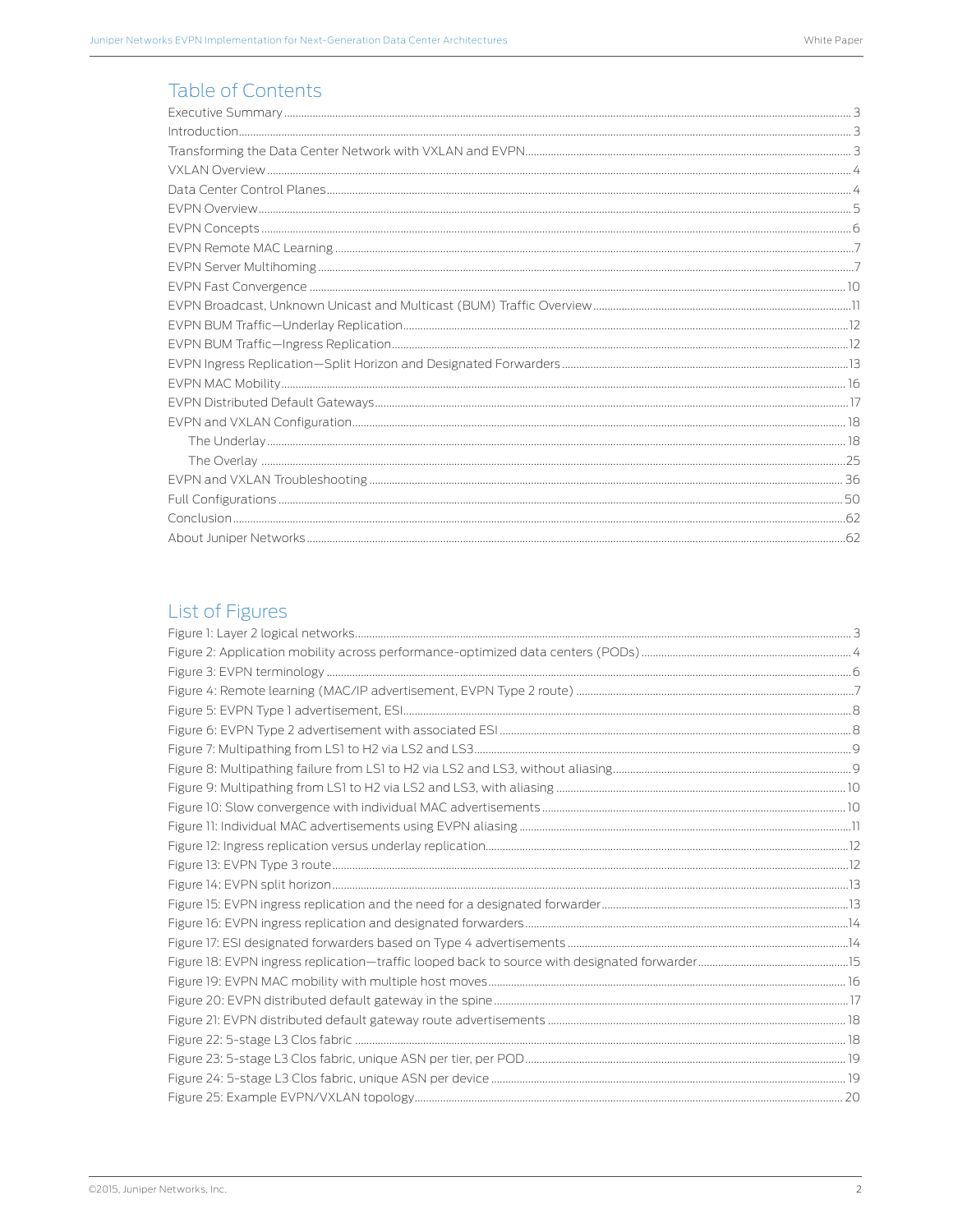### <span id="page-2-0"></span>Executive Summary

Traditionally, data centers have used Layer 2 technologies such as Spanning Tree Protocol (STP), multichassis link aggregation group (MC-LAG), and Transparent Interconnection of Lots of Links (TRILL) for compute and storage connectivity. As the design of these data centers evolves to scale out multitenant networks, a new data center architecture is needed that decouples the underlay network from a tenant overlay network with technologies such as Virtual Extensible LAN (VXLAN). Using a Layer 3 IP-based underlay coupled with a VXLAN-EVPN overlay, data center and cloud operators can deploy much larger networks than are otherwise possible with traditional L2 Ethernet-based architectures. With overlays, endpoints (servers or virtual machines) can be placed anywhere in the network and remain connected to the same logical L2 network, enabling the virtual topology to be decoupled from the physical topology.

### **Introduction**

The current data center network is coming under pressure due to a number of major trends<sup>1</sup>:

- Cloud-based resources and services are becoming an increasingly important part of the enterprise's IT strategy, requiring a high-performance network architecture that doesn't compromise security or performance.
- End users require anytime, anywhere access and high levels of responsiveness, which are becoming harder and harder to achieve with today's network architectures.

These trends are driving data center architects to reenvision the network with three key goals in mind:

- Scalability: Some enterprises are accommodating growth by increasing their use of cloud services, while others are deploying their own private and hybrid clouds. Service providers must grow rapidly to have sufficient capacity to meet demand. Today's networks are often too rigid and difficult to change to support the scalability needs of the large enterprise and service provider. New ways to scale the tenants are required in cloud data centers. One example of such a protocol is VXLAN, which scales the number of tenants in a cloud data center to 16 million by decoupling the tenants' state from the state of an underlying network by tunneling it over an underlay network.
- Operational efficiency: As enterprises expand their geographic reach, they face problems relating to physical distance between data centers and users, as well as shrinking maintenance windows due to around-the-clock operations. The new data center network must support application mobility, allowing network administrators to easily migrate applications within the data center and between data centers for business continuity, maintenance without downtime, and load balancing.
- High performance: End users often complain about poor response times and even outages of business-critical applications caused by bandwidth limitations and latency problems. The new data center needs technologies such as multipathing and control plane learning can optimize network traffic flows, rein in network faults, and ensure maximum utilization of bandwidth.

The key problem with today's network is that applications are tied to the physical network topology, which has a number of negative implications:

- Application scalability is hampered by the network's inability to scale.
- Applications cannot easily be moved within the data center or to other data centers.
- The rigid connection between applications and physical infrastructure makes it difficult to take advantage of cloud services.

### Transforming the Data Center Network with VXLAN and EVPN

In the traditional data center, network architects use VLANs to create L2 logical networks that provide security by segregating users and applications, and they improve performance by limiting broadcast traffic.



Figure 1: Layer 2 logical networks

[http://www.datacenterknowledge.com/archives/2014/12/22/dynamic-data-center-3-trends-driving-change-2015/](1http://www.datacenterknowledge.com/archives/2014/12/22/dynamic-data-center-3-trends-driving-change-2015/)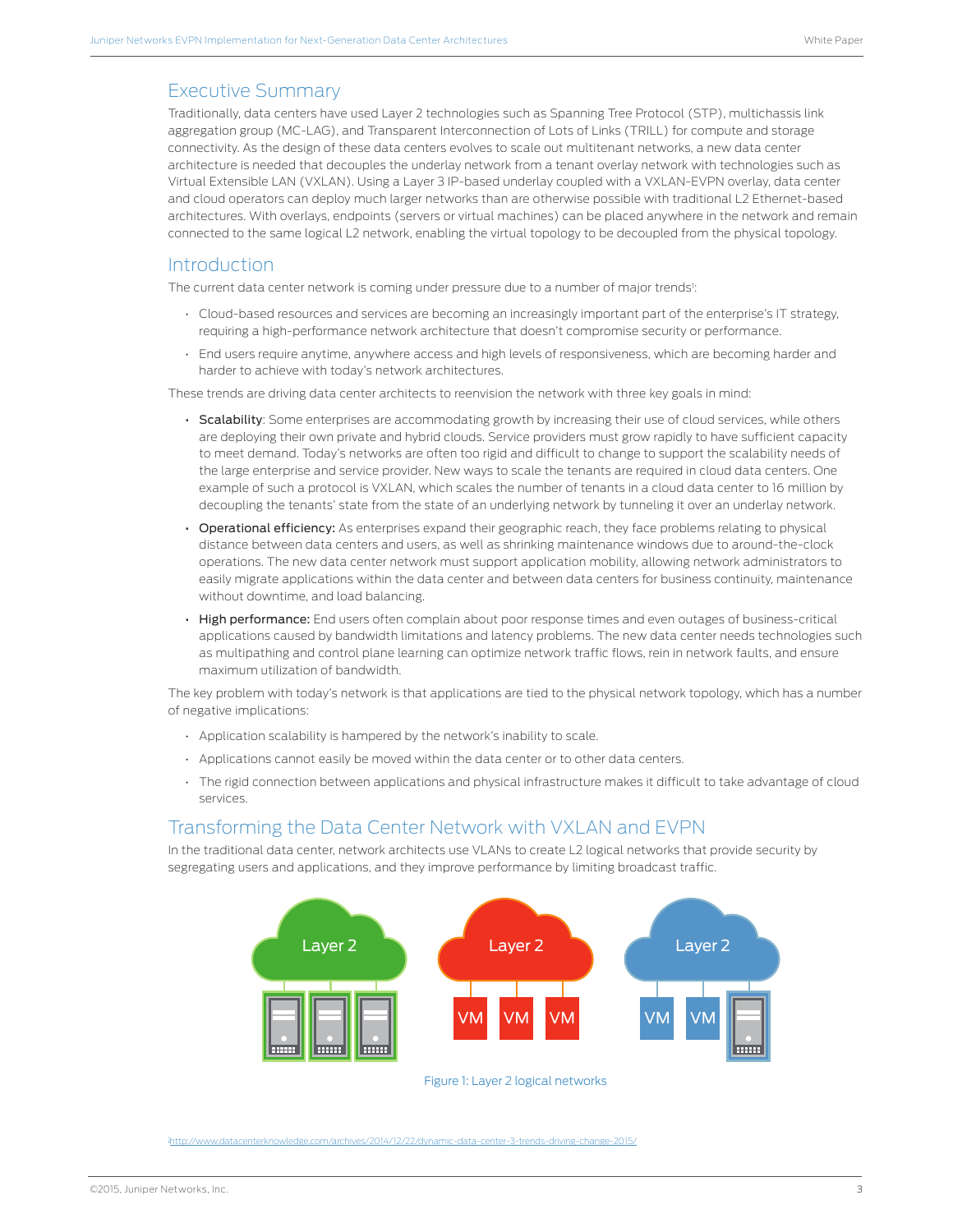<span id="page-3-0"></span>However, this architecture is difficult to scale. The VLAN specification (IEEE 802.1ad) provides a relatively small address space which results in a maximum number of 4,096 VLANs. There is a one-to-one mapping between VLANs and logical networks; therefore, the number of logical networks in the data center is also limited to 4,096. Multitenancy environments usually support a large number of users, each of whom may need multiple logical networks, so it's relatively easy to run up against this limit.

Another problem with the VLAN approach is that it constrains the movement of virtual machines (and thus the applications associated with those VMs) to the physical hardware environment hosting the VLANs. Moving an application to another location in the data center or to another data center is a cumbersome and error-prone process; in practice, most network administrators avoid doing so unless absolutely necessary.

### VXLAN Overview

The VXLAN (standard IETF RFC7348) takes a major step in resolving these problems. VXLAN enables network administrators to create logical L2 networks across different L3 networks. VXLAN has a 24-bit Virtual Network ID (VNID) space, which allows for 16 million logical networks. Implemented in hardware, VXLAN supports transport of native Ethernet packets inside a tunnel encapsulation. VXLAN has become the de facto standard for overlays terminated on physical switches and is supported in Juniper Networks® QFX5100 and QFX10000 switches, EX9200 Ethernet Switches, and MX Series 3D Universal Edge Routers.

VXLAN overlays offer a number of benefits:

- Elimination of Spanning Tree Protocol (STP)
- Increased scalability
- Improved resiliency
- Fault containment



Figure 2: Application mobility across performance-optimized data centers (PODs)

### Data Center Control Planes

The VXLAN abstraction does not change the flood and learn<sup>2</sup> behavior of the Ethernet protocol, which has inherent limitations in terms of scalability, efficiency, and utilization.

VXLAN can be deployed as a tunneling protocol across an L3 Clos data center without a control plane protocol. Two primary methods exist for doing this: VXLAN with a multicast-enabled underlay, and static unicast VXLAN tunnels. While both are viable options for eliminating L2 in an underlay, and with it L2 protocols, neither solves the inherent flood-andlearn problem, and both are difficult to scale to large multitenant environments.

The solution is to introduce a control plane to minimize flooding and facilitate learning. To facilitate learning, the control plane distributes end host information to Virtual Tunnel End Points (VTEPs) in the same segment.

<sup>&</sup>lt;sup>2</sup> When a switch receives a broadcast or multicast frame or a unicast frame for which it lacks the destination MAC address and port, it "floods" the frame out all of its ports<br>except the input port. A switch "learns" an i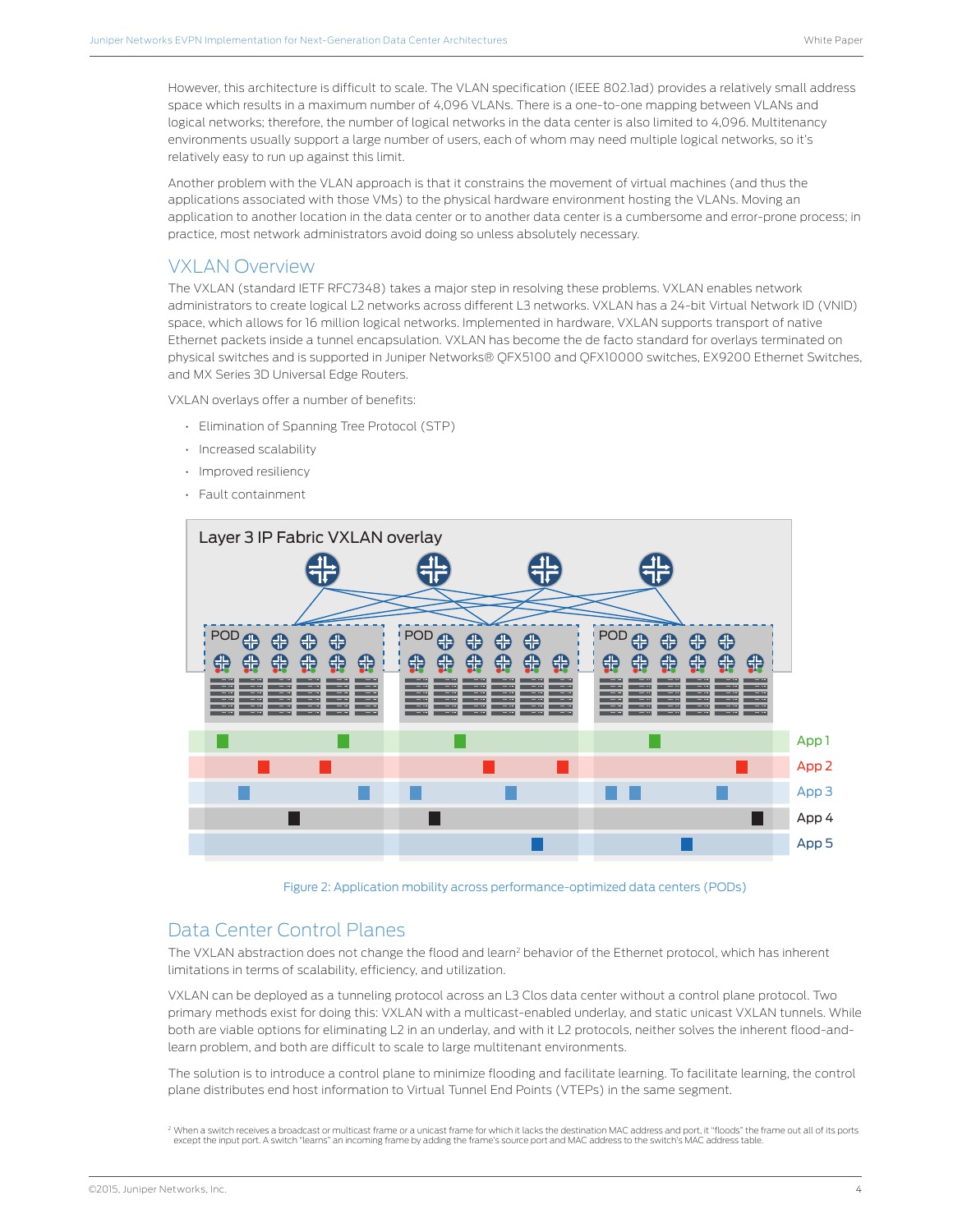<span id="page-4-0"></span>Multiprotocol BGP (MP-BGP) addresses the flood and learn problem. MP-BGP allows the network to carry both L2 media access control (MAC) and L3 IP information at the same time. Having the combined set of MAC and IP information available for forwarding decisions allows optimized routing and switching. This extension that allows BGP to transport L2 MAC and L3 IP information is called Ethernet VPN (EVPN).

EVPN solves the flood and learn problem. The emergence of VXLAN as the overlay protocol of choice for IP fabrics means that EVPN can use VXLAN for transport, breaking away from the traditional MPLS transport requirement. Furthermore, because it is based on standards<sup>3</sup>, EVPN also complements software-defined networking (SDN) with its support on different controllers.

### EVPN Overview

Control-based protocols like EVPN, virtual private LAN service (VPLS), and even L2VPN solve the legacy flood-andlearn problem. However, they have predominantly been MPLS driven. Given the advent of VXLAN as an overlay protocol of choice for IP fabrics, EVPN breaks away from the traditional MPLS transport requirement by using VXLAN as the transport. The next sections of this paper delve into the advantages of EVPN in data center deployments, the differences from MPLS-based EVPN, and deployment considerations.

EVPN's advantages, include:

#### Improved network efficiency

- Reduced unknown-unicast flooding due to control-plane MAC learning
- Reduced Address Resolution Protocol (ARP) flooding due to MAC-to-IP binding in control plane
- Multipath traffic over multiple spine switches (VXLAN entropy)
- Multipath traffic to active/active dual-homed server
- Distributed L3 gateway: Virtual Machine Traffic Optimization (VMTO)

#### Fast convergence

- Faster reconvergence when link to dual-homed server fails (aliasing)
- Faster reconvergence when a VM moves

#### **Scalability**

• Very scalable BGP-based control plane

#### Flexibility

- Easy integration with L3VPNs and L2VPNs for Data Center Interconnect (DCI)
- BGP-based control plane that provides ability to apply fine-grained policies

EVPN is the only completely standards-based solution that offers these benefits for a data center control plane protocol.

<sup>3</sup> The relevant EVPN standards include RFC 4364, BGP/MPLS IP Virtual Private Networks (VPNs); RFC 4761, Virtual Private LAN Service (VPLS) Using BGP for Auto-<br>Discovery and Signaling; and RFC 7432, BGP MPLS-Based Ethernet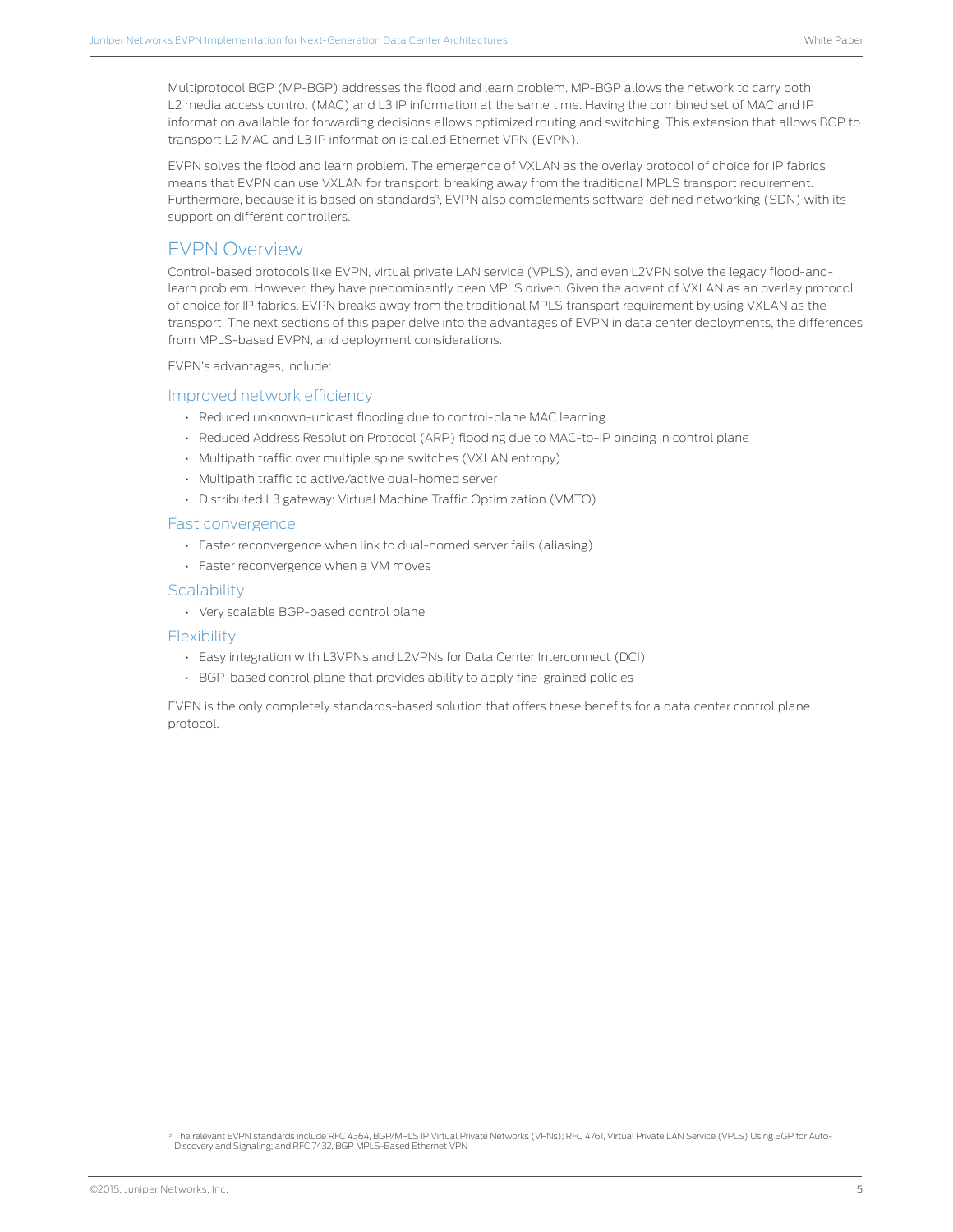### <span id="page-5-0"></span>EVPN Concepts



Figure 3 shows two leaf ("top of rack") switches in an L3 Clos topology. Between these two devices are N number of IP transport switches/routers, or "Provider Core" devices.

EVI = EVPN Instance spanning the provider edge (PE) devices participating in that EVPN.

MAC-VRF: A virtual routing and forwarding table for MAC addresses on a PE device. A unique route distinguisher (RD) is defined per MAC-VRF.

ES = Ethernet Segment. Each Ethernet Segment needs a unique identifier in an EVPN. When a customer site is connected to one or more PE devices via a set of Ethernet links, this set of Ethernet links constitutes an ES.

ESI = Ethernet Segment Identifier. For a multihomed site, each ES is identified by a unique non-zero identifier called an Ethernet Segment Identifier (ESI). In general, an Ethernet Segment should have a non-reserved ESI that is unique network wide (i.e., across all EVPN instances on all PE devices).

Attached to the leaf switches (or "provider edge"), are hosts (i.e., servers, storage, or any bare-metal device), which we refer to as customer edge (CE) devices.

Between leaf devices, we establish an MP-BGP session, which EVPN uses to distribute routes to be used in the overlay control protocol.

EVPN introduces the concept of Route Types. At the time of publication of this document, there are five.

- Route Type 1: Ethernet Auto-Discovery (AD) Route
	- These are advertised on a per EVI and per ESI basis. The Ethernet auto-discovery routes are required when a CE device is multihomed. When a CE device is single-homed, the ESI will be zero.
- Route Type 2: MAC/IP Advertisement Route
	- EVPN allows an end host's IP and MAC addresses to be advertised within the EVPN network layer reachability information (NLRI). This allows for control plane learning of end systems MAC addresses.
- Route Type 3: Inclusive Multicast Ethernet Tag Route
	- This route sets up a path for broadcast, unknown unicast, and multicast (BUM) traffic from a PE device to the remote PE device on a per VLAN, per ESI basis.
- Route Type 4: Ethernet Segment Route
	- ESI allows the CE device to be multihomed to two or more PE devices—in single/active or active/active mode. PE devices that are connected to the same Ethernet Segment will discover each other through the ES route.
- Route Type 5: IP Prefix Route
	- (Optional) This allows IP Prefix Route encoding for inter-subnet forwarding.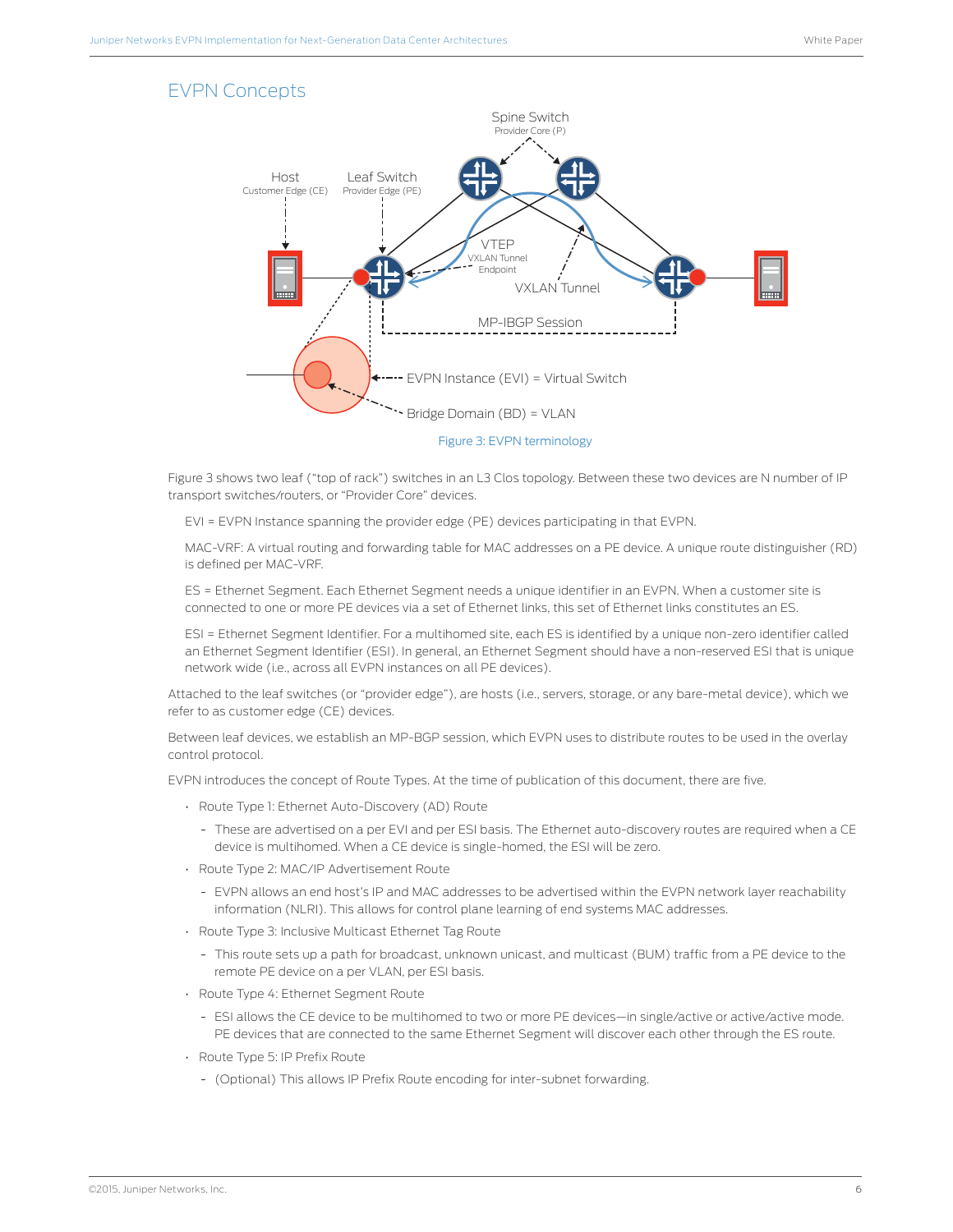### <span id="page-6-0"></span>EVPN Remote MAC Learning

Once an EVPN MP-BGP session is established between two devices, there are various types of reachability information that the EVPN control plane will advertise.

The first we will discuss is an EVPN Type 2 route.



#### Figure 4: Remote learning (MAC/IP advertisement, EVPN Type 2 route)

In Figure 4, Leaf Switch L2 locally learns host H2's MAC address through traditional L2 learning. Optionally, it may also learn the IP-to-MAC binding through either Dynamic Host Configuration Protocol (DHCP) or ARP snooping.

In a traditional flood-and-learn network, Leaf Switch L1 would not learn the MAC address of H2 until either H2 has sent traffic to H1, or H1 has received BUM traffic from H2 (i.e., an ARP request). Until Leaf Switch L1 has knowledge of H2's MAC address, any traffic from H1 towards H2 will be flooded as unknown unicast across all leaf switches throughout the network in the same ES.

With EVPN, on the other hand, as soon as Leaf Switch L2 locally learns Host H2's MAC address, it immediately advertises this information via a Type 2 route, to all of its MP-BGP peers belonging to the same VXLAN VNID. This is one primary benefit of an EVPN control plane.

### EVPN Server Multihoming

Server multihoming to redundant top-of-rack devices is a common requirement in data centers. Traditionally, this requirement required vendor proprietary solutions such as multichassis link aggregation (MLAG), multichassis link aggregation group (MC-LAG), Virtual Chassis port (VCP), stacking, and Virtual Chassis. While each solution has its merits, it does require the same vendor across these devices, and in the case of MLAG/MC-LAG, multihoming is limited to two PE devices.

EVPN, on the other hand, is a standards-based multihoming solution, scales horizontally across any number of PE devices, and seamlessly integrates into a multivendor, L3 Clos fabric.

For EVPN server multihoming, a new type of route is required representing an ESI. This is an EVPN Type 1 route.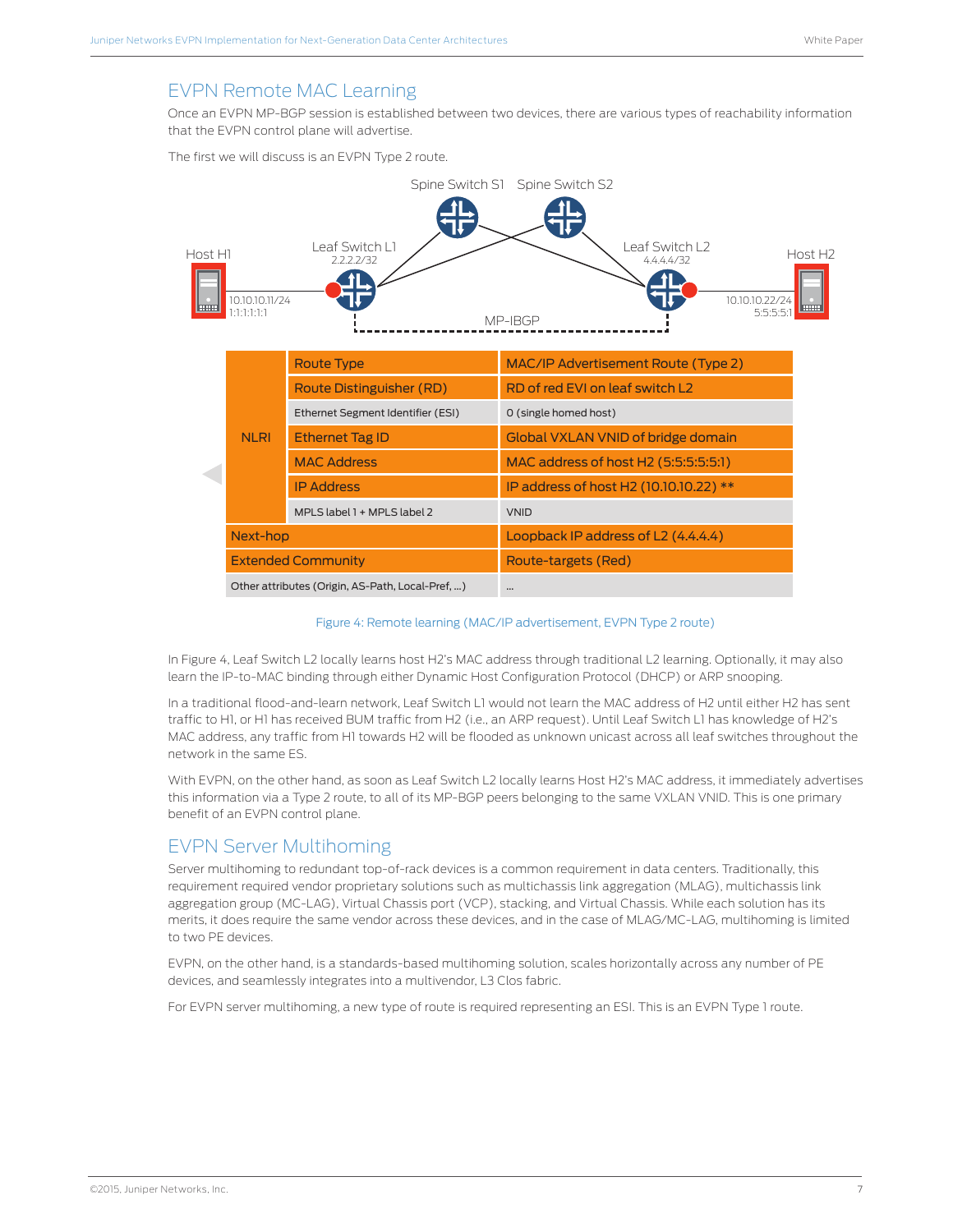### <span id="page-7-0"></span>ETHERNET AUTO-DISCOVERY (TYPE 1) ROUTES PER ETHERNET SEGMENT (ES): MULTIPATHING AND FAST CONVERGENCE

|  |             | <b>Route Type</b>                               | <b>Ethernet Auto-Discovery Route (Type 1)</b>                                                              |
|--|-------------|-------------------------------------------------|------------------------------------------------------------------------------------------------------------|
|  |             | Route Distinguisher (RD)                        | RD of EVI on leaf switch LS2 (contains IP of LS2)                                                          |
|  | <b>NLRI</b> | Ethernet Segment ID (ESI)                       | 0:1:1:1:1:1:1:1:1:1                                                                                        |
|  |             | <b>Ethernet Tag ID</b>                          | MAX-ET                                                                                                     |
|  |             | <b>MPLS</b> label                               | $\Omega$                                                                                                   |
|  |             | Extended communities                            | <b>ESI Label Extended Community:</b><br>$\cdot$ Single-Active Flag = false (0)<br>$\cdot$ ESI Label = null |
|  | Next-hop    |                                                 | Loopback IP address of LS2                                                                                 |
|  |             | Other attributes (Origin, AS-Path Local-Pref, ) |                                                                                                            |
|  | H.          | l eat<br>Switch                                 | MP-IBGP                                                                                                    |



#### Figure 5: EVPN Type 1 advertisement, ESI

In Figure 5, H2 is multihomed via a standard link aggregation group (LAG) to both LS2 and LS3 in the same L2 domain. Both LS2 and LS3 advertise direct reachability to this L2 segment, or ESI, via a Type1 route to LS1.

Type 1 routes do not advertise MAC address(es) learned on this ESI. For MAC reachability, a Type 2 route is required.

In the simplest case, we can assume that LS2 and LS3 have both learned H2's MAC address.

### MAC / IP ADERTISEMENT (TYPE 2) ROUTES REVISITED - FOR MULTIHOMED HOSTS

|             | <b>Route Type</b>                                | MAC/IP Advertisement Route (Type 2)                                                                                                                                                                   |  |  |  |  |
|-------------|--------------------------------------------------|-------------------------------------------------------------------------------------------------------------------------------------------------------------------------------------------------------|--|--|--|--|
|             | Route Distinguisher (RD)                         |                                                                                                                                                                                                       |  |  |  |  |
|             | <b>Ethernet Segment Identifier (ESI)</b>         | 0:1:1:1:1:1:1:1:1:1                                                                                                                                                                                   |  |  |  |  |
| <b>NLRI</b> | <b>Ethernet Tag ID</b>                           | <b>VNID</b>                                                                                                                                                                                           |  |  |  |  |
|             | <b>MAC Address</b>                               | MAC address of host H2 (5:5:5:5:5:1)                                                                                                                                                                  |  |  |  |  |
|             | <b>IP Address</b>                                | IP address of host H2 (10.10.10.22)                                                                                                                                                                   |  |  |  |  |
|             | MPLS label 1 + MPLS label 2                      | <b>VNID</b>                                                                                                                                                                                           |  |  |  |  |
| Next-hop    |                                                  | Loopback of LS3                                                                                                                                                                                       |  |  |  |  |
|             | Other attributes (Origin, AS-Path, Local-Pref, ) |                                                                                                                                                                                                       |  |  |  |  |
| H1          | Leaf<br>Switch<br>.S1                            | MP-IBGP<br>H <sub>2</sub><br>52<br>I S3<br><b>Hillis</b><br>I AG<br>0.10.10.22/24<br>5:5:5:5:5:1<br><b>FSI</b><br>MP-IBGP<br>Oststetetstetet<br>MAC/IP Advertisement (Type-2) Route with next-hop LS3 |  |  |  |  |

#### Figure 6: EVPN Type 2 advertisement with associated ESI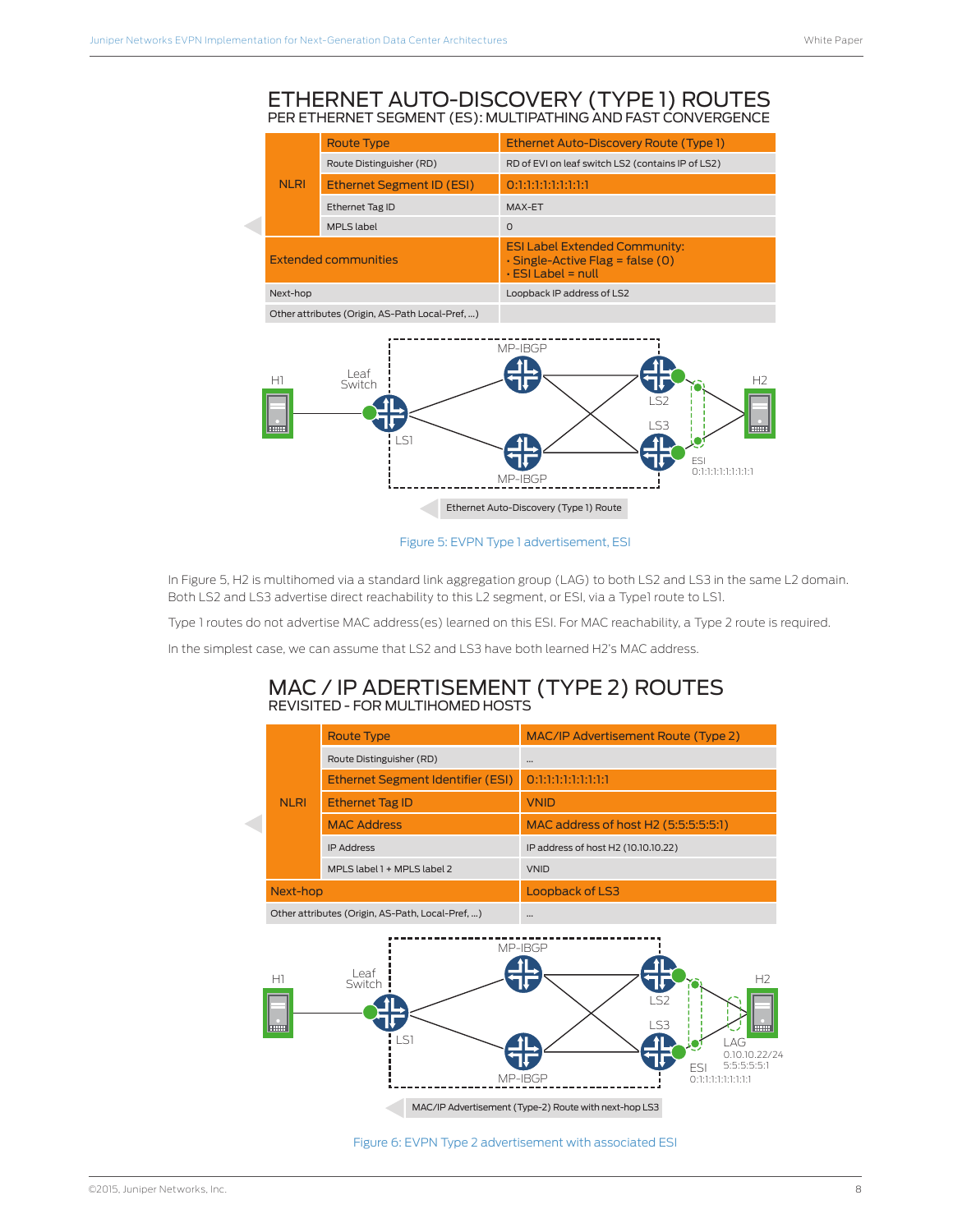<span id="page-8-0"></span>In Figure 6, LS1 receives a Type 2 advertisement for H2's MAC from LS3, with associated ESI 0:1:1:1:1:1:1:1:1:1; it will similarly receive a Type 2 advertisement for H2 from LS2 on the same ESI (not shown), and therefore will know H2 is reachable via both peers.



Figure 7: Multipathing from LS1 to H2 via LS2 and LS3

Figure 7 shows how LS1 will multipath via its VXLAN tunnels to both LS2 and LS3 to reach H2. A problem arises, however, when only one of the LS2/LS3 pairs has learned H2's MAC address (see Figure 8). For this scenario, we require EVPN aliasing in order to achieve multipathing (see Figure 9).

- 1. Host H2 sends all traffic over one LAG member to leaf switch LS2 (not to LS3)
- 2. Leaf switch LS3 does not learn the MAC of LH2
- 3. Leaf switch LS3 does not advertise a route for the MAC of H2
- 4. Leaf switch LS1 does not load-balance the traffic to H2  $-$  it only sends traffic to LS2



Figure 8: Multipathing failure from LS1 to H2 via LS2 and LS3, without aliasing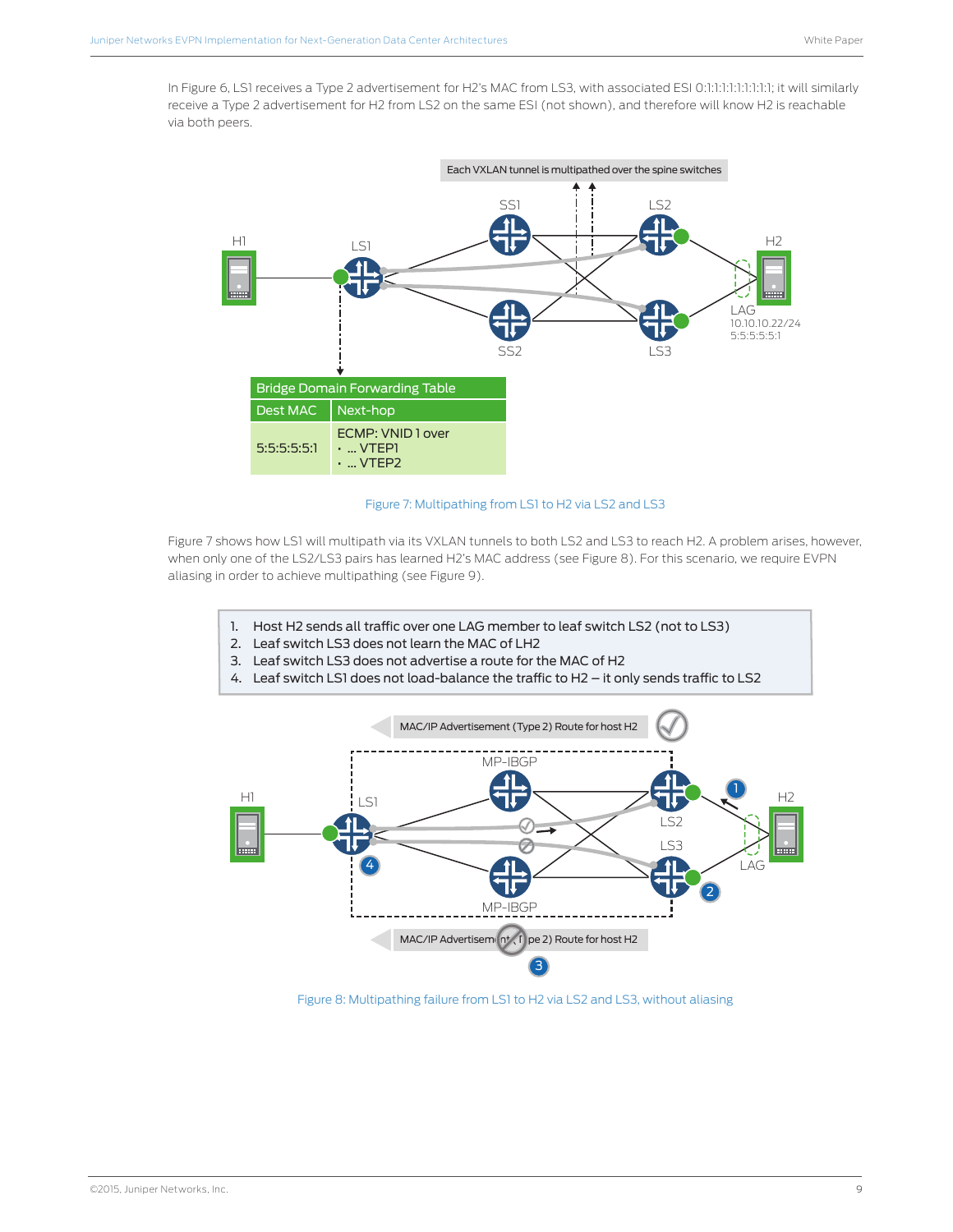<span id="page-9-0"></span>We revisit this scenario with aliasing in Figure 9 below.

- 1. LS1 receives Ethernet Auto-Discovery (type 1) Route from both LS2 and LS3
- 2. LS1 receives MAC/IP Advertisement (type 2) Route only from LS2
- LS1 knows on which ESI host H2 is located LS1 knows that the ESI on which H2 is located is reachable via LS2 and LS3
- 3. LS1 can ECMP traffic to host H2 over both VTEPs to LS2 and LS3



Figure 9: Multipathing from LS1 to H2 via LS2 and LS3, with aliasing

Since H1 learns of H2's MAC address via a Type 2 route from LS2 with ESI 0:1:1:1:1:1:1:1:1:1, it can therefore determine that H2's MAC is also reachable via LS3 because of LS3's Type 1 advertisement of this same ESI.

### EVPN Fast Convergence

In typical flood-and-learn protocols as well as legacy L2 control planes, a link failure with reachability to multiple, or hundreds, of MAC addresses can lead to slow convergence times.



- 1. Connection between leaf switch LS3 and switch S goes down
- 2. Egress leaf switch LS3 withdraws routes for all hosts H2 ... H100 behind switch S
- 3. Ingress leaf switch LS1 removes all withdrawn routes from the forwarding table



Figure 10: Slow convergence with individual MAC advertisements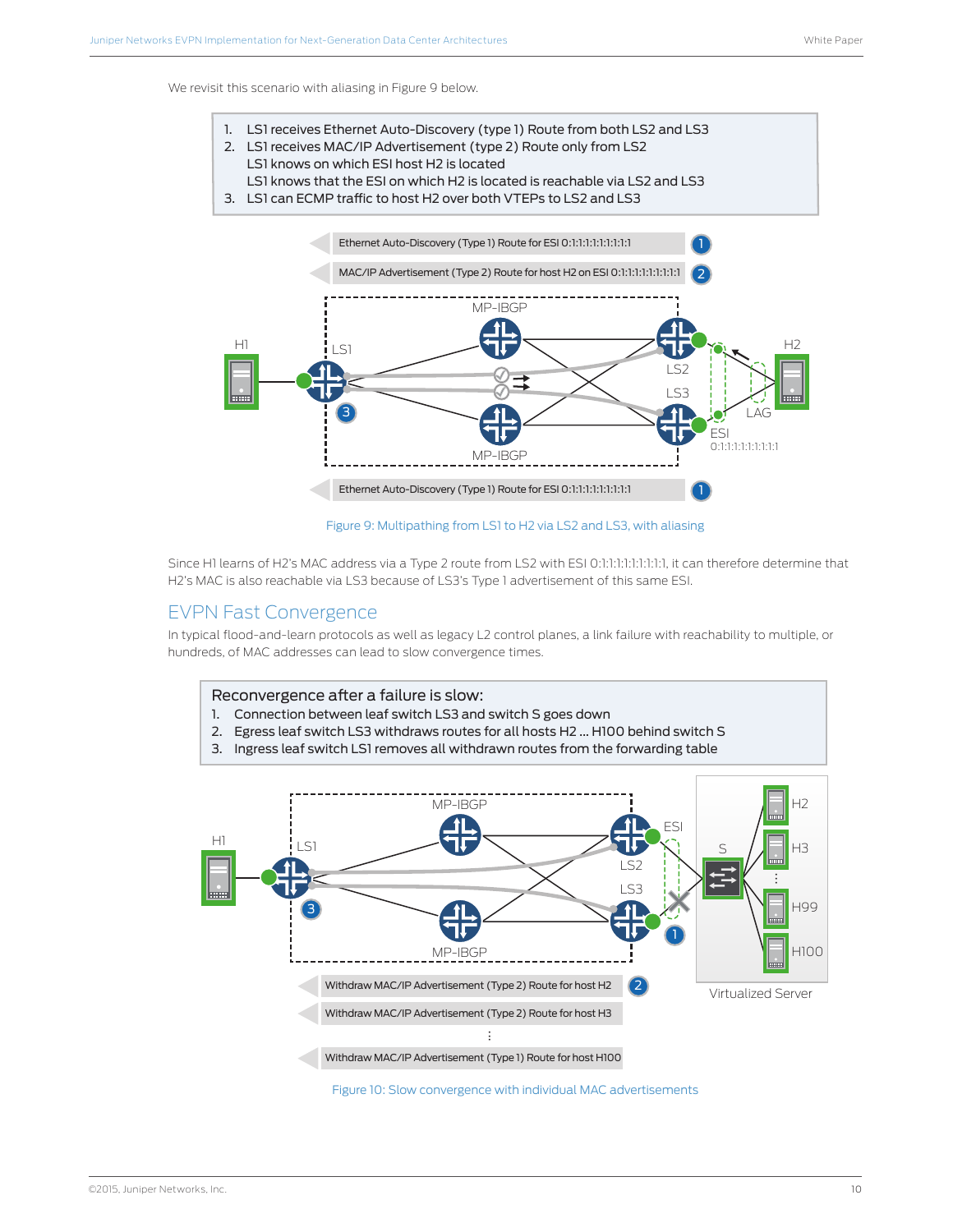<span id="page-10-0"></span>In figure 10, we've introduced an intermediate multihomed L2 switch (S1) between LS2 and LS3 and hosts H2-H100. S1 might either be a physical switch, or more commonly might represent a virtual switch/router running on a hypervisor.

When LS3 loses its link to S1, it must withdraw 100 MAC address advertisements towards LS1. Until LS1 has received all 100 withdraws, it will continue to send traffic to these hosts towards LS3.

To solve this problem, EVPN introduces the concept of aliasing, depicted in Figure 11 below.

- 1. Connection between leaf switch LS3 and switch S goes down
- 2. Egress leaf switch LS3 withdraws route for ESI before withdrawing host routes
- 3. When LS1 sees that ESI is withdrawn, it removes all routes on that ESI from the FIB



Figure 11: Individual MAC advertisements using EVPN aliasing

With EVPN aliasing, LS3 will first withdraw its Type 1 ESI route before withdrawing 100 individual Type 2 routes.

H1, upon receiving this Type 1 withdraw, immediately purges all MAC addresses learned from LS3 on this ESI, which results in measurably improved convergence in the event of link failures.

### EVPN Broadcast, Unknown Unicast and Multicast (BUM) Traffic Overview

EVPN has scalable mechanisms to forward broadcast, unknown unicast, and multicast (BUM) traffic.

Unknown unicast flooding in EVPN is mostly avoided due to BGP control plane propagation of MAC addresses. This is an inherent benefit of EVPN; however, a race condition might exist whereby a host on a PE device might send unicast traffic towards another host whose MAC address advertisement has not yet reached the PE device.

How EVPN forwards BUM traffic is a choice, and administrators have two general options. The first is to use a multicast underlay (also referred to as underlay replication). The second is to perform replication in the overlay (also referred to as ingress replication).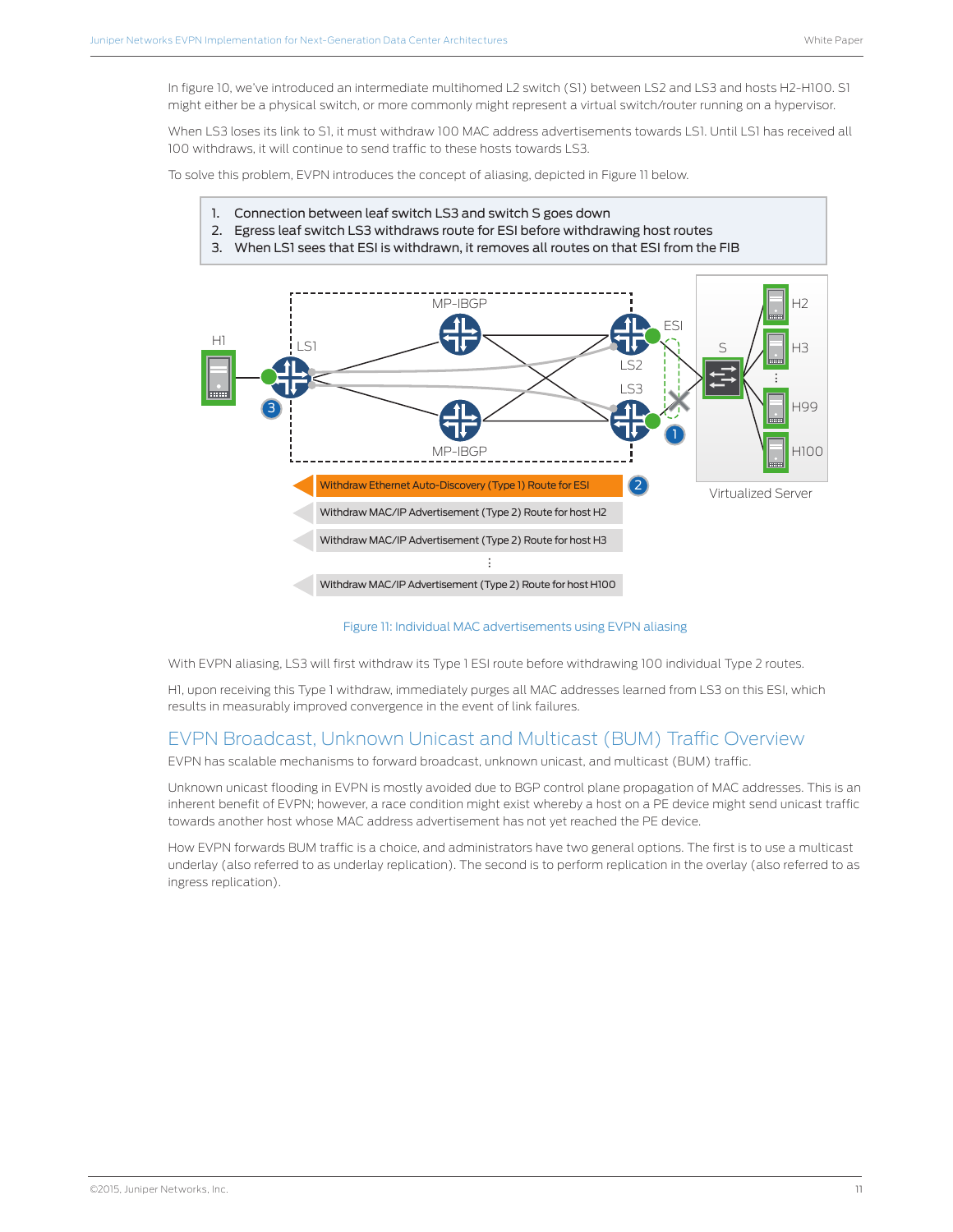<span id="page-11-0"></span>The differences between these two options are show in Figure 12.



Figure 12: Ingress replication versus underlay replication

### EVPN BUM Traffic—Underlay Replication

The advantage of replicating BUM traffic in the underlay lies in its efficiency. By using an underlay multicast tree, packet replication is pushed out towards the furthest point in the topology for which it is needed.

BUM traffic forwarding using an underlay can be as finely or as coarsely grained as the administrator wishes. Each VNI might have its own separate multicast group, all Virtual Network Identifiers (VNIs) might share the same multicast tree, or there could be any combination in between.

Exactly how EVPN knows to forward BUM traffic to a particular multicast group, as well as use a particular multicast protocol, is accomplished via a Type 3 route, the details of which are shown in Figure 13.

|                                                           | <b>Route Type</b>            | Inclusive Multicast Ethernet Tag Route (Type 3) |                                                               |  |  |
|-----------------------------------------------------------|------------------------------|-------------------------------------------------|---------------------------------------------------------------|--|--|
| <b>NLRI</b>                                               | Route Distinguisher (RD)     |                                                 |                                                               |  |  |
|                                                           | <b>Ethernet Tag ID</b>       | O                                               |                                                               |  |  |
|                                                           | <b>Originator IP Address</b> |                                                 |                                                               |  |  |
|                                                           |                              | <b>Flags</b>                                    | O (No leaf information required)                              |  |  |
| Provider Multicast Service Interface                      |                              | <b>Tunnel Type</b>                              | Ingress replication, PIM-SSM,<br>PIM-SM, BIDIR-PIM            |  |  |
| (PMSI) Tunnel                                             |                              | <b>MPLS Label</b>                               | O (Not used)                                                  |  |  |
|                                                           |                              | <b>Tunnel Identifier</b>                        | <b>Multicast Group IP Address</b><br><b>Sender IP Address</b> |  |  |
| <b>Extended Communities</b>                               |                              | Route-Targets                                   |                                                               |  |  |
| Other attributes (Origin, Nest-hop, AS-Path Local-Pref, ) |                              |                                                 |                                                               |  |  |

#### Figure 13: EVPN Type 3 route

### EVPN BUM Traffic—Ingress Replication

While ingress replication is not quite as efficient as using underlay replication, the benefit comes from eliminating the complexity of managing a multicast protocol on the underlay. Due to this reason, EVPN in data center deployments primarily tend to be those that use ingress replication.

In this method, the ingress PE device makes a unicast copy of data to all egress PE devices that need to receive this data. These copies will be individually forwarded on their respective unicast VXLAN tunnel(s).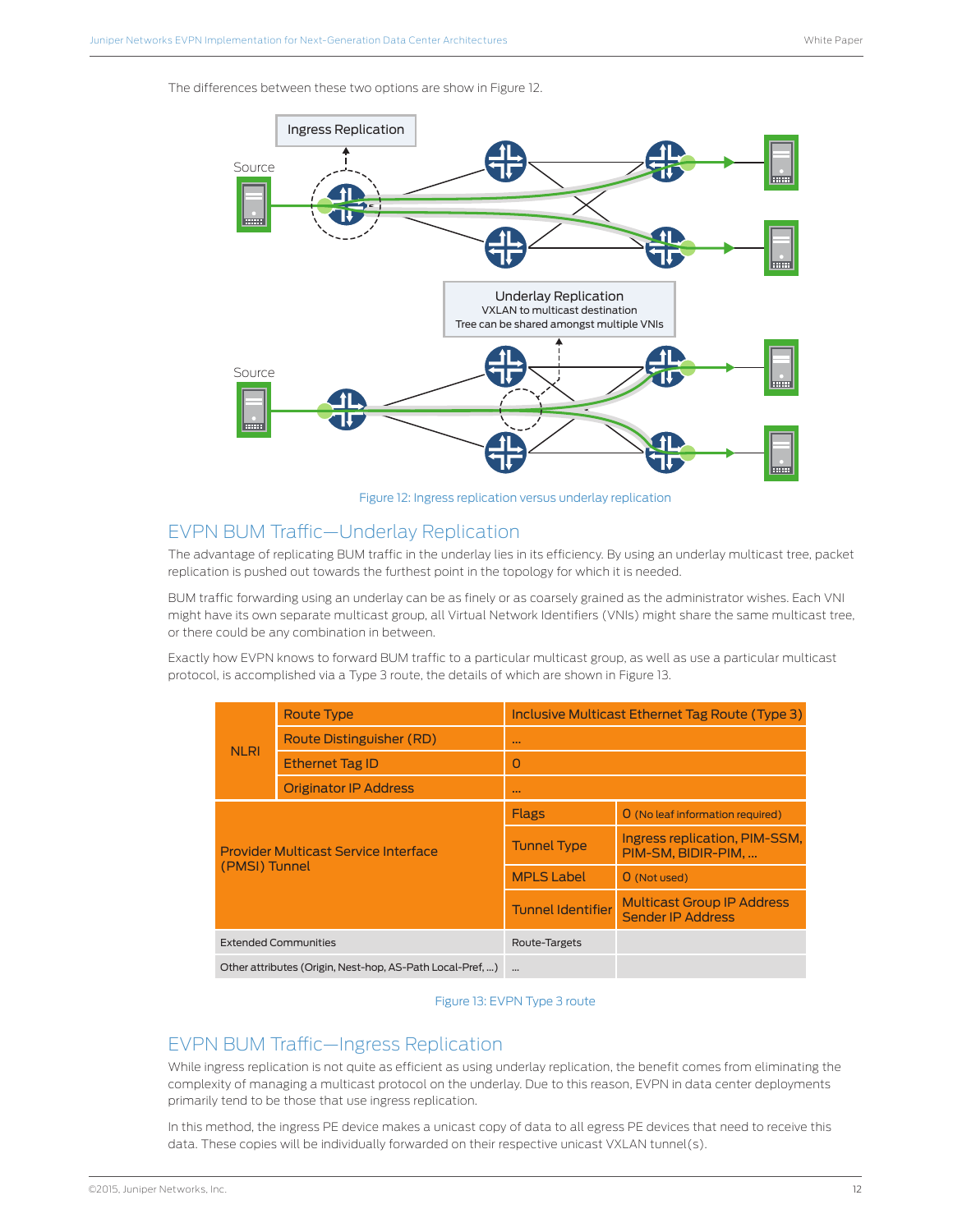### <span id="page-12-0"></span>EVPN Ingress Replication—Split Horizon and Designated Forwarders

When CE devices are only connected to a single PE device, EVPN's split horizon rules will suffice for loop prevention.

If a PE device receives a BUM packet from a local CE device, it will:

- Flood to local CE devices in the same VLAN
- Flood to remote PE devices in the same VLAN
- Not flood to originating CE device

If a PE device receives a BUM packet from a remote PE device, it will:

- Flood to local CE devices in the same VLAN
- Not flood to remote PE devices.

EVPN split horizon rules are depicted in Figure 14.



The concept of a designated forwarder is required when CE devices are multihomed to more than one PE device. Without a designated forwarder, multihomed hosts would receive duplicate packets.

Consider Figure 15, below.



Figure 15: EVPN ingress replication and the need for a designated forwarder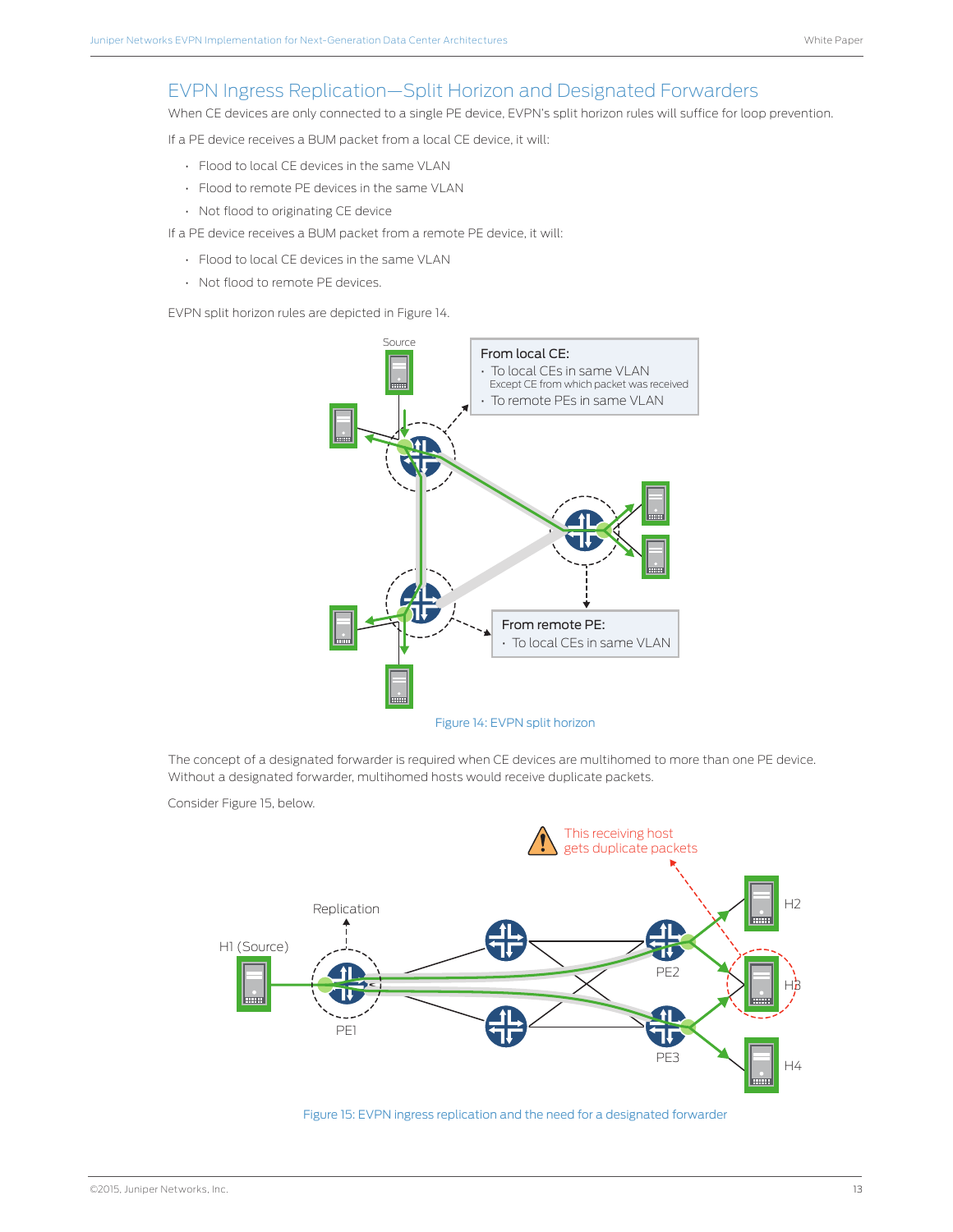<span id="page-13-0"></span>If we only had split horizon rules, PE1 would replicate H1's BUM traffic on its tunnels to PE2 and PE3, which both have local hosts on the same VLAN.

PE2, following split horizon rules, would not replicate this BUM traffic back towards PE1, nor would it replicate towards PE1. It would, according to the same rules, forward to locally attached hosts H2 and H3 on the same VLAN.

Similarly, PE3 would not replicate H1's traffic back to the overlay, but would forward to its local hosts H3 and H4 on the same VLAN. This is where the problem arises, as H3 will receive duplicate traffic for H1 from both PE2 and PE3.

This introduces the requirement for a designated forwarder, shown in Figure 16.



Figure 16: EVPN ingress replication and designated forwarders

PE2 becomes the designated forwarder for Green VLAN, while PE3 becomes the designated forwarder for Red VLAN. This load-balances designated forwarder duties and prevents duplicate packets from being sent to multihomed hosts.

Designated forwarders are chosen for ESI based on Type 4 route advertisements as shown in Figure 17.

|                  |                              | Originators (Sorted by IP address) |                          | Designated Forwarder for VLANs                              |                           |                     |
|------------------|------------------------------|------------------------------------|--------------------------|-------------------------------------------------------------|---------------------------|---------------------|
|                  | PE1 (1.1.1.1)                |                                    |                          | $0, 2, 4, 6, \dots, 4094$                                   |                           |                     |
|                  | PE2 (2.2.2.2)                |                                    |                          | 1, 3, 5, 7, , 4095                                          |                           |                     |
|                  |                              |                                    |                          | Ethernet Segment Route (Type 4) for ESI from originator PE2 | PE1<br>1.1.1.1<br>MP-IBGP |                     |
|                  | <b>Route Type</b>            |                                    |                          | Ethernet Segment Route (Type 4)                             |                           |                     |
| <b>NLRI</b>      | Route Distinguisher (RD)     |                                    | $\cdots$                 |                                                             | <b>ESI</b>                | 0:1:1:1:1:1:1:1:1:1 |
|                  |                              | <b>Ethernet Segment ID (ESI)</b>   | 0:1:1:1:1:1:1:1:1:1      |                                                             | PE <sub>2</sub>           |                     |
|                  | <b>Originator IP Address</b> |                                    | <b>IP address of PE2</b> |                                                             | 2.2.2.2                   |                     |
|                  | <b>Extended communities</b>  |                                    |                          | <b>ES-Import Route Target</b>                               |                           |                     |
| Other attributes |                              |                                    | $\cdots$                 |                                                             |                           |                     |

### Designated Forwarder Table for ESI 0:1:1:1:1:1:1:1:1:1

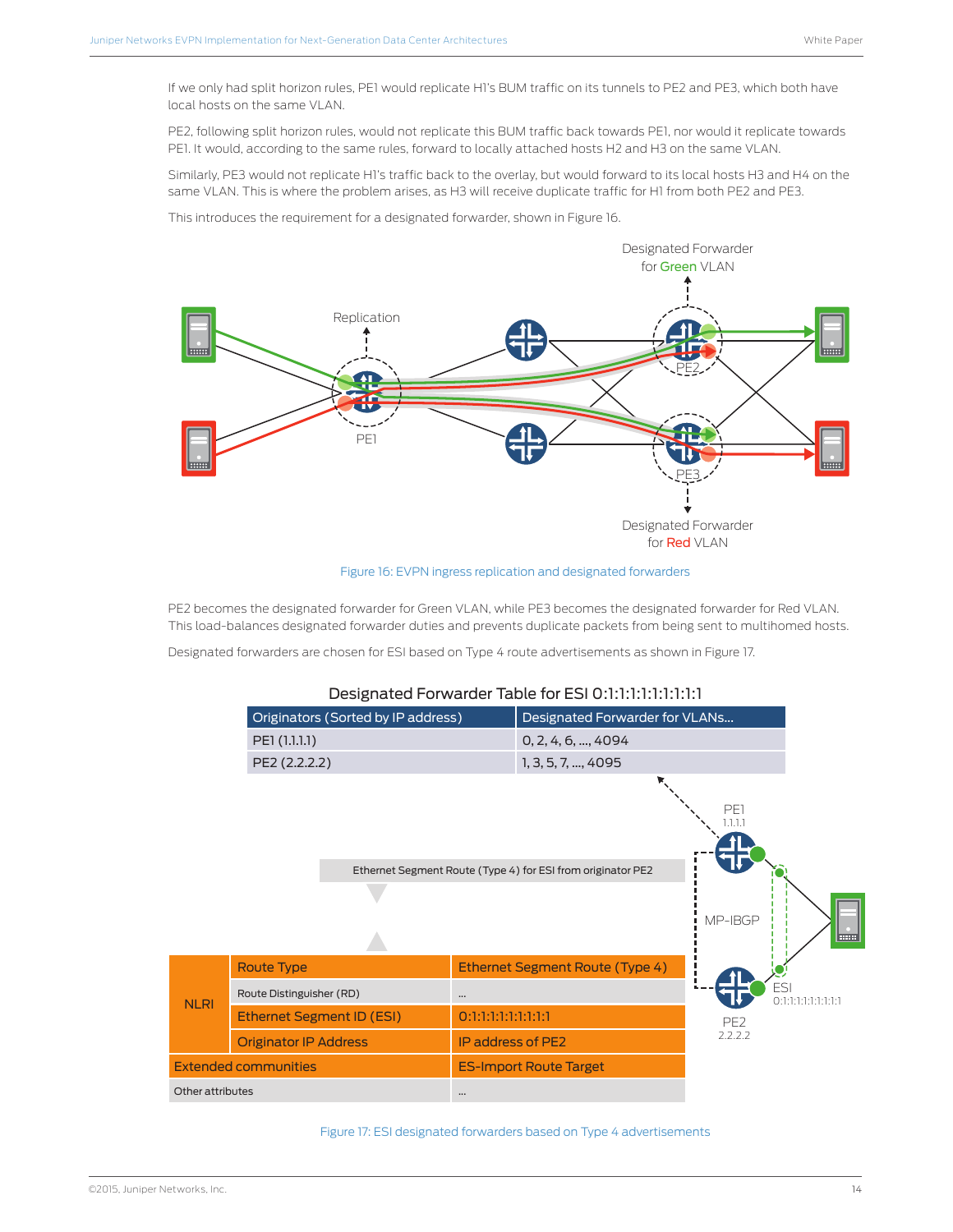<span id="page-14-0"></span>• When a PE device discovers the ESI of its attached Ethernet Segment, it advertises an ES route with the associated ES-Import extended community attribute to its MP-BGP peers.

The PE device then starts a timer (default value = 3 seconds) to allow the reception of Ethernet Segment routes from other PE devices, or nodes, connected to the same ES. This timer value should be the same across all PE devices connected to the same ES.

• When the timer expires, each PE device builds an ordered list of the addresses of all PE nodes, connected to the ES (including itself), in increasing numeric value. VLANs are then assigned designated forwarders, round-robin across all PE devices in numerical order, from each PE node advertising this ES, resulting in consistent agreement of designated forwarders across all PE nodes.

Even with both split horizon and designated forwarders, there exists one more case in which duplicate packets would be received by a multihomed CE device if there were not additional rules to follow. Consider Figure 18.



Figure 18: EVPN ingress replication—traffic looped back to source with designated forwarder

In this example, the source has sent BUM traffic out of its interface towards PE2, which is not the designated forwarder for this ES/VLAN.

Following split horizon rules, PE2 replicates towards PE1, which is the designated forwarder. Without additional rules, this designated forwarder would dutifully forward this BUM traffic back towards the source, which results in the source receiving its own traffic.

Finally, we introduce the concept of local bias, whose rules include the following:

- A PE device receiving BUM traffic from a locally attached CE device will forward to all local servers in the same Ethernet tag, and to all remote PE devices that belong to the same Ethernet tag.
- A PE device receiving BUM traffic from a peer PE device will:
	- Determine the VTEP source IP address of this BUM traffic.
	- Consult Type 4 (Ethernet Segment AD) routes from this source IP address.
	- If ESI is present in this Source IP's Type 4 routes, then it will drop this BUM traffic towards this particular ESI.
	- Otherwise it will forward to all local CE device interfaces on this same Ethernet tag.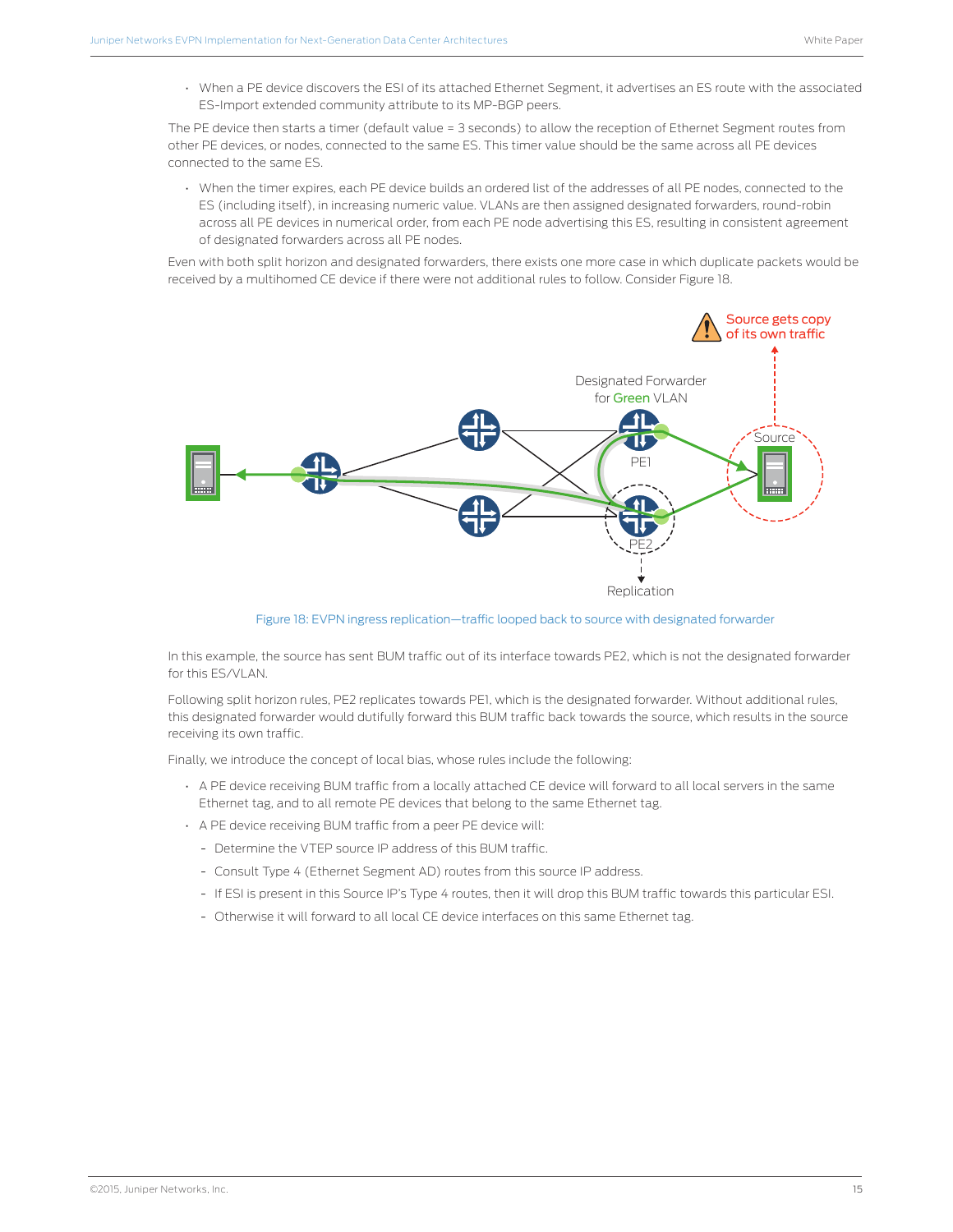### <span id="page-15-0"></span>EVPN MAC Mobility

One of the primary benefits EVPN provides, in enabling the stretch of L2 domains across an L3 fabric, is to allow for seamless migration of workloads.

In order to prevent race conditions which might exist with multiple rapid moves, EVPN introduces sequence numbering in its Type 2 routes.

Figure 19 shows a scenario in which Host H was originally attached to L1. It then moves to L2, and then again quickly moves to L4.



Figure 19: EVPN MAC mobility with multiple host moves

- In the original state, L1 has advertised the initial Host H Type 2 route with a sequence of zero, since Host H had not existed in the EVPN control plane previously.
- After Host H moves to L2, L2 advertises a new Host H Type 2 route with sequence 1. This advertisement reaches L4, but has not yet reached L1.
- Host H moves to L4, at which point L4 advertises a new Host H Type 2 route with sequence 2. L2 receives this updated route, realizes that Host H has moved, and sends a "withdraw" message for its sequence 1 route.
- L1 has received L4's advertisement (sequence 2) as well as L2's withdraw message (sequence 1). L1 sends its own withdraw message for its sequence 0 route.
- Lastly, L1 belatedly receives L2's sequence 1 route. Since L1 has already learned a newer sequence 2 route, it can safely discard this outdated advertisement.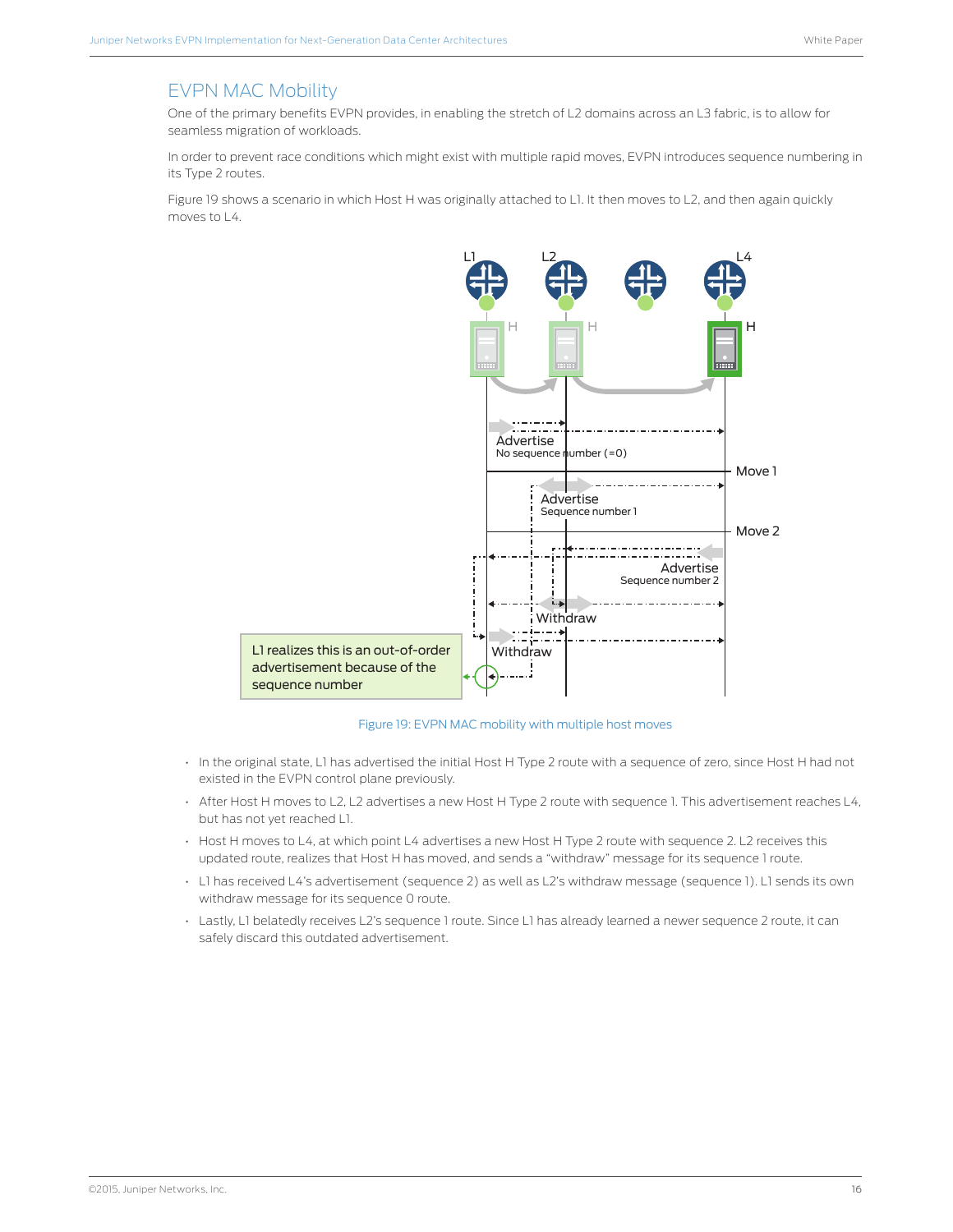### <span id="page-16-0"></span>EVPN Distributed Default Gateways

EVPN offers a unique and scalable solution which allows for traditional IP gateways to be actively distributed across an arbitrary number of network elements. This is especially relevant in cloud environments where an L2 tenant might exist anywhere in the fabric.

Functionally, it would be desirable to place a distributed default gateway as close as possible to all hosts. This would present an architecture whereby the distributed default gateway resides on the leaf.

However, on Broadcom Trident2-powered platforms such as the QFX5100, VXLAN routing is not supported in a single hardware pass<sup>4</sup>. This then necessitates moving this VXLAN routing capability further up the L3 Clos tier, at the spine or the core.

Refer to the example depicted in Figure 20.



#### Figure 20: EVPN distributed default gateway in the spine

In this example, we have shown two leaf switches and four spines. Each spine has integrated routing and bridging (IRB) interface configured for the Green and Red VNIs. Furthermore, all spines share the same anycast IP and MAC for each IRB.

Green host 10.10.10.11 is sending two unique traffic flows to Red host 20.20.20.12 (for example, one SSH connection and another HTTPS connection). These two equal-cost multipath (ECMP) streams are load-balanced across two different anycast gateways. Additional ECMP paths will use all paths to all anycast gateways.

This active/active load balancing across an arbitrary number of anycast gateways is achieved using the same mechanism as CE device multihoming.

Conceptually, we can think of a multihomed "IRB" on every spine. Each spine will advertise this IRB's Type 1 ESI, as well as the same Type 2 MAC address. Remote PE devices will see equal-cost reachability to this same MAC and ESI across all spines. A simplified example with two spines, two IRBs, and two leaves is shown in Figure 21.

<sup>4</sup> Broadcom Trident2 platforms support routing with MPLS encapsulation. Thus, EVPN+MPLS encapsulation is a viable deployment on MPLS, which removes these VXLAN hardware restrictions.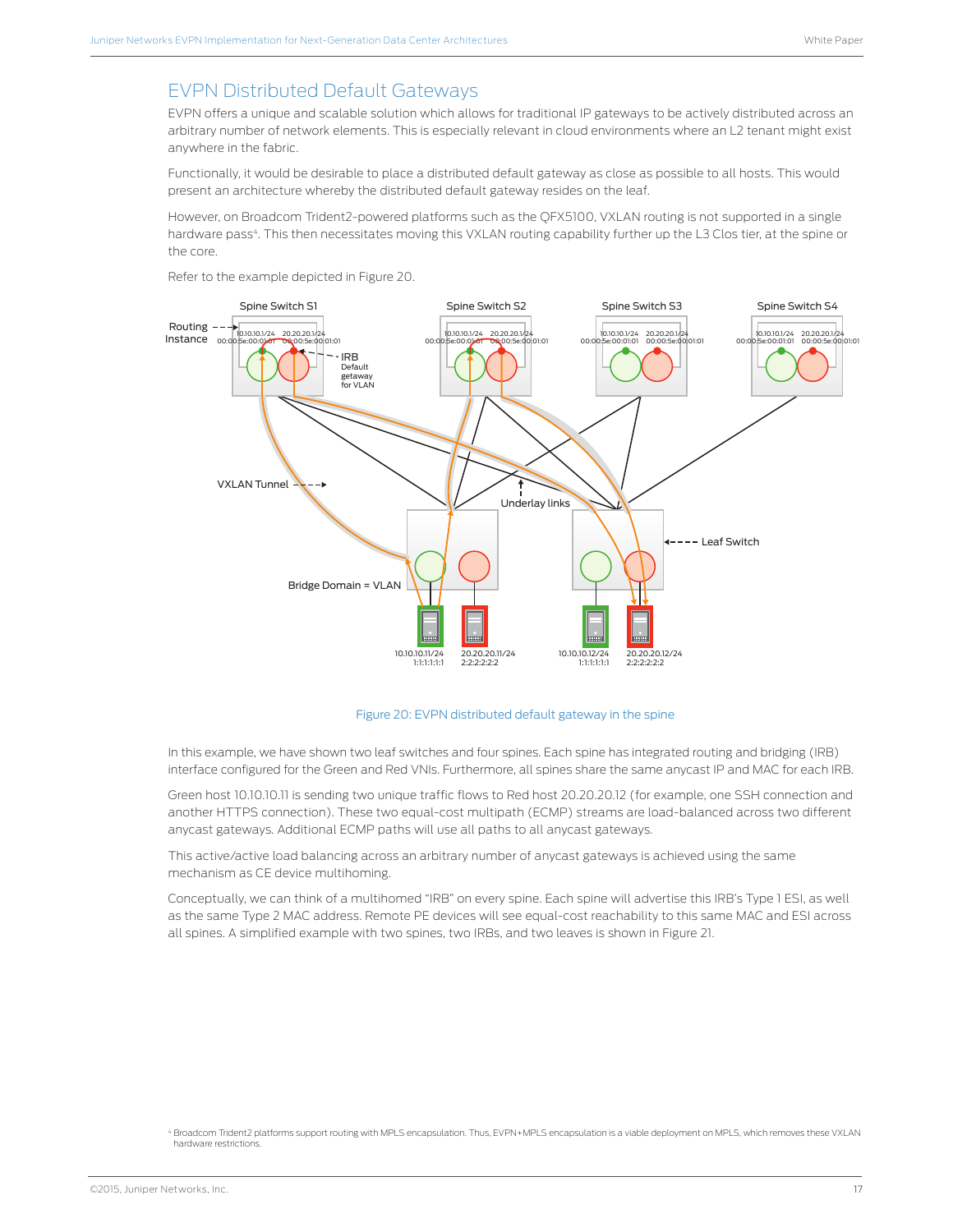<span id="page-17-0"></span>

Figure 21: EVPN distributed default gateway route advertisements

We see Leaf-1 receiving a Type 1 ESI advertisement for the Green IRB from both Spine-1 and Spine-2. Leaf-1 will also receive a Type 2 advertisement for the Green IRB MAC from both Spine-1 and Spine-2.

Similarly, Leaf-1 will receive Type 1 and Type 2 routes for the Red IRB, and Leaf-2 will also receive these same Type 1 and Type 2 advertisements from Spine-1 and Spine-2 for both IRBs.

### EVPN and VXLAN Configuration

#### The Underlay

Before configuring EVPN, the first consideration in designing the network involves the network underlay. While an L3 Clos fabric is the standard practice in large-scale data center deployments, there are many design choices.

Figure 22 depicts a large-scale 5-stage L3 Clos fabric, which is comprised of three different tiers. Within a POD, there are the leaf or "top-of-rack" switches, which are connected by the second tier spine layer. Multiple PODs are connected via a higher tier "core" or "fabric" layer. Although there are only three distinct tiers in the topology, this is commonly referred to as a 5-stage Clos fabric. A server in POD A that communicates with another server in POD B will traverse five network elements, thus the five stages.

Each of these layers can scale horizontally according to an organization's specific needs, and the oversubscription between tiers can also be managed according to an organization's requirements.



#### Figure 22: 5-stage L3 Clos fabric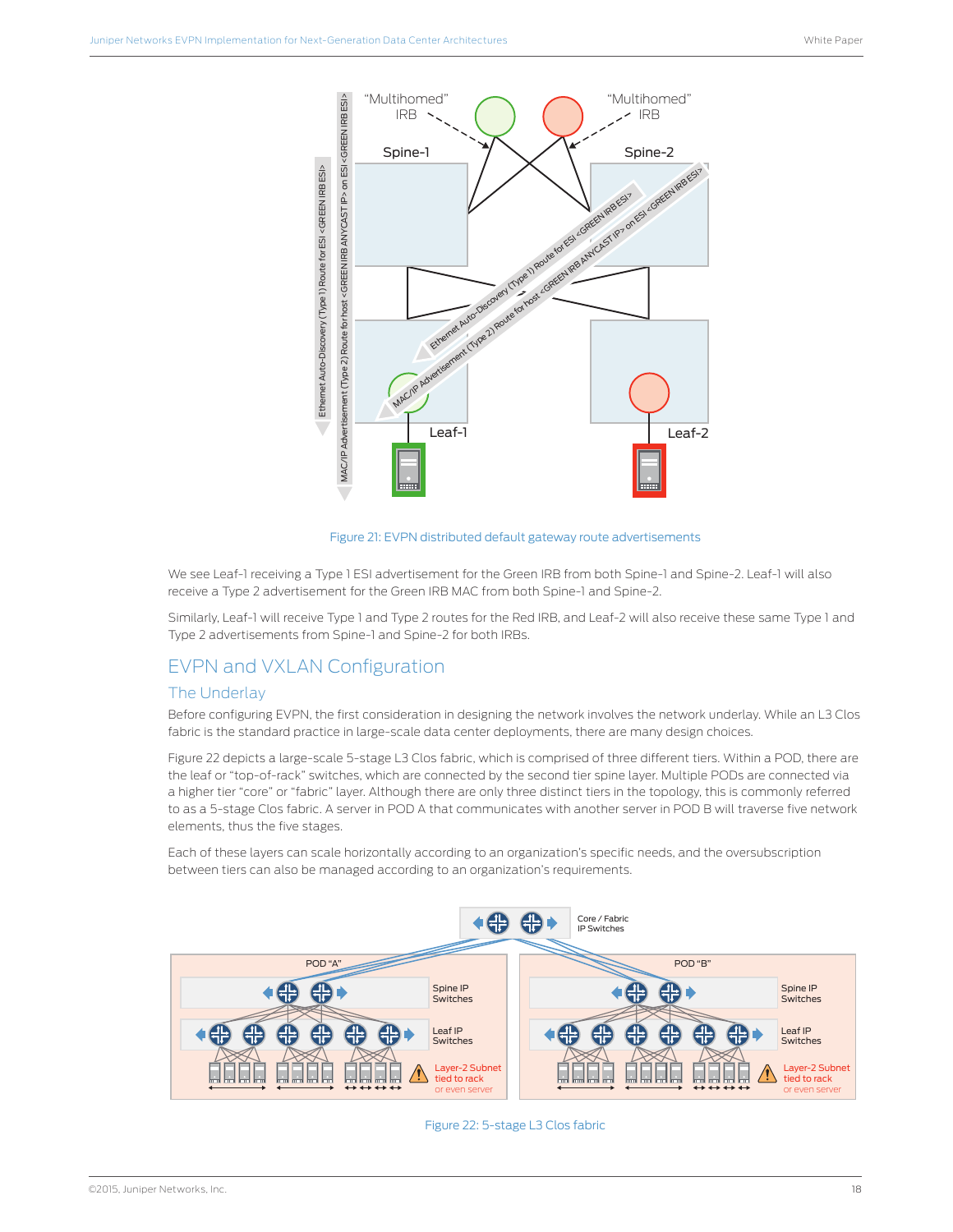<span id="page-18-0"></span>Although the routing protocol, along with subsequent design and configurations, is an important choice when designing an L3 Clos topology, it is beyond the scope of this particular document. Smaller scale topologies might choose a Dijkstra-based protocol. Large-scale topologies, however, will typically use BGP.

Even BGP offers a number of subsequent design choices, also beyond this document's scope. Each tier might represent a single Autonomous System Number (ASN) (Figure 23), or each network device might belong in its own unique ASN (Figure 24).



Figure 23: 5-stage L3 Clos fabric, unique ASN per tier, per POD



Figure 24: 5-stage L3 Clos fabric, unique ASN per device

Irrespective of the routing protocol and design chosen, the underlay must provide IP reachability of every network element's loopback address. This loopback address will be used to establish overlay BGP control plane connections, and will be the VTEP source (and destination) interfaces to build overlay VXLAN tunnels between devices.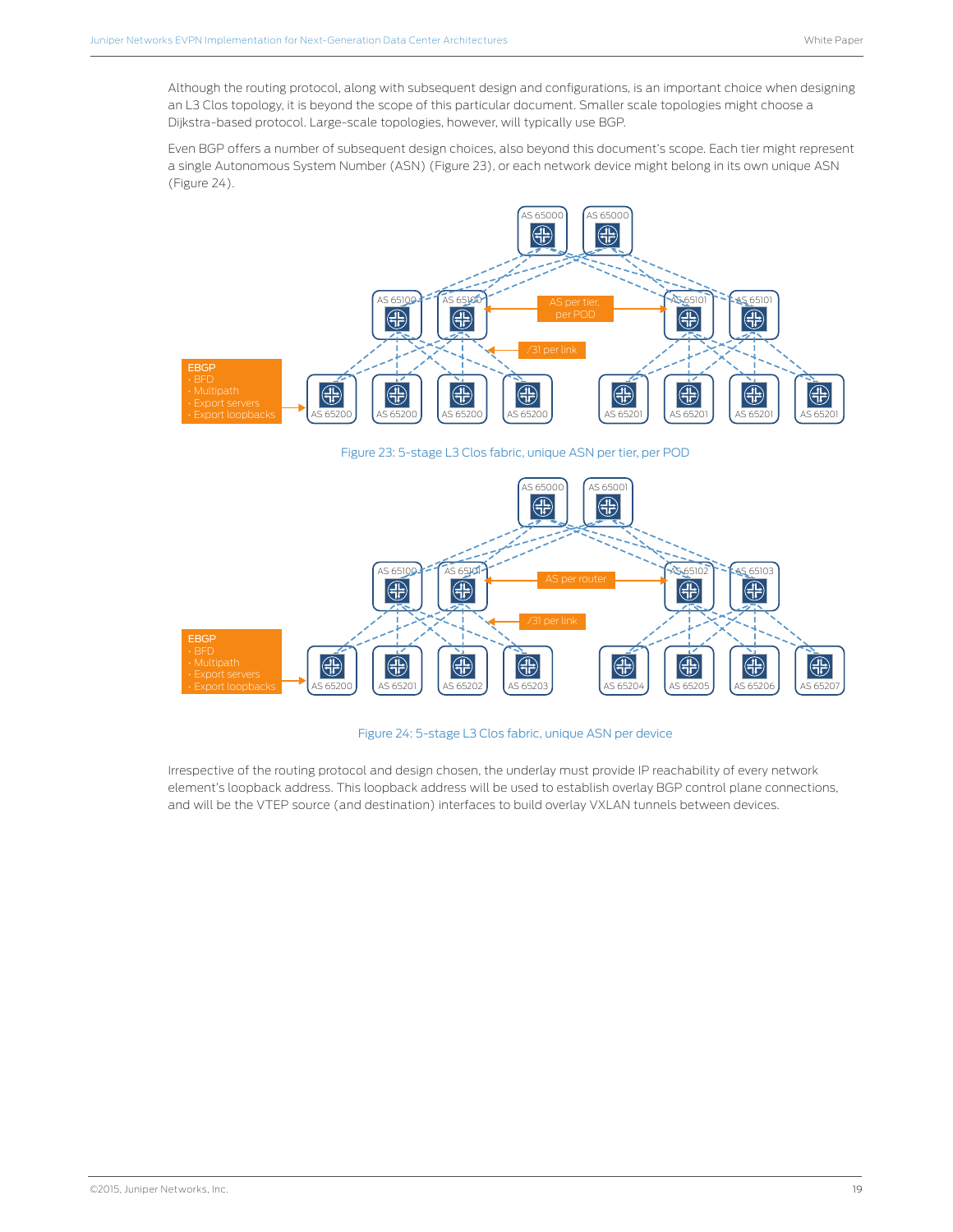<span id="page-19-0"></span>For subsequent discussions, we will be referring to the topology depicted in Figure 25.



Figure 25: Example EVPN/VXLAN topology

In this example topology:

- Core-1 and Core-2 are Juniper Networks MX Series 3D Universal Edge Routers acting as IP gateways for the EVPN overlay.
- Spine-1 and Spine-2 are Juniper Networks QFX5100 switches acting as pure IP transport for the overlay.
- Leaf-1 and Leaf-2 are Juniper Networks QFX5100 switches, acting as PE devices in the EVPN topology.
- Each tier is configured with a single ASN.
- EVPN control plane connections include:
	- Leaf-1 <-> Leaf-2
	- Leaf-1 <-> Core-1
	- Leaf-1 <-> Core-2
	- Leaf-2 <-> Core-1
	- Leaf-2 <-> Core-2

First, we will step through the underlay external BGP (EBGP) configuration, starting from the leaf and working up towards the core.

#### Leaf-1

```
lab@leaf-1> show configuration routing-options 
router-id 1.255.255.4;
autonomous-system 65402;
forwarding-table {
     export load-balance;
```
}

lab@leaf-1> show configuration policy-options policy-statement load-balance term 1 {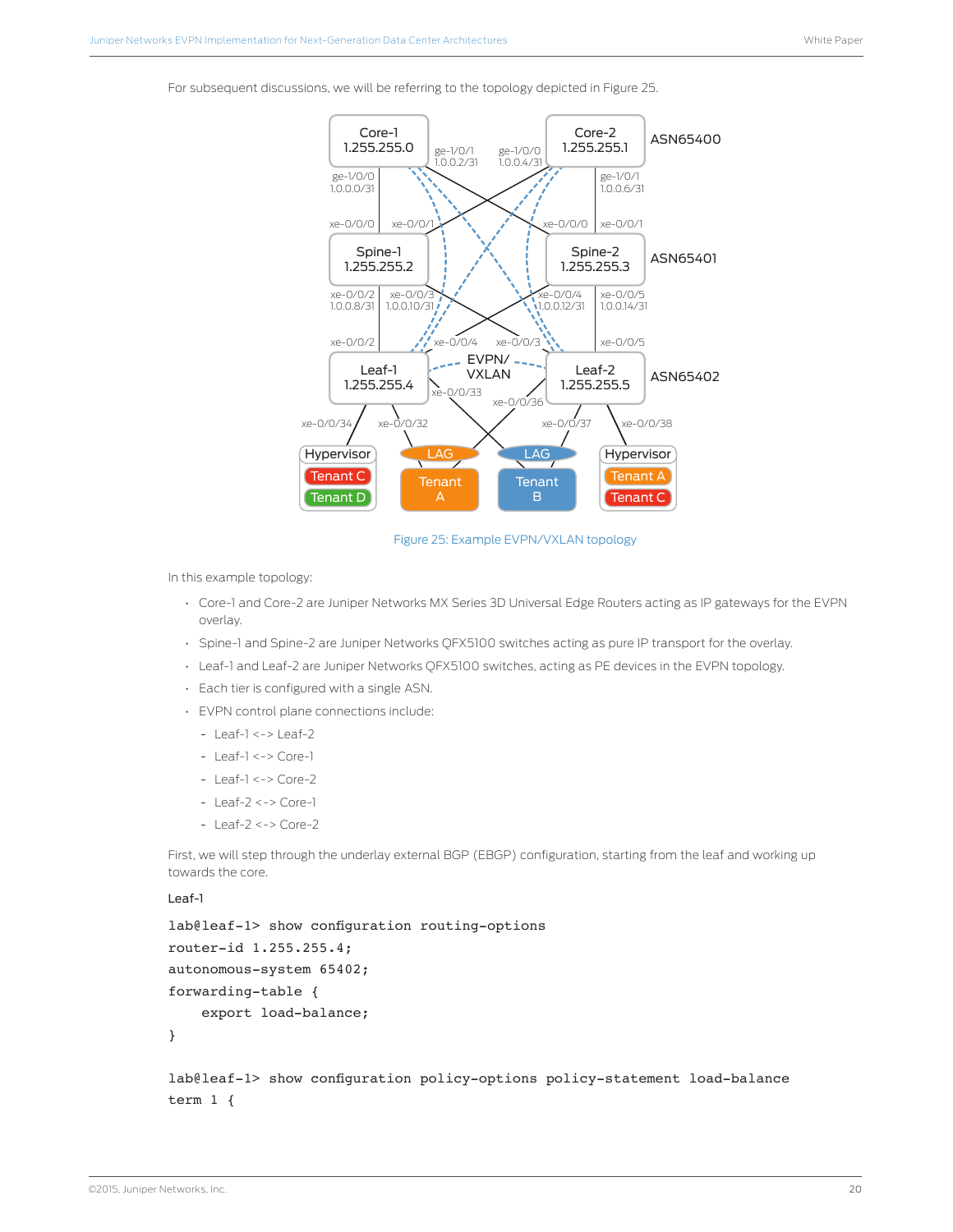```
 then {
     load-balance per-packet;
 }
```
}

The underlay BGP peering session to the spines introduces two important configurations. First, lo0 is exported and thus advertised into the underlay. Second, we configure family inet unicast loops 2. This is needed because of the design choice to reuse the same ASN within a tier.

```
lab@leaf-1> show configuration protocols bgp group underlay
```

```
type external;
advertise-peer-as;
family inet {
     unicast {
         loops 2;
     }
}
export lo0;
peer-as 65401;
multipath;
neighbor 1.0.0.8 {
     description spine-1;
}
neighbor 1.0.0.12 {
     description spine-2;
}
lab@leaf-1> show configuration policy-options policy-statement lo0 
from {
     family inet;
     protocol direct;
     route-filter 0.0.0.0/0 prefix-length-range /32-/32;
}
then accept;
```
We will ignore the advertise-peer-as statement for now, and explain this when reviewing Spine-1's underlay configuration.

By default, a router will reject routes with its own ASN in any route updates it receives from its EBGP peer. However, Leaf-1 must learn Leaf-2's loopback in the underlay, for which the received AS\_PATH will be 65401 65402.

This is shown in the output below:

lab@leaf-1> show route 1.255.255.5 detail table inet.0

```
inet.0: 13 destinations, 18 routes (13 active, 0 holddown, 0 hidden)
1.255.255.5/32 (2 entries, 1 announced)
         *BGP Preference: 170/-101
                 Next hop type: Router, Next hop index: 131070
                 Address: 0x9760010
                 Next-hop reference count: 84
                 Source: 1.0.0.8
                 Next hop: 1.0.0.8 via xe-0/0/2.0
                 Session Id: 0x0
                 Next hop: 1.0.0.12 via xe-0/0/4.0, selected
```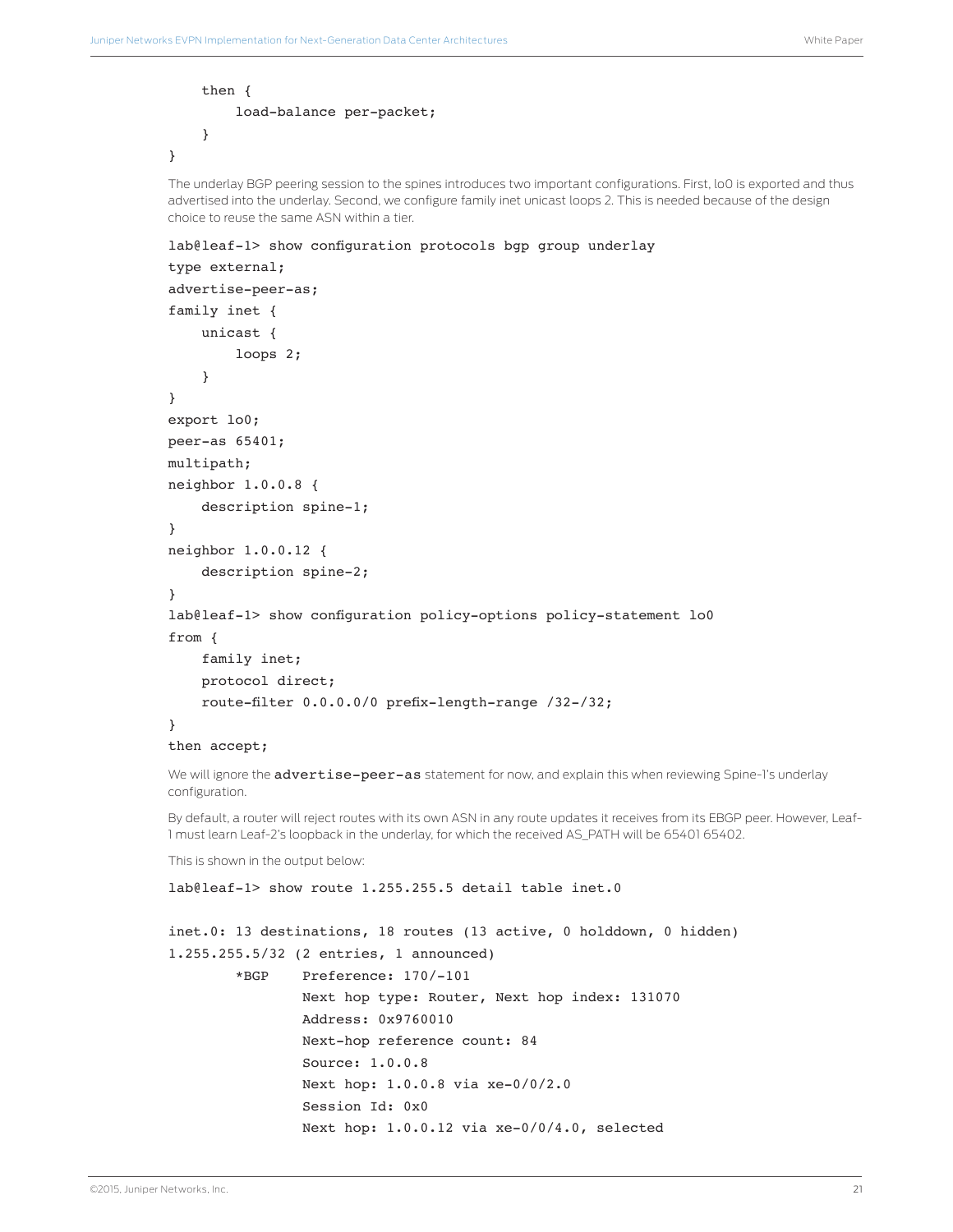```
 Session Id: 0x0
        State: <Active Ext>
        Local AS: 65402 Peer AS: 65401
        Age: 2d 4:00:39 
        Validation State: unverified 
        Task: BGP_65401.1.0.0.8+61723
        Announcement bits (2): 0-KRT 2-Resolve tree 2 
        AS path: 65401 65402 I (Looped: 65402)
        Accepted Multipath
        Localpref: 100
        Router ID: 1.255.255.2
 BGP Preference: 170/-101
        Next hop type: Router, Next hop index: 1723
        Address: 0x95f8860
        Next-hop reference count: 7
        Source: 1.0.0.12
        Next hop: 1.0.0.12 via xe-0/0/4.0, selected
        Session Id: 0x0
        State: <NotBest Ext>
        Inactive reason: Not Best in its group - Active preferred
        Local AS: 65402 Peer AS: 65401
        Age: 2d 4:00:39 
        Validation State: unverified 
        Task: BGP_65401.1.0.0.12+60413
        AS path: 65401 65402 I (Looped: 65402)
        Accepted MultipathContrib
        Localpref: 100 
        Router ID: 1.255.255.3
```
#### {master:0}

We observe that Leaf-1 learns Leaf-2's loopback over its EBGP sessions from Spine-1 and Spine-2. Without the loop configuration, this route would be discarded.

#### Spine-1

```
lab@spine-1> show configuration routing-options
```

```
router-id 1.255.255.2;
autonomous-system 65401;
forwarding-table {
     export load-balance;
     ecmp-fast-reroute;
```

```
}
```
lab@spine-1> show configuration policy-options policy-statement load-balance term 1 {

```
 then {
          load-balance per-packet;
     }
}
```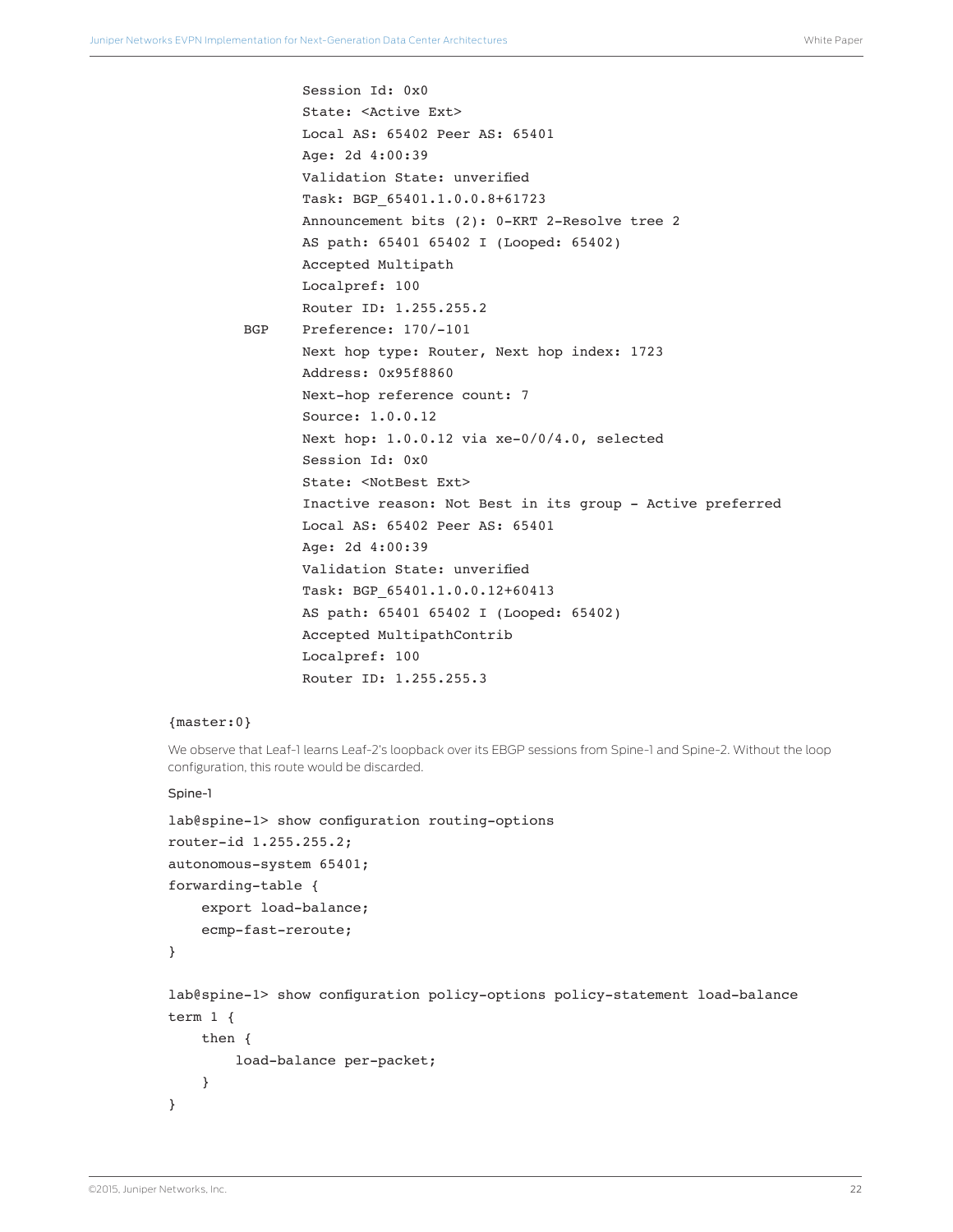```
lab@spine-1> show configuration protocols bgp group underlay-leaf 
type external;
advertise-peer-as;
family inet {
     unicast {
         loops 2;
     }
}
export lo0;
peer-as 65402;
multipath;
neighbor 1.0.0.9 {
     description leaf-1;
}
neighbor 1.0.0.11 {
     description leaf-2;
}
lab@spine-1> show configuration protocols bgp group underlay-core
type external;
advertise-peer-as;
family inet {
     unicast {
         loops 2;
     }
}
export lo0;
peer-as 65400;
multipath;
neighbor 1.0.0.0 {
     description core-1;
}
neighbor 1.0.0.4 {
     description core-2;
}
lab@spine-1> show configuration policy-options policy-statement lo0 
from {
     family inet;
     protocol direct;
     route-filter 0.0.0.0/0 prefix-length-range /32-/32;
}
then accept;
```
The configuration of underlay BGP on Spine-1 is similar to Leaf-1, but here we will explain the use of advertisepeer-as in bgp group underlay-leaf.

On Leaf-1, we needed to configure family inet unicast loops 2 such that Leaf-1 will not reject EBGP-learned routes with its own ASN.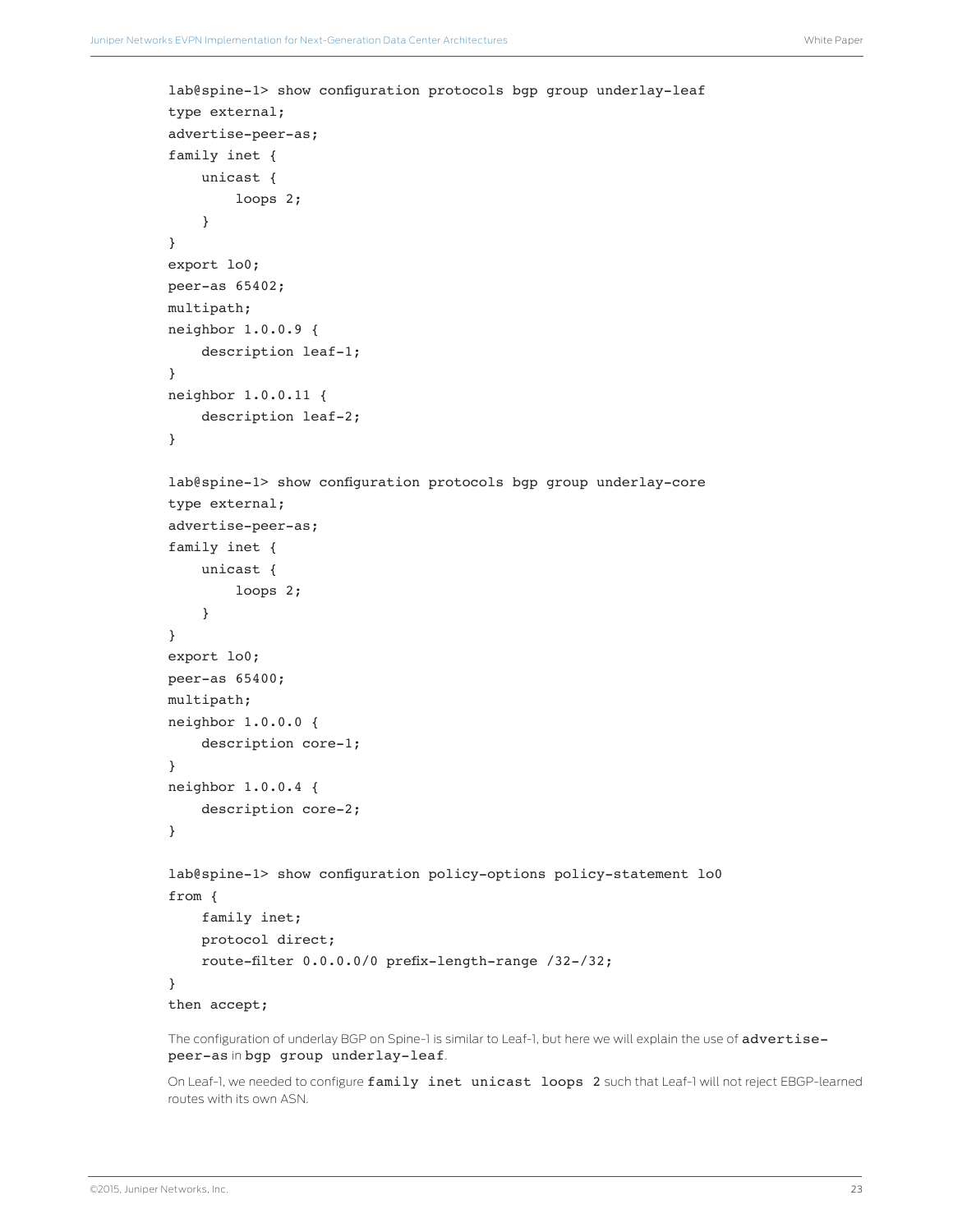Spine-1 learns Leaf-2's loopback through its direct EBGP session with Leaf-2. However, EBGP rules dictate that Spine-1 should never re-advertise routes learned from a particular ASN back to that ASN. Therefore, Leaf-1, under normal configuration, would not receive Leaf-1's routes, regardless of the loops configuration.

Thus **advertise-peer-as**, as the astute reader might guess, allows Spine-1 to bypass this rule and re-advertise a route back to the same ASN, at which point the loops configuration is useful and needed to complete the desired route advertisement and learning behaviors.

Recall that **advertise-peer-as** is also configured on Leaf-1's EBGP configurations with Spine-1 and Spine-2. Strictly speaking, this is not required. Spine-1 does not need to know Spine-2's loopback and vice versa, since the spines do not participate in EVPN. From a troubleshooting and consistency perspective, the administrator might desire loopbacks to be reachable everywhere, thus the optional configuration on Leaf-1. The family inet unicast loops 2 configuration on Spine-1 is therefore also optional.

Similarly, since Core-1 and Core-2 are not EVPN peered, strictly speaking, they also do not need reachability to the other's loopback. Thus, the advertise-peer-as configuration is optional on Spine-1 in bgp group underlaycore.

```
Core-1
```

```
lab@core-1> show configuration routing-options
router-id 1.255.255.0;
autonomous-system 65400;
forwarding-table {
     export load-balance;
     ecmp-fast-reroute;
}
lab@core-1> show configuration policy-options policy-statement load-balance 
term 1 {
     then {
         load-balance per-packet;
     }
}
lab@core-1> show configuration protocols bgp 
group underlay {
     type external;
     advertise-peer-as;
     family inet {
         unicast {
              loops 2;
         }
     }
     export lo0;
     peer-as 65401;
     multipath;
     neighbor 1.0.0.1 {
         description spine-1;
     }
     neighbor 1.0.0.3 {
         description spine-2;
     }
}
lab@core-1> show configuration policy-options policy-statement lo0
from {
```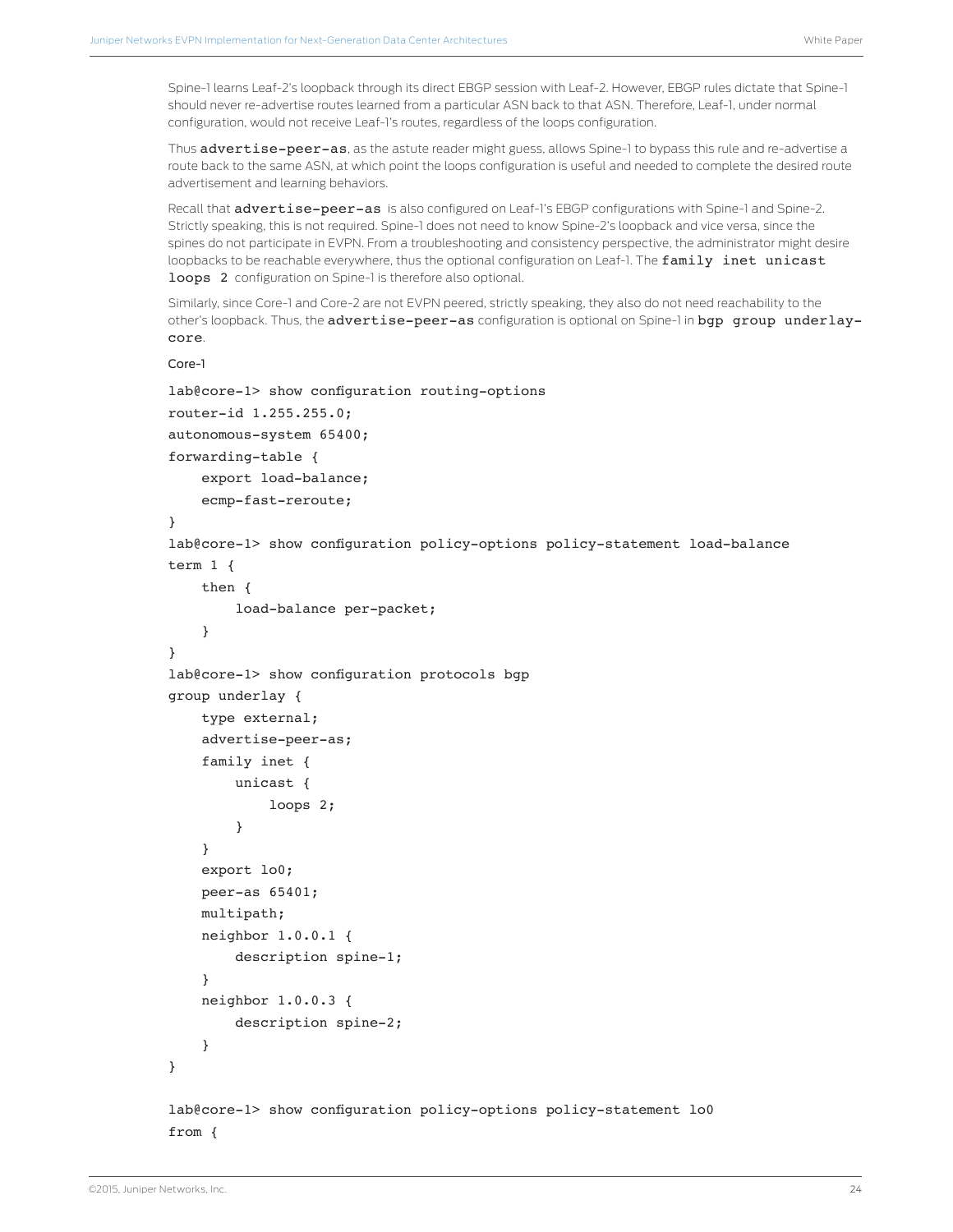```
 family inet;
     protocol direct;
     route-filter 0.0.0.0/0 prefix-length-range /32-/32;
}
```

```
then accept;
```
Similar to the spines, Core-1 does not technically need to learn Core-2's loopback. As such, family inet unicast loops 2 is optional on Core-1.

The only additional configuration shown on Core-1 is forwarding-table ecmp-fast-reroute. On MX Series routers5, this additional configuration enables fast L3 reconvergence when multiple ECMP paths exist to a particular IP prefix.

### The Overlay

Now that we've established reachability to loopback addresses in the underlay, we can configure the EVPN/VXLAN overlay.

There are two main components of EVPN configuration to consider:

1. Protocols bgp

In this section, multicast BGP (MBGP) sessions with EVPN peers are configured with EVPN signaling.

2. Switch-level EVPN configuration

QFX5100 offers a single logical switch, while the MX Series offers the option of multiple virtual switches. EVPN configurations between the two can then differ.

Per switch, physical or virtual, there are EVPN-specific configurations required:

- VTEP source interface (lo0.0)
- Route distinguisher: The RD which MBGP will use to advertise EVPN routes
- vrf-import: Defines which route targets will be imported into the switches' EVPN table
- vrf-export: Defines the route target which will be used to advertise EVPN routes
- protocols evpn
	- List of VNIs which are part of this switch domain
	- BUM forwarding method (ingress replication uses EVPN BUM traffic handling)
- Vlan-level configuration
	- VNI to VLAN mapping
	- BUM forwarding method

On the QFX5100, the first hierarchy to consider is under switch-options.

lab@leaf-1> show configuration switch-options vtep-source-interface lo0.0; route-distinguisher 1.255.255.4:1; vrf-import vrf-imp;

vrf-target target:9999:9999;

The vtep-source-interface will always be lo0.0, which the reader will recall must be reachable via the underlay routing protocol.

The route-distinguisher must be unique, network-wide, across all switches (physical, and in the case of MX Series routers, virtual). Within Multiprotocol MGP (MP-MGP), this ensures that all route advertisements are globally unique.

The **vrf-target** on OFX5100 will, at a minimum, be the community with which the switch will send all ESI (Type 1) routes.

<sup>5</sup> This is also true with Juniper Networks PTX Series Packet Transport Routers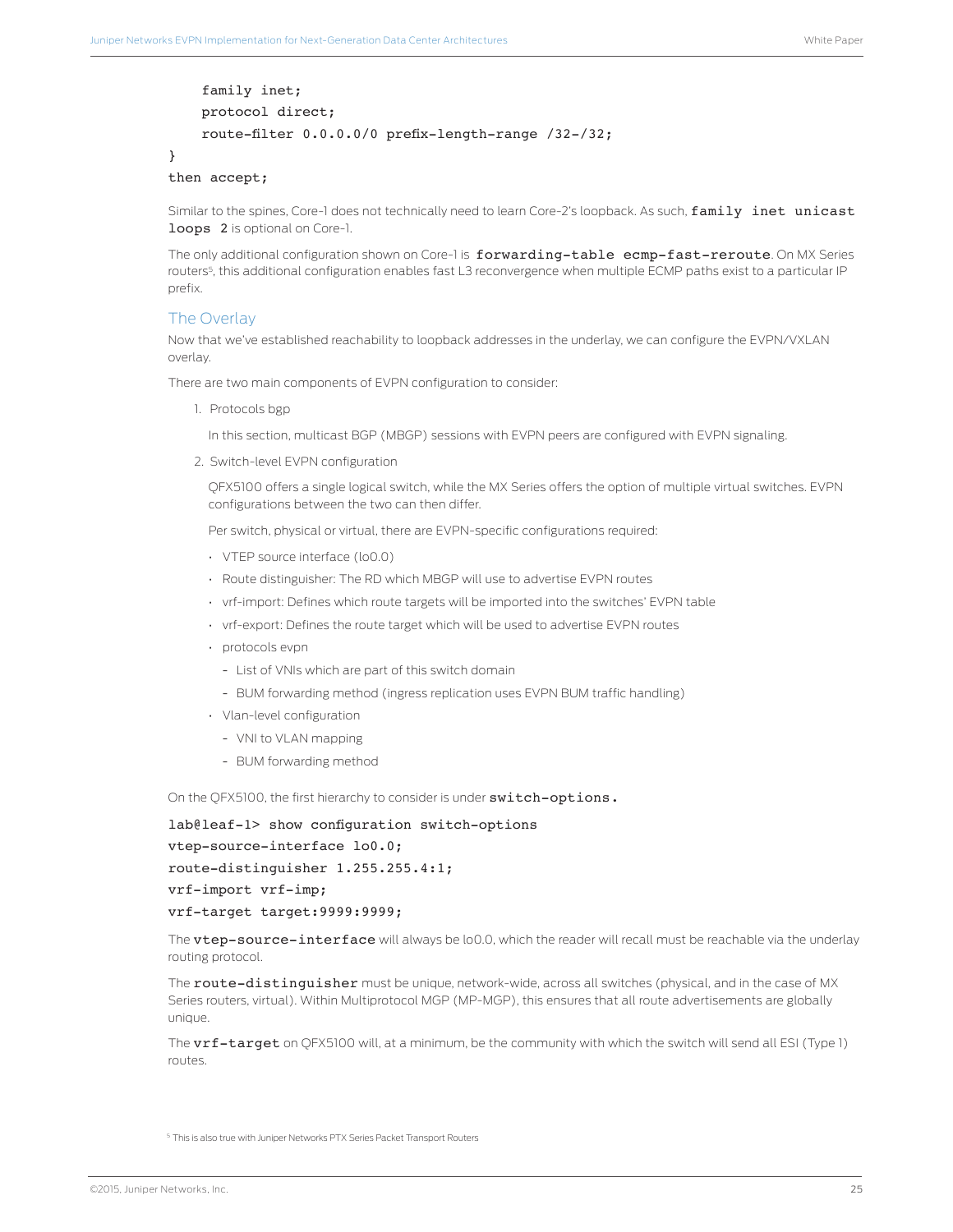Lastly,  $\texttt{vrf-import vrf-imp}$  defines the target community list which will be imported into the defaultswitch.evpn.0 instance from bgp.evpn.0.

```
lab@leaf-1> show configuration policy-options policy-statement vrf-imp 
term t1 {
     from community com100;
     then accept;
}
term t2 {
     from community com200;
     then accept;
}
term t3 {
     from community com300;
     then accept;
}
term t4 {
     from community com400;
     then accept;
}
term t5 {
     then reject;
}
lab@leaf-1> show configuration policy-options | grep members 
community com100 members target:1:100;
community com200 members target:1:200;
community com300 members target:1:300;
community com400 members target:1:400;
Next, we will move on to protocols evpn configuration.
lab@leaf-1> show configuration protocols evpn
encapsulation vxlan;
extended-vni-list [ 1100 1200 1300 1400 ];
multicast-mode ingress-replication;
vni-routing-options {
     vni 1100 {
         vrf-target export target:1:100;
     }
     vni 1200 {
         vrf-target export target:1:200;
     }
     vni 1300 {
         vrf-target export target:1:300;
     }
     vni 1400 {
         vrf-target export target:1:400;
     }
}
```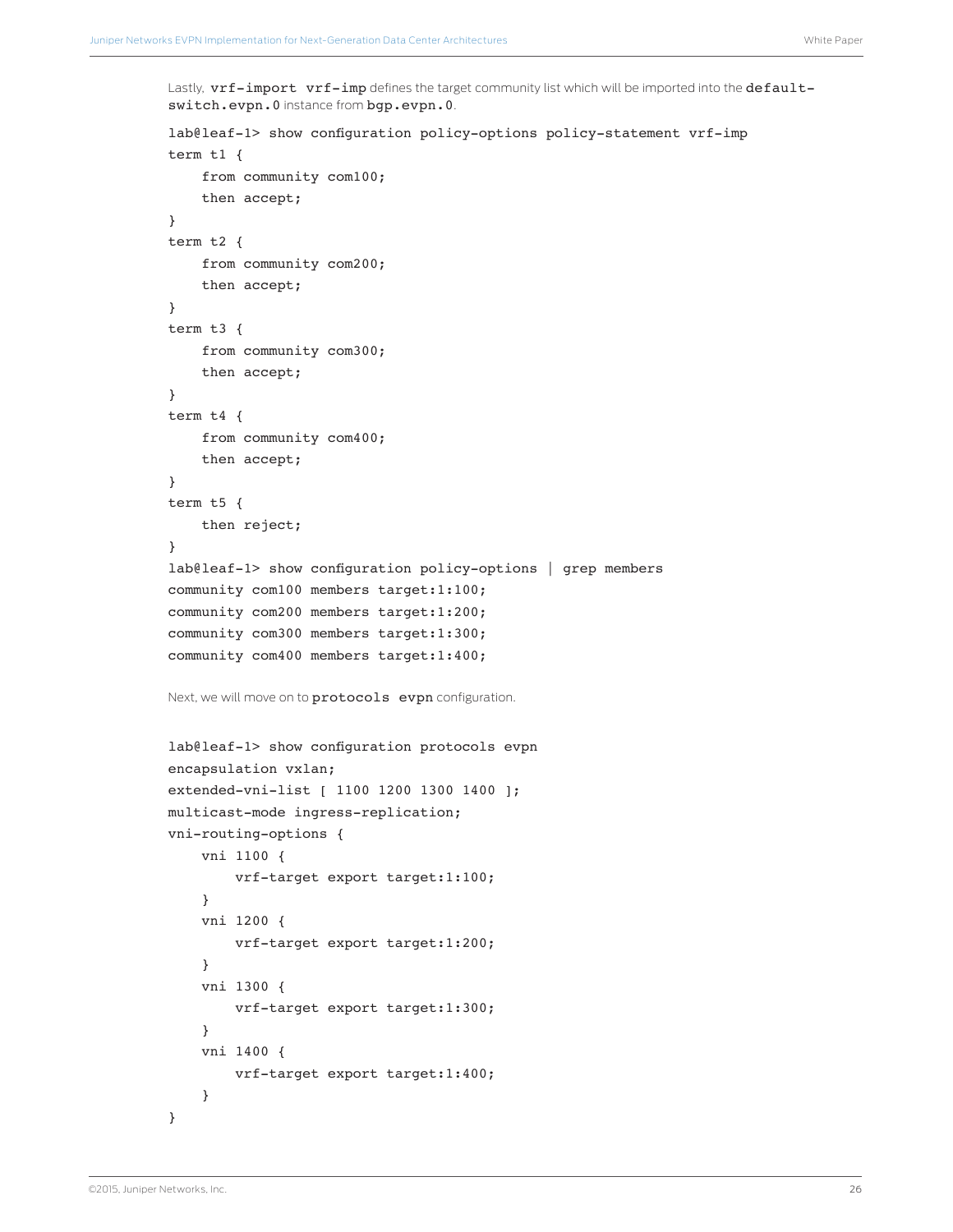The extended-vni-list is what establishes which VNIs will be part of the EVPN/VXLAN MP-BGP domain. The reader may recall previous discussions about BUM replication options available in EVPN. We are forgoing a multicast underlay in favor of EVPN and VXLAN ingress replication.

We configure different route targets (RTs) for each VNI instance under vni-routing-options. We will later observe Type 2 routes being exported with these RTs.

```
lab@leaf-1> show configuration vlans 
v100 {
     vlan-id 100;
     vxlan {
          vni 1100;
          ingress-node-replication;
     }
}
v200 {
     vlan-id 200;
     vxlan {
          vni 1200;
          ingress-node-replication;
     }
}
v300 {
     vlan-id 300;
     vxlan {
          vni 1300;
          ingress-node-replication;
     }
}
v400 {
     vlan-id 400;
     vxlan {
          vni 1400;
          ingress-node-replication;
     }
}
```
Under the vlans stanza, we map locally significant vlan-ids to globally significant VNIs. Again, we configure ingress replication rather than relying on a multicast underlay.

Lastly, we configure the EVPN MP-BGP sessions.

```
lab@leaf-1> show configuration protocols bgp group EVPN_VXLAN_CORE 
type external;
multihop {
     ttl 255;
     no-nexthop-change;
}
local-address 1.255.255.4;
family evpn {
     signaling;
}
```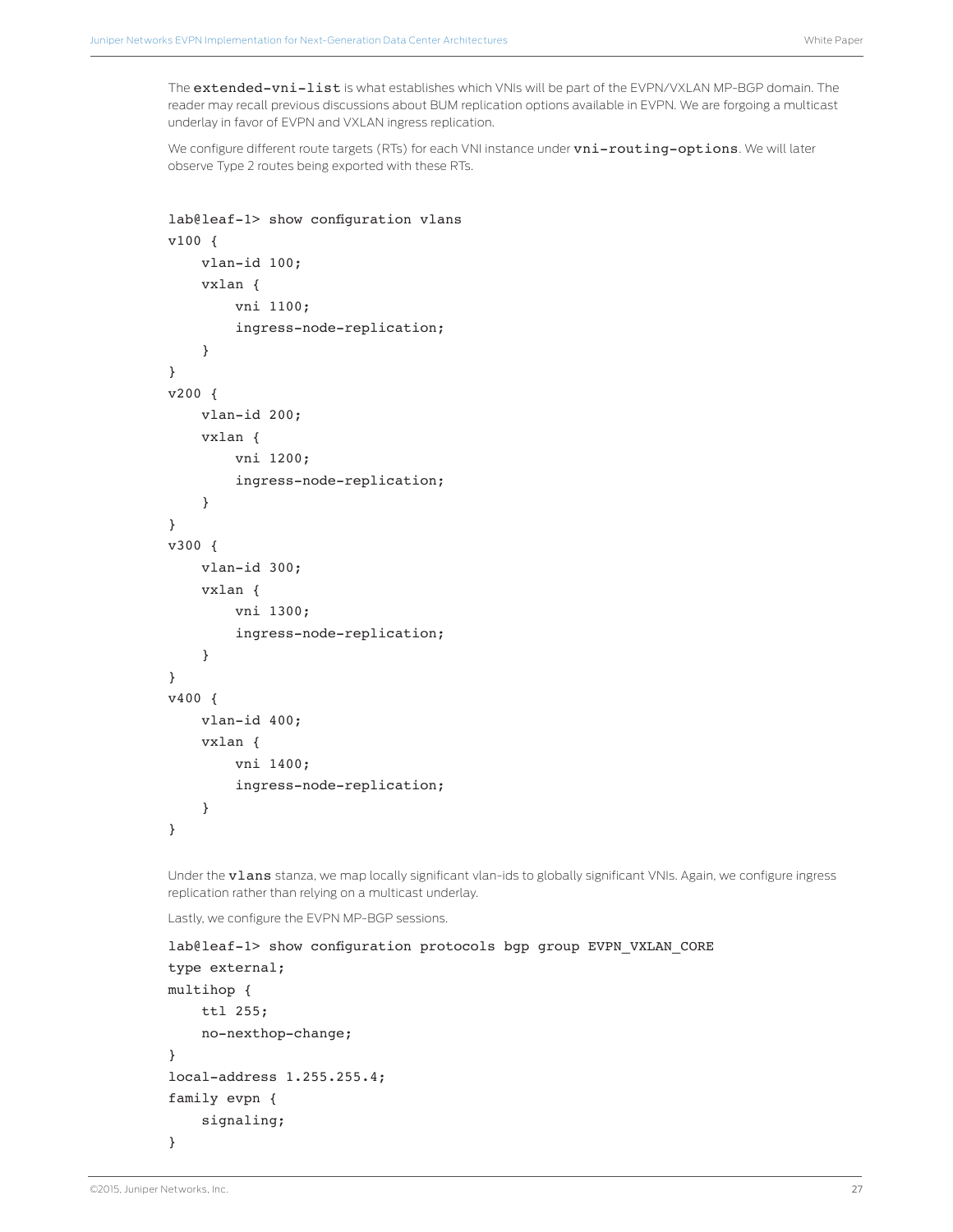```
peer-as 65400;
neighbor 1.255.255.0 {
    description core-1;
}
neighbor 1.255.255.1 {
    description core-2;
}
{master:0}
lab@leaf-1> show configuration protocols bgp group EVPN VXLAN LEAF
type internal;
local-address 1.255.255.4;
family evpn {
     signaling;
}
neighbor 1.255.255.5 {
     description leaf-2;
}
```
We establish that this is an EVPN MP-BGP session with family evpn signaling. And for an EBGP EVPN session, this will always be multihop given loopback peering.

Under Leaf-1's EVPN VXLAN CORE configuration, one might also notice no-nexthop-change. This is required in our specific design topology given a combination of factors.

First, this example topology uses a single ASN per tier. Thus the Leaf-1 to Leaf-2 EVPN MP-BGP session will be via internal BGP (IBGP). Second, Leaf-1 and Leaf-2 both peer via eBGP with each core.

If we refer to the single-homed Tenant\_A CE device that is attached to Leaf-2 in Figure 25, let's consider the Type 2 route for Tenant A that Core-1 will receive. Core-1 will receive Leaf-2's direct EBGP advertisement, with both BGP source and protocol-next-hop of Leaf-2's loopback address.

Leaf-2 will also advertise this same Type 2 route to Leaf-1. Leaf-1 will subsequently advertise this Type 2 route to Core-2, with BGP source and protocol-next-hop of Leaf-1's own loopback address, due to the fact that this route was learned from Leaf-2 via IBGP.

Core-1 now has two otherwise equal copies of the same Type 2 route. However, should Core-1 attempt to forward using the Type 2 route with Leaf-1's protocol-next-hop, this traffic will be black holed. Should Core-1 send this traffic across its VTEP to Leaf-1, Leaf-1 will successfully receive this traffic on its VTEP to Core-1. However, Leaf-1's reachability to this Tenant\_C MAC is on its VTEP towards Leaf-2. It is at this point that the traffic will be dropped. EVPN split horizon rules dictate that traffic received on a PE-facing interface should never be re-forwarded out of another PE-facing interface (refer to "EVPN Ingress Replication—Split Horizon and Designated Forwarders").

The no-nexthop-change configuration is thus needed to preserve the original protocol-next-hop, such that Core-1 (or Core-2) send directly to the PE device to which a particular single-homed CE device is attached.

It is worth noting, however, that in real-world deployments, this is not likely to be required. This is due to several factors. If we were using a single autonomous system (AS) per PE device, then this IBGP/EBGP interaction would not exist, and this particular configuration would not be required. Furthermore, and perhaps more importantly, for medium to largescale EVPN deployments, it is unlikely that EVPN BGP meshes will be configured, as this will quickly become unwieldy as the number of PE devices grows.

Instead, real-world deployments would deploy stand-alone MBGP EBGP route reflectors or route servers (such as the Juniper Networks Junos® OS Virtual Route Reflector feature), which would preserve the original protocol-next-hop. Each PE device would instead have a single MP-EBGP session to this route reflector (or redundant route reflectors).

Leaf-1 also has multihomed tenants which require additional interface-level configurations.

lab@leaf-1> show configuration interfaces xe-0/0/32 ether-options { 802.3ad ae0;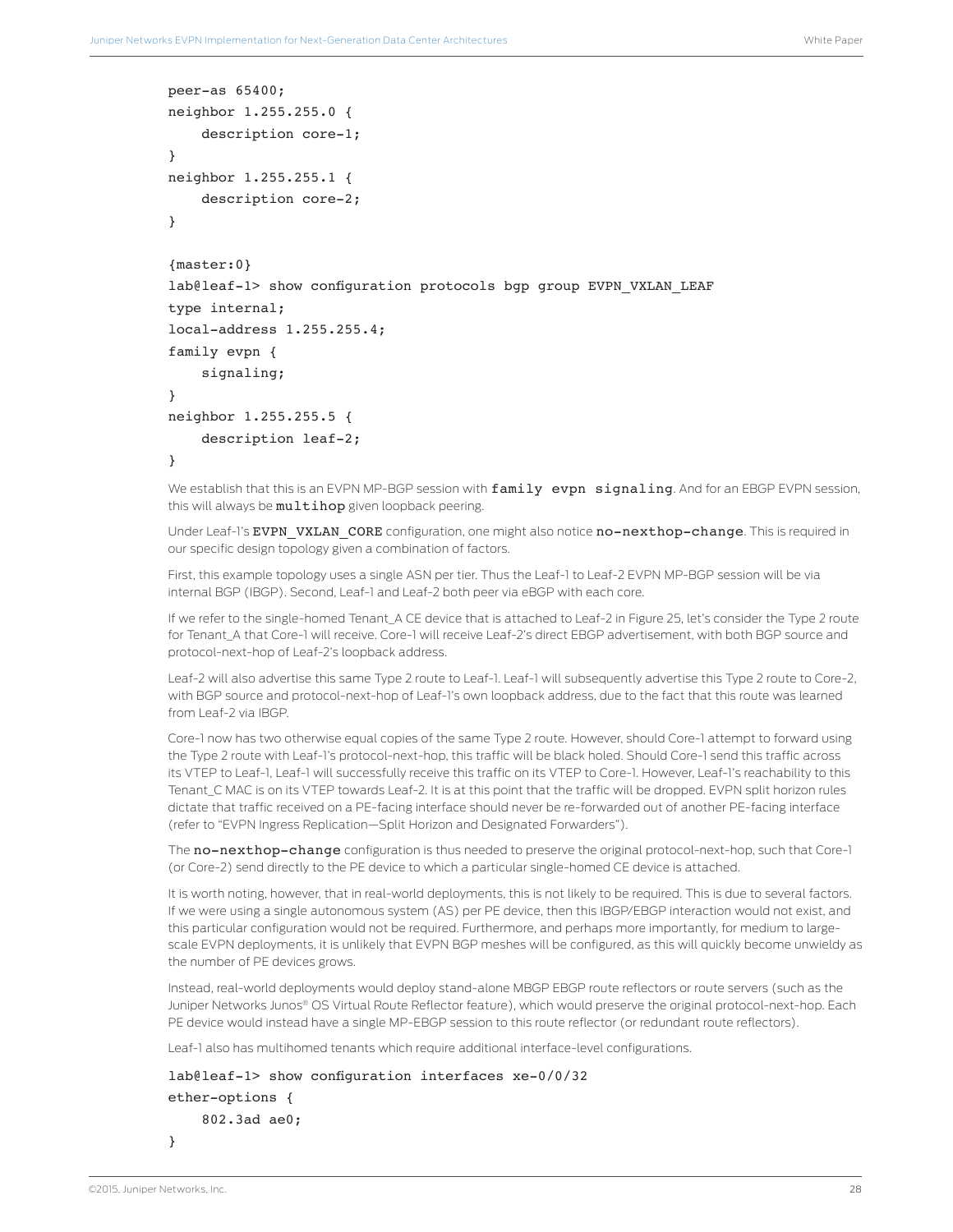```
{master:0}
lab@leaf-1> show configuration interfaces xe-0/0/33 
ether-options {
     802.3ad ae1;
}
{master:0}
lab@leaf-1> show configuration interfaces ae0
esi {
     00:01:01:01:01:01:01:01:01:01;
     all-active;
}
aggregated-ether-options {
     lacp {
         active;
         system-id 00:00:00:01:01:01;
     }
}
unit 0 {
     family ethernet-switching {
         interface-mode access;
         vlan {
             members v100;
         }
     }
}
{master:0}
lab@leaf-1> show configuration interfaces ae1 
esi {
     00:02:02:02:02:02:02:02:02:02;
     all-active;
}
aggregated-ether-options {
     lacp {
         active;
         system-id 00:00:00:01:01:01;
     }
}
unit 0 {
     family ethernet-switching {
         interface-mode access;
         vlan {
             members v200;
         }
     }
}
```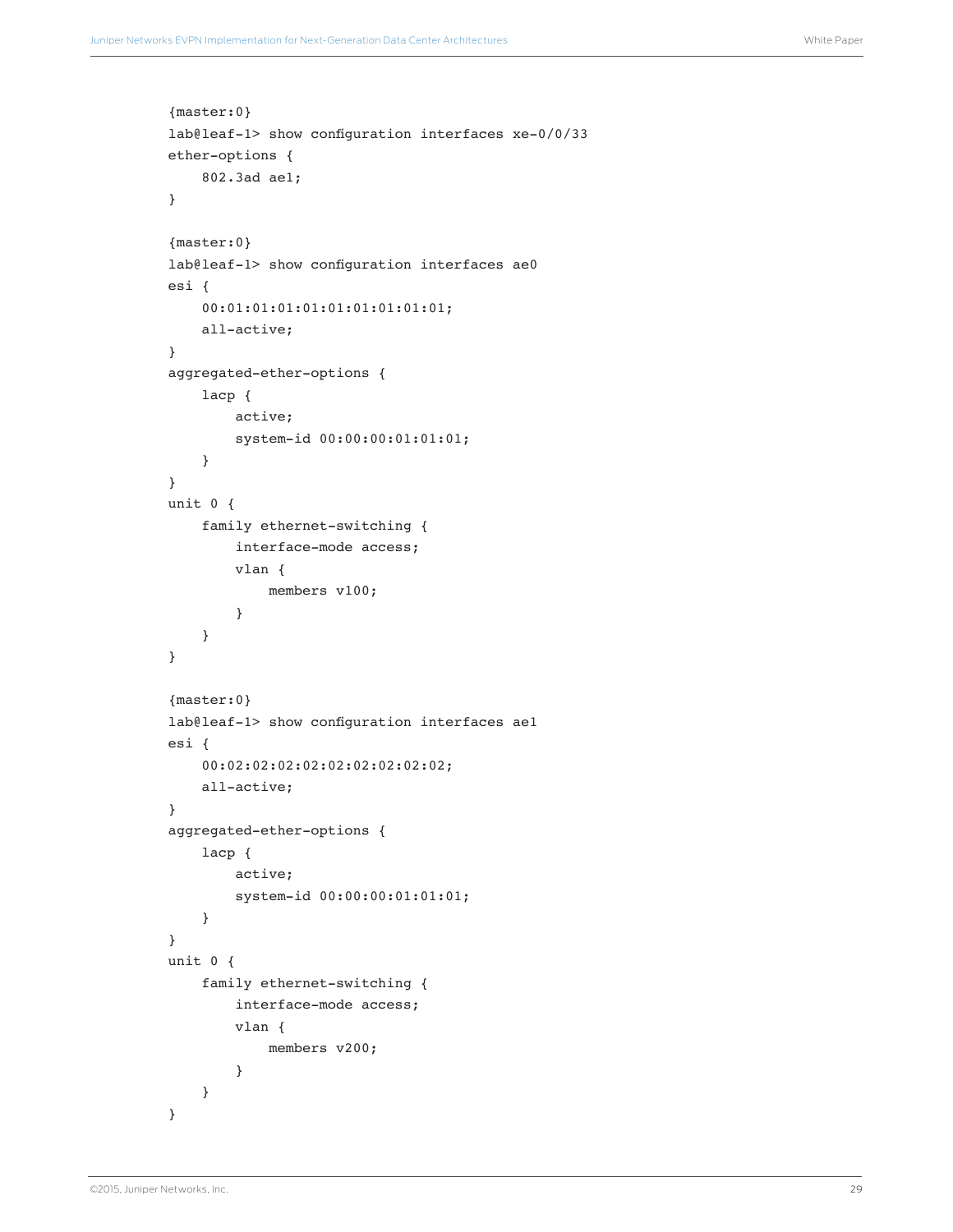We have configured two Link Aggregation Control Protocol (LACP)-enabled aggregate-Ethernet (LAG) interfaces. The EVPN-specific configuration is under esi. We must first configure an end system identifier (ESI) value, which is globally unique across the entire EVPN domain. The all-active configuration stipulates that all PE routers to which this multihomed tenant is attached can forward traffic to/from the CE device, such that all CE router links are actively used.

#### Core-1

Most of Core-1's (MX Series) configuration takes place in the routing instances stanza. Here we have both virtual switches and virtual routers.

```
lab@core-1> show configuration routing-instances 
VRF Tenant A {
     instance-type vrf;
     interface irb.1100;
     route-distinguisher 1.255.255.0:1100;
     vrf-target target:10:100;
}
VRF Tenant B {
     instance-type vrf;
     interface irb.1200;
     route-distinguisher 1.255.255.0:1200;
     vrf-target target:10:200;
}
VRF Tenant C \{ instance-type vrf;
     interface irb.1300;
     route-distinguisher 1.255.255.0:1300;
     vrf-target target:10:300;
}
VRF Tenant D {
     instance-type vrf;
     interface irb.1400;
     route-distinguisher 1.255.255.0:1400;
     vrf-target target:10:400;
}
VS VLAN100 {
     vtep-source-interface lo0.0;
     instance-type virtual-switch;
     route-distinguisher 1.255.255.0:100;
     vrf-import VS_VLAN100_IMP;
     vrf-target target:1:100;
     protocols {
         evpn {
             encapsulation vxlan;
             extended-vni-list 1100;
             multicast-mode ingress-replication;
         }
     }
     bridge-domains {
         bd1100 {
             vlan-id 100;
             routing-interface irb.1100;
```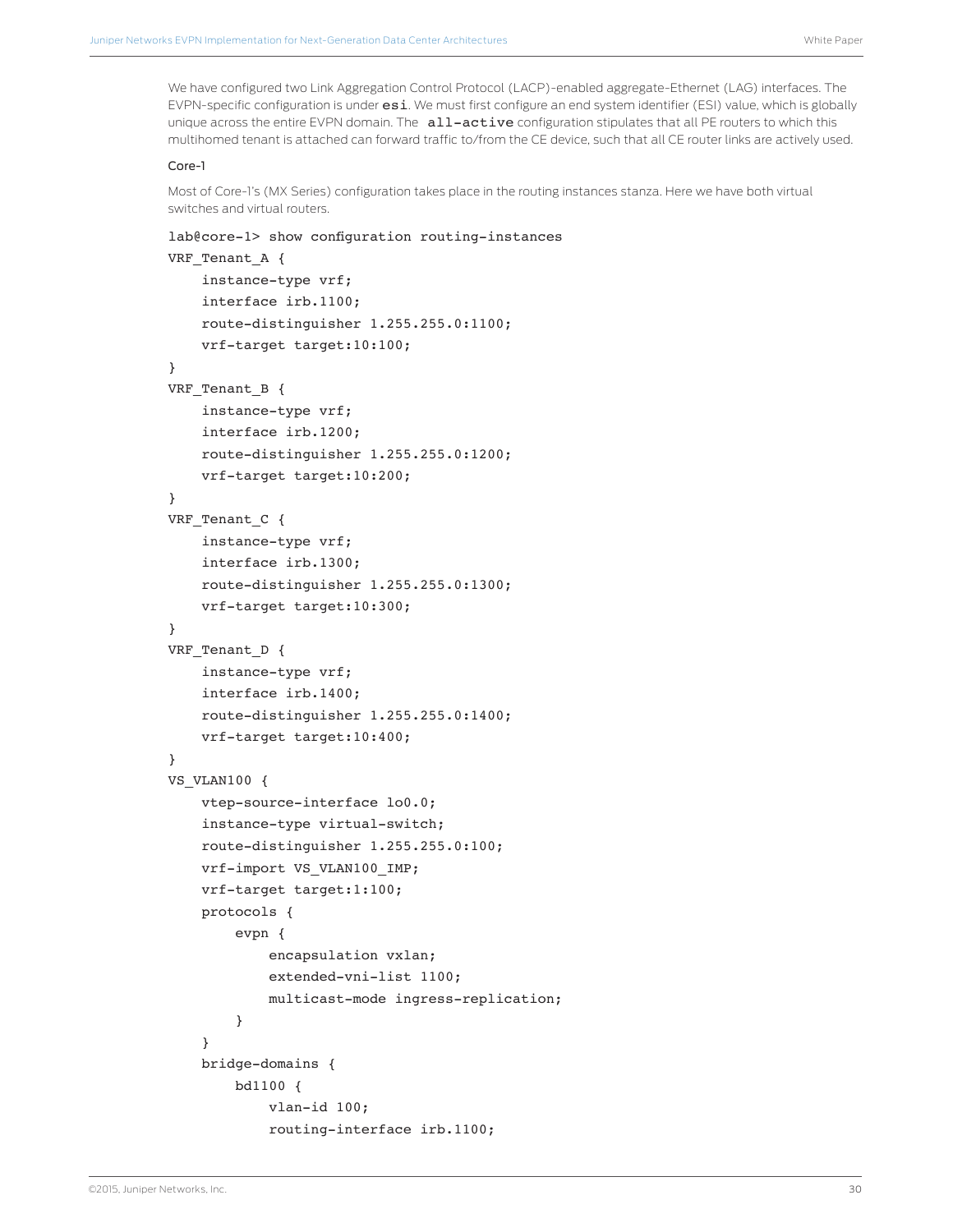```
 vxlan {
                  vni 1100;
                  ingress-node-replication;
 }
         }
     }
}
VS_VLAN200 {
     vtep-source-interface lo0.0;
     instance-type virtual-switch;
     route-distinguisher 1.255.255.0:200;
     vrf-import VS_VLAN200_IMP;
     vrf-target target:1:200;
     protocols {
         evpn {
             encapsulation vxlan;
             extended-vni-list 1200;
             multicast-mode ingress-replication;
         }
     }
     bridge-domains {
         bd1200 {
             vlan-id 200;
             routing-interface irb.1200;
             vxlan {
                  vni 1200;
                  ingress-node-replication;
 }
         }
     } 
}
VS_VLAN300 {
     vtep-source-interface lo0.0;
     instance-type virtual-switch;
     route-distinguisher 1.255.255.0:300;
     vrf-import VS_VLAN300_IMP;
     vrf-target target:1:300;
     protocols {
         evpn {
             encapsulation vxlan;
             extended-vni-list 1300;
             multicast-mode ingress-replication;
         }
     }
     bridge-domains {
         bd1300 {
             vlan-id 300;
             routing-interface irb.1300;
             vxlan {
```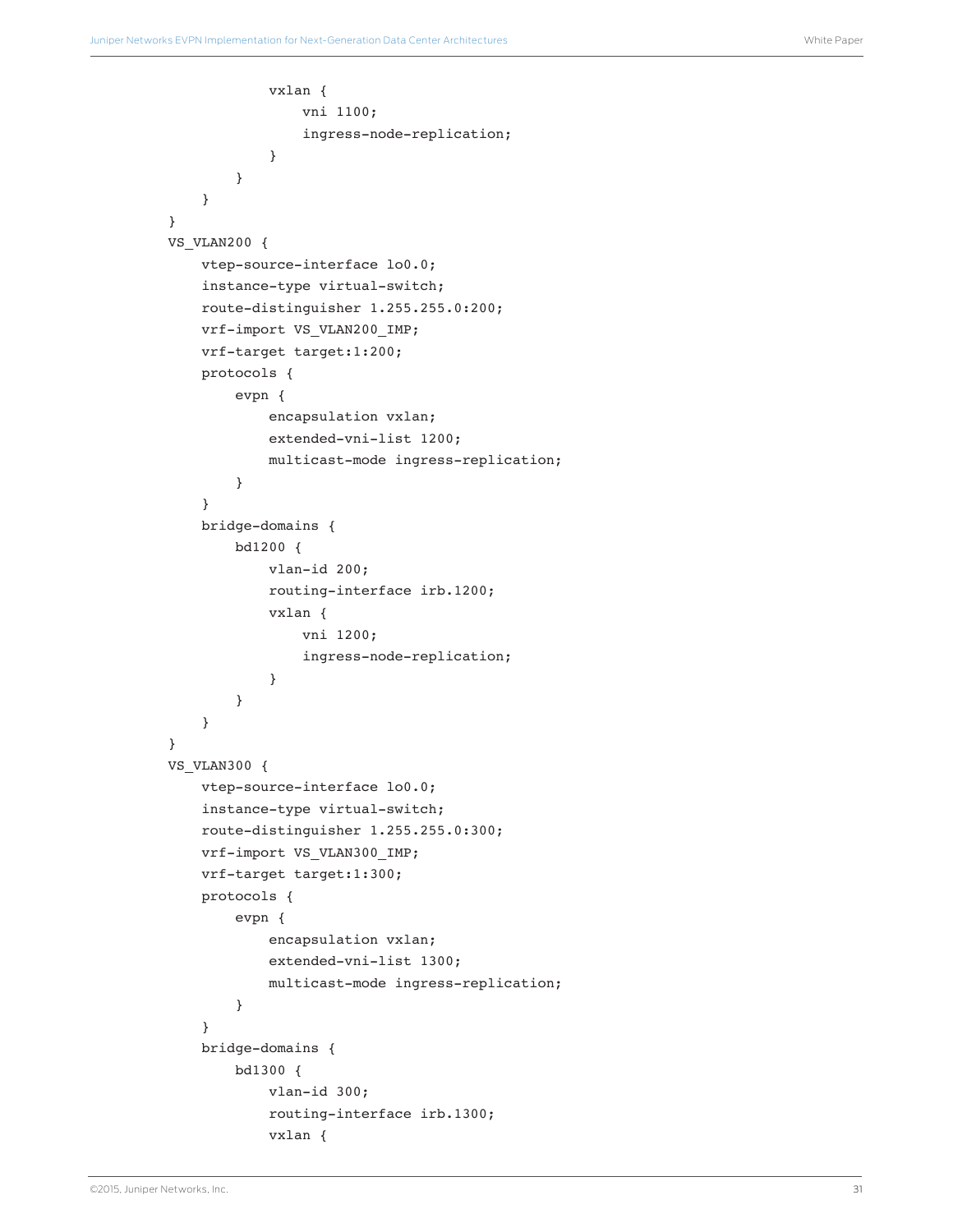```
 vni 1300;
                 ingress-node-replication;
 }
         }
     }
}
VS_VLAN400 {
     vtep-source-interface lo0.0;
     instance-type virtual-switch;
     route-distinguisher 1.255.255.0:400;
     vrf-import VS_VLAN400_IMP;
     vrf-target target:1:400;
     protocols {
         evpn {
             encapsulation vxlan;
             extended-vni-list 1400;
             multicast-mode ingress-replication;
 } 
     }
     bridge-domains {
         bd1400 {
             vlan-id 400;
             routing-interface irb.1400;
             vxlan {
                 vni 1400;
                 ingress-node-replication;
 }
         }
     }
```
Let's first consider an individual virtual switch instance, of which we have four, one for each VNI. The configuration items on Core-1 under each virtual switch are similar to what was configured on Leaf-1 under the single switch-options hierarchy.

On VS\_VLAN400, for example, we define the globally significant RD, the vrf-target, and the vrf-import list for this particular virtual switch. We specify VNI 1400 as belonging to this EVPN instance, specify ingress replication (instead of a multicast underlay), and we associate locally significant VLAN400 with globally significant VNI 1400.

Because Core-1 is acting as the default gateway for VNI 1400, we are also associating an IRB interface under the bridge domain.

Additionally, we are configuring IP VPN virtual routing and forwarding (VRF) tables for each tenant. This ensures L3 separation between tenants, and these IP VPN VRFs might be extended further across an MPLS-enabled WAN.

In our example, we have a one-to-one mapping between bridge domains and IP VPNs. This is not a restriction, however. Tenants might have multiple bridge domains (and multiple IRBs) associated with them, in which case these multiple IRBs can be configured in the same VRF instance, to allow L3 connectivity.

Notice that each virtual switch has a unique vrf-import policy configured. These individual policies are shown next.

```
lab@core-1> show configuration policy-options
```

```
policy-statement VS_VLAN100_IMP {
```
term ESI {

```
from community comm-leaf esi;
```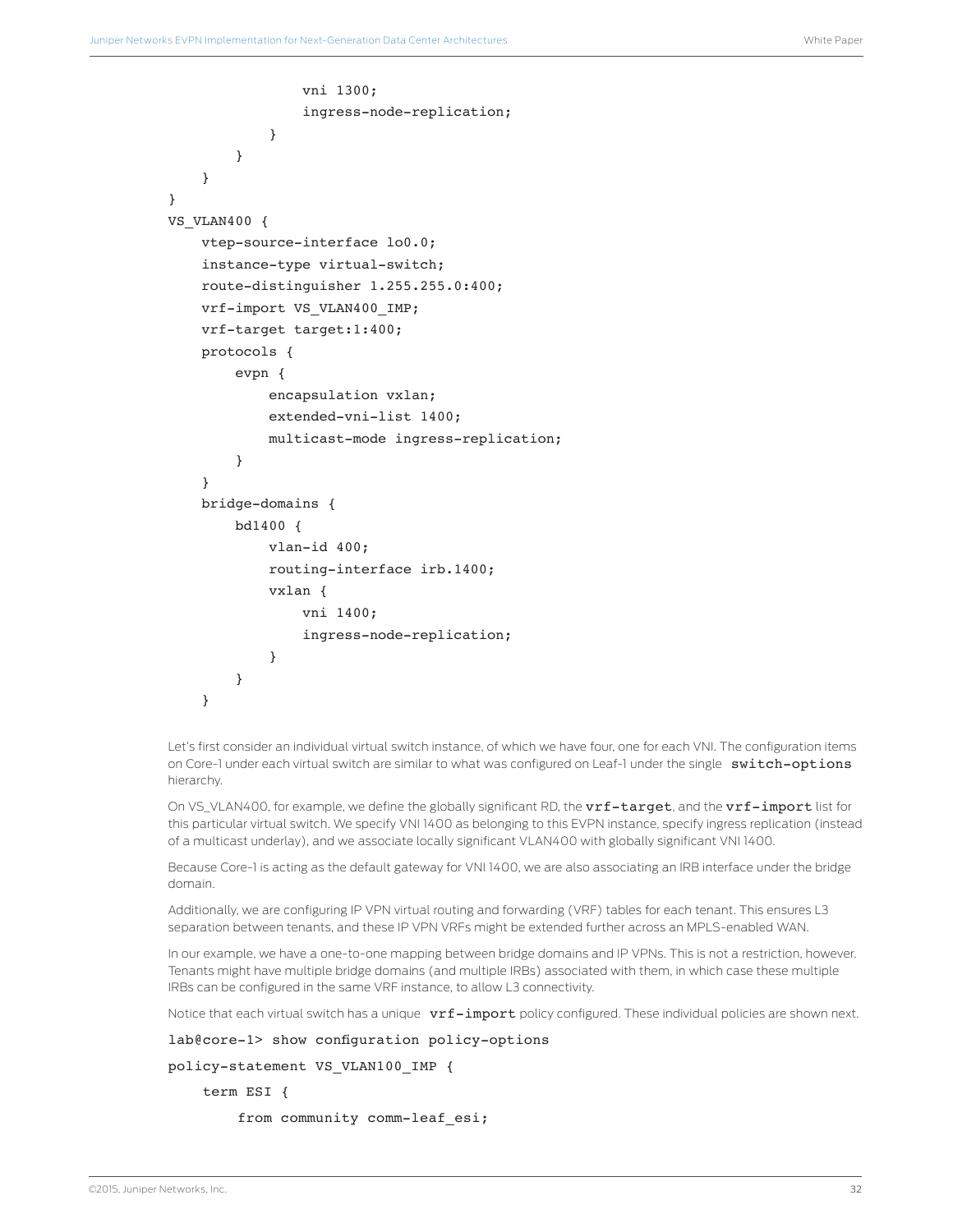```
 then accept;
     }
     term VS_VLAN100 {
         from community comm-VS_VLAN100;
         then accept;
     }
}
policy-statement VS_VLAN200_IMP {
     term ESI {
         from community comm-leaf_esi;
         then accept;
     }
     term VS_VLAN200 {
         from community comm-VS_VLAN200;
         then accept;
     }
}
policy-statement VS_VLAN300_IMP {
     term ESI {
         from community comm-leaf_esi;
         then accept;
     }
     term VS_VLAN300 {
         from community comm-VS_VLAN300;
         then accept;
     }
}
policy-statement VS_VLAN400_IMP {
     term ESI {
         from community comm-leaf_esi;
         then accept;
     }
     term VS_VLAN400 {
         from community comm-VS_VLAN400;
         then accept; 
     }
}
policy-statement lo0 {
     from {
         family inet;
         protocol direct;
```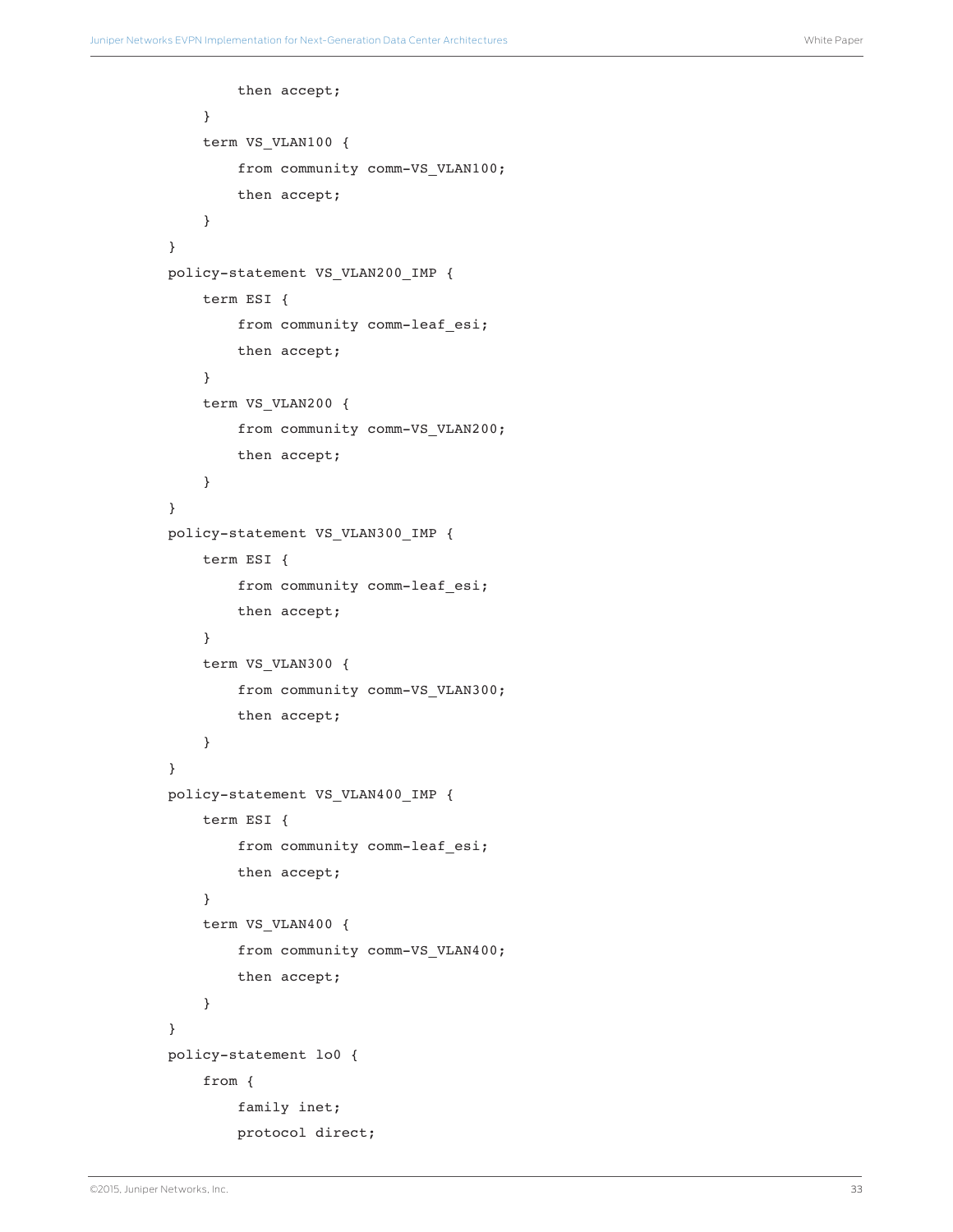```
 route-filter 0.0.0.0/0 prefix-length-range /32-/32;
     }
     then accept;
}
policy-statement load-balance {
     term 1 {
         then {
             load-balance per-packet;
         }
     }
}
community comm-VS_VLAN100 members target:1:100;
community comm-VS_VLAN200 members target:1:200;
community comm-VS_VLAN300 members target:1:300;
community comm-VS_VLAN400 members target:1:400;
community comm-leaf_esi members target:9999:9999;
```
Each virtual switch-specific policy has two terms. The first will accept target:9999:9999, which is necessary to ensure that all virtual switches will import the Type 1 ESI routes from all leaves. The second will import Type 2 ESI routes from a specific RT for a single VNI.

This presents an interesting observation. In Figure 25, we notice that there are two multihomed tenants: Tenant\_A and Tenant\_B. Strictly speaking, VS\_VLAN100 doesn't need to have knowledge of Tenant\_B's ESI, and VS\_VLAN200 doesn't need to know about Tenant\_A's ESI.

Given that the **vrf-target** is a (virtual) switch-level configuration, and Leaf-1 supports a single switch instance, all ESIs will be in all VRFs. However, while Tenant\_A might have a Type 1 route for a Tenant\_B ESI, there will be Type 2 (MAC) routes associated with this ESI, and thus tenant isolation will remain intact.

Here is the IRB-level configuration:

```
lab@core-1> show configuration interfaces irb
unit 1100 {
     family inet {
         address 100.0.0.2/24 {
              virtual-gateway-address 100.0.0.1;
         }
     }
}
unit 1200 {
     family inet {
         address 200.0.0.2/24 {
              virtual-gateway-address 200.0.0.1;
         }
     }
}
unit 1300 {
```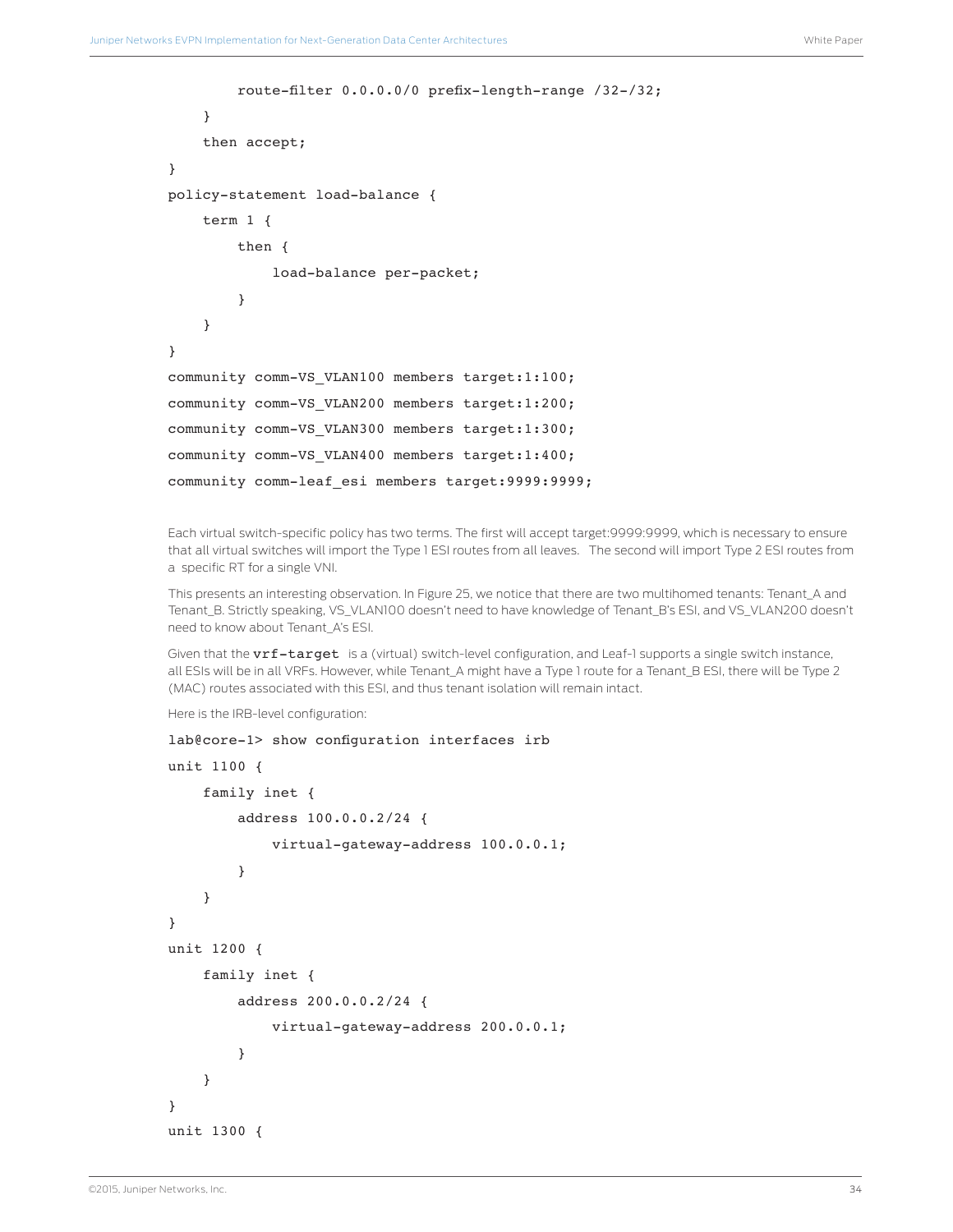```
 family inet {
          address 10.10.10.2/24 {
              virtual-gateway-address 10.10.10.1;
          }
     }
}
unit 1400 {
     family inet {
         address 10.10.10.2/24 {
              virtual-gateway-address 10.10.10.1;
          }
     }
}
```
We'll notice two things. First, because this is a multitenant environment, IP overlap between tenants is valid. Second, there is a virtual-gateway-address configured per IRB. This is a shared MAC address and IP address across Core-1 and Core-2.

Although our example is only using two gateway devices, it is important to note that this solution scales horizontally across any number of devices. It's thus entirely feasible that a deployment might have a dozen actively redundant gateways per IRB, all actively load-balancing traffic from each PE device. This is a clear advantage over traditional "multichassis LAG" deployments, which only scale to two devices. The scalability that EVPN provides is a requirement for medium or large-scale data centers.

Note: The EVPN anycast gateway with VXLAN feature is supported, at the time of this document's publication, on MX Series and QFX10000 platforms. Platforms based on Broadcom Trident2 chipsets, such as the QFX5100, cannot route between VXLANs natively. Future systems built on Broadcom Trident2+ will not have this restriction.

Lastly, MP-BGP sessions towards Leaf-1 and Leaf-2 need to be configured.

```
lab@core-1> show configuration protocols bgp group EVPN VXLAN
type external;
local-address 1.255.255.0;
family evpn {
     signaling;
}
peer-as 65402;
multipath;
neighbor 1.255.255.4 {
     description leaf-1;
     multihop {
         ttl 255;
     }
}
neighbor 1.255.255.5 {
     description leaf-2;
     multihop {
         ttl 255;
     }
}
```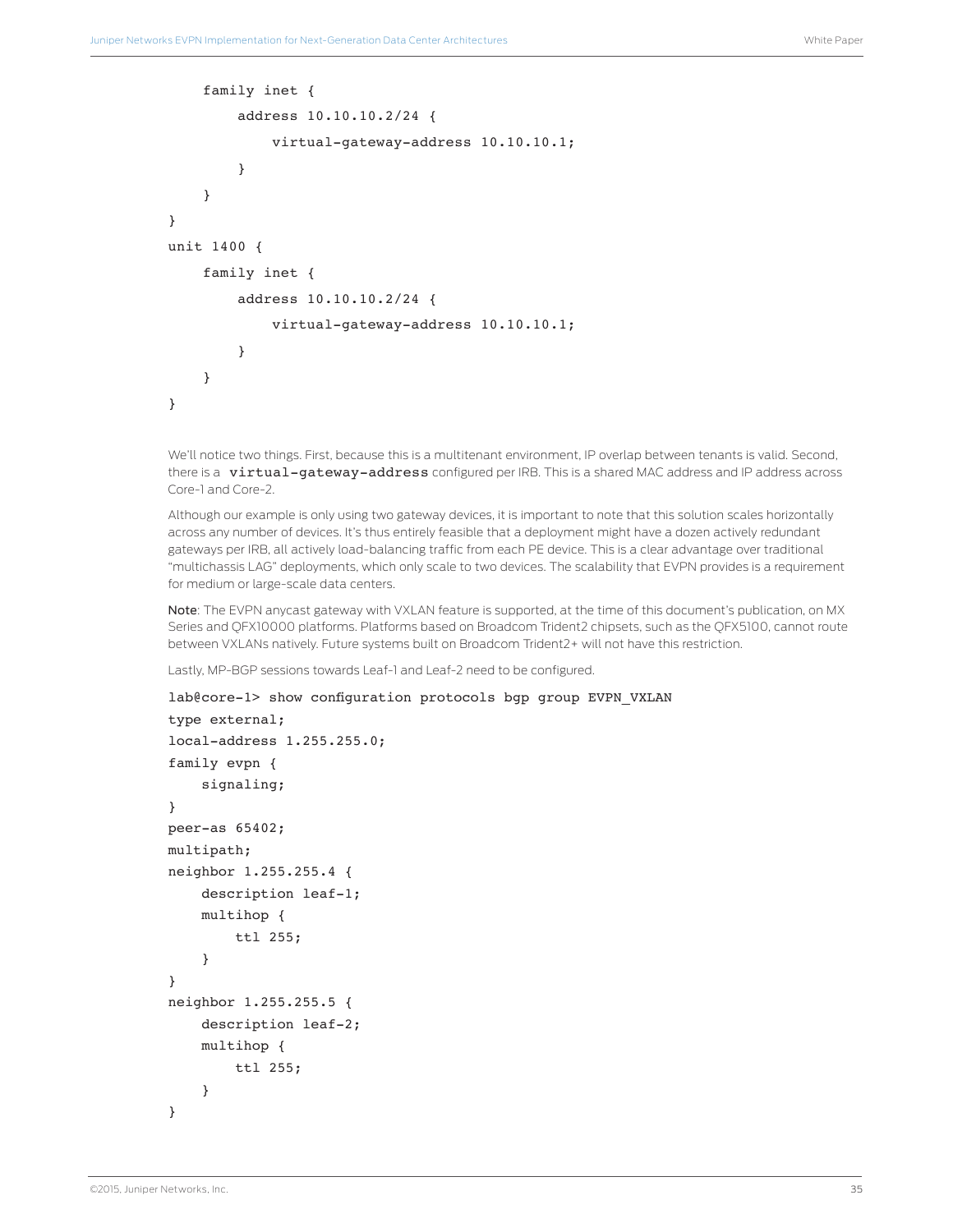### <span id="page-35-0"></span>EVPN and VXLAN Troubleshooting

Once both the underlay and EVPN overlay are configured, there are a number of useful commands available for troubleshooting.

A valid EVPN route, once received, takes the following sequence from software until being programmed into hardware:

- bgp.evpn.0 = global EVPN routing table in the Junos OS routing protocol process (RPD)
- default.switch.evpn.0 (on QFX5100) = switch-level EVPN forwarding table in Junos OS RPD
- <virtual-switch-name>.evpn.0 (on MX) = virtual-switch level EVPN forwarding table in Junos OS RPD
- L2ALD (Layer-2 Address Learning Daemon) "show ethernet-switching-table" || "show bridge mac-table"
- Kernel

"show route forwarding-table"

• Packet Forwarding Engine (PFE) from FPC vty: "show l2 manager mac-table"

We'll step through three examples: a single-homed CE device, multihomed CE device, and the anycast gateway.

#### Single-homed CE device

In our first example, we'll walk through MAC reachability to Tenant\_C single-homed to Leaf-1.

The first step is to verify that the MAC address is learned locally on Leaf-1. The Type 2 route will only be generated by Leaf-1 after the MAC is first learned.

```
lab@leaf-1> show ethernet-switching table vlan-id 300
```
MAC flags (S - static MAC, D - dynamic MAC, L - locally learned, P - Persistent static

SE - statistics enabled, NM - non configured MAC, R - remote PE MAC, O -

```
ovsdb MAC)
```
Ethernet switching table : 5 entries, 5 learned

Routing instance : default-switch

| Vlan                          | MAC                    | <b>MAC</b> | Logical       | Active      |
|-------------------------------|------------------------|------------|---------------|-------------|
| name                          | address                | flags      | interface     | source      |
| v300                          | 00:00:5e:00:01:01      | DR         | esi.1726      |             |
| 05:00:00:ff:78:00:00:05:14:00 |                        |            |               |             |
| v300                          | 00:21:59:CB:24:65      | D          | $xe-0/0/34.0$ |             |
| v300                          | 00:21:59:CB:24:69      | D          | vtep.32771    | 1.255.255.5 |
| v300                          | 40: a6: 77: 9a: 43: f0 | D          | vtep.32769    | 1.255.255.0 |
| v300                          | 40: a6: 77: 9a: 47: f0 | D          | vtep.32770    | 1.255.255.1 |
|                               |                        |            |               |             |

From the output above, we can see that MAC 00:21:59:c8:24:65 is successfully learned towards the Tenant C CE device on xe-0/0/34.0. And from the output below, we can see that we generate the Type 2 route to Core-1.

```
lab@leaf-1> show route advertising-protocol bgp 1.255.255.0 evpn-mac-address 
00:21:59:c8:24:65 
bgp.evpn.0: 77 destinations, 77 routes (77 active, 0 holddown, 0 hidden)
Prefix Nexthop MED Lclpref AS path
  2:1.255.255.4:1::1300::00:21:59:c8:24:65/304 
* Self I
  2:1.255.255.4:1::1400::00:21:59:c8:24:65/304 
* Self I
default-switch.evpn.0: 67 destinations, 67 routes (67 active, 0 holddown, 0 
hidden)
 Prefix Mexthop MED Lclpref AS path
```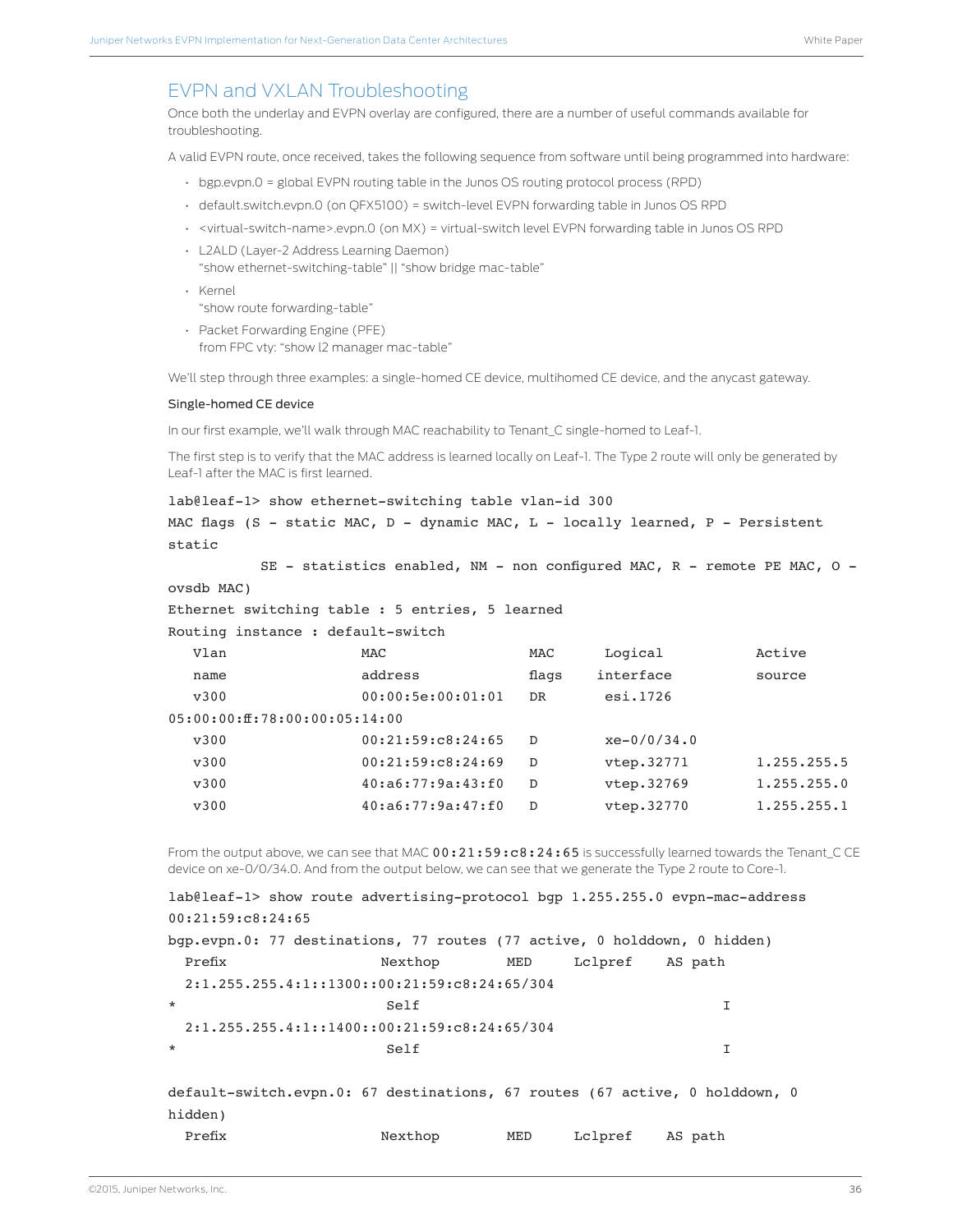|         | $2:1.255.255.4:1::1300::00:21:59:C8:24:65/304$ |  |
|---------|------------------------------------------------|--|
| $\star$ | $S \cap F$                                     |  |
|         | $2:1.255.255.4:1:1400::00:21:59:C8:24:65/304$  |  |
| ÷       | $S \cap T$                                     |  |

default\_evpn\_.evpn.0: 6 destinations, 6 routes (6 active, 0 holddown, 0 hidden)

The reader will notice that the same MAC is advertised twice, with two different RTs. On xe-0/0/34, Tenant\_C and Tenant\_D are on the same physical server, running on different virtual machines. Tenant isolation is preserved by advertising these MAC addresses on different VNIs and RTs.

On Core-1, we'll see that this Type 2 route is received into bgp.evpn.0.

lab@core-1> show route receive-protocol bgp 1.255.255.4 evpn-mac-address 00:21:59:c8:24:65 extensive table bgp.evpn.0

```
<output omitted>
```
\* 2:1.255.255.4:1::1300::00:21:59:c8:24:65/304 (2 entries, 0 announced)

 Import Accepted Route Distinguisher: 1.255.255.4:1 Nexthop: 1.255.255.4 AS path: 65402 I Communities: target:1:300 encapsulation0:0:0:0:vxlan

\* 2:1.255.255.4:1::1400::00:21:59:c8:24:65/304 (2 entries, 0 announced)

```
 Import Accepted
 Route Distinguisher: 1.255.255.4:1
 Nexthop: 1.255.255.4
 AS path: 65402 I
 Communities: target:1:400 encapsulation0:0:0:0:vxlan
```
Again, we receive two Type 2 routes for  $00:21:59:c8:24:65$ , but with different RTs. The RD is from Leaf-1, set as 1.255.255.4:1.

On Core-1, we then check to see whether this Type 2 route has been successfully imported from the bgp.evpn.0 table into the EVPN switch instance.

First, we'll notice that in Tenant\_C's virtual switch, we only see the Type 2 route which was advertised with target:1:1300, which is expected.

lab@core-1> show route table VS\_VLAN300.evpn.0 evpn-mac-address 00:21:59:c8:24:65 | grep 00:21:59:c8:24:65

2:1.255.255.4:1::1300::00:21:59:c8:24:65/304

lab@core-1>

Here's a look at this Type 2 route in greater detail:

lab@core-1> show route table VS VLAN300.evpn.0 evpn-mac-address 00:21:59:c8:24:65 extensive

#### <output omitted>

2:1.255.255.4:1::1300::00:21:59:c8:24:65/304 (2 entries, 1 announced)

\*BGP Preference: 170/-101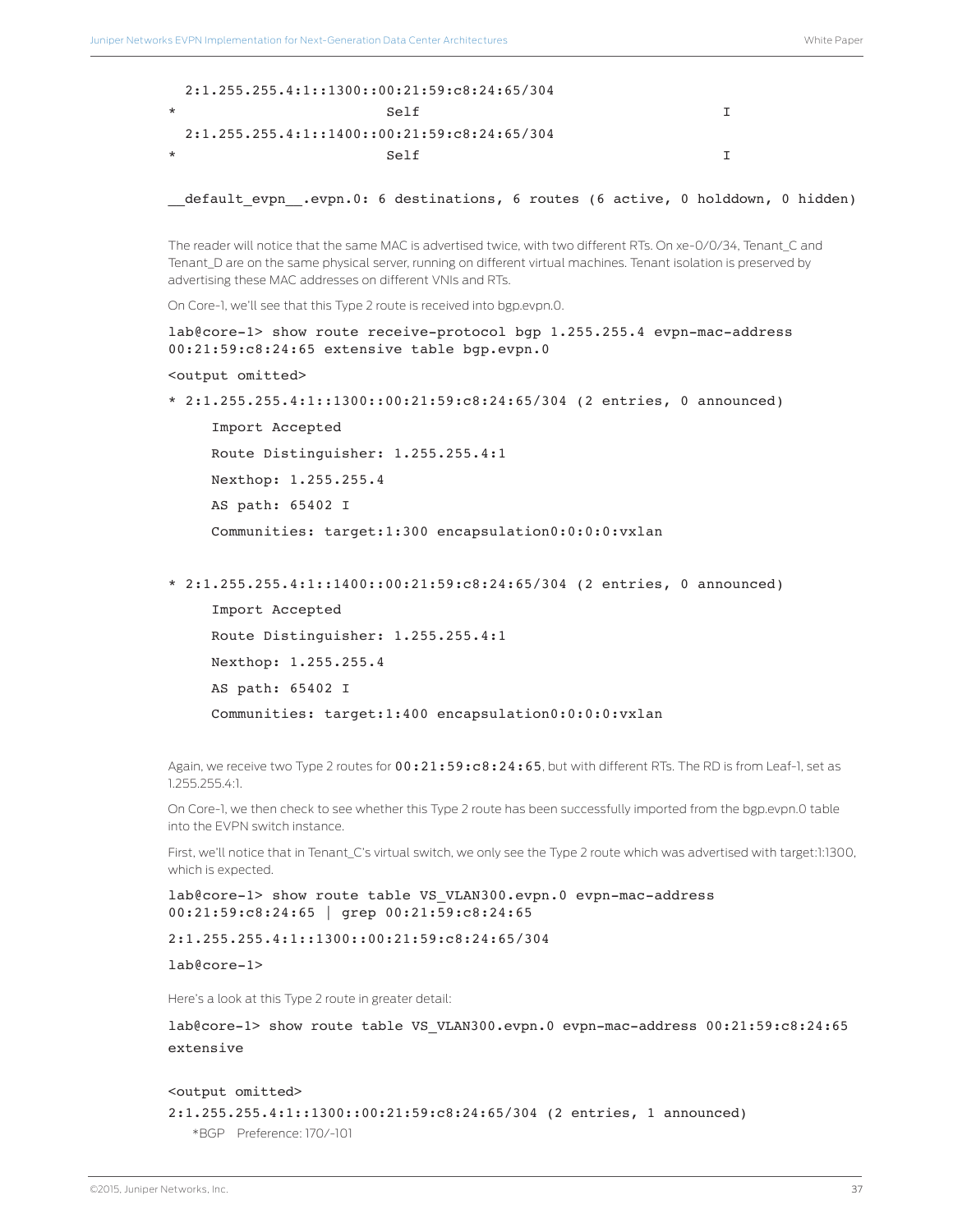```
 Route Distinguisher: 1.255.255.4:1
        Next hop type: Indirect
        Address: 0x2cf479c
        Next-hop reference count: 76
        Source: 1.255.255.4
        Protocol next hop: 1.255.255.4
        Indirect next hop: 0x2 no-forward INH Session ID: 0x0
        State: <Secondary Active Ext>
        Local AS: 65400 Peer AS: 65402
        Age: 4:47 Metric2: 0 
        Validation State: unverified 
        Task: BGP_65402.1.255.255.4+179
        Announcement bits (1): 0-VS_VLAN300-evpn 
        AS path: 65402 I
        Communities: target:1:300 encapsulation0:0:0:0:vxlan
        Import Accepted
        Localpref: 100
        Router ID: 1.255.255.4
        Primary Routing Table bgp.evpn.0
        Indirect next hops: 1
                Protocol next hop: 1.255.255.4
                Indirect next hop: 0x2 no-forward INH Session ID: 0x0
                Indirect path forwarding next hops: 2
                         Next hop type: Router
                         Next hop: 1.0.0.1 via ge-1/0/0.0
                         Session Id: 0x140
                         Next hop: 1.0.0.3 via ge-1/0/1.0
                         Session Id: 0x141
                  1.255.255.4/32 Originating RIB: inet.0
                     Node path count: 1
                     Forwarding nexthops: 2
                      Nexthop: 1.0.0.1 via ge-1/0/0.0
 BGP Preference: 170/-101
        Route Distinguisher: 1.255.255.4:1
        Next hop type: Indirect
        Address: 0x2cf479c
        Next-hop reference count: 76
        Source: 1.255.255.5
        Protocol next hop: 1.255.255.4
        Indirect next hop: 0x2 no-forward INH Session ID: 0x0
        State: <Secondary NotBest Ext>
        Inactive reason: Not Best in its group - Router ID
        Local AS: 65400 Peer AS: 65402
        Age: 4:47 Metric2: 0 
        Validation State: unverified 
        Task: BGP_65402.1.255.255.5+61407
        AS path: 65402 I
        Communities: target:1:300 encapsulation0:0:0:0:vxlan
        Import Accepted
```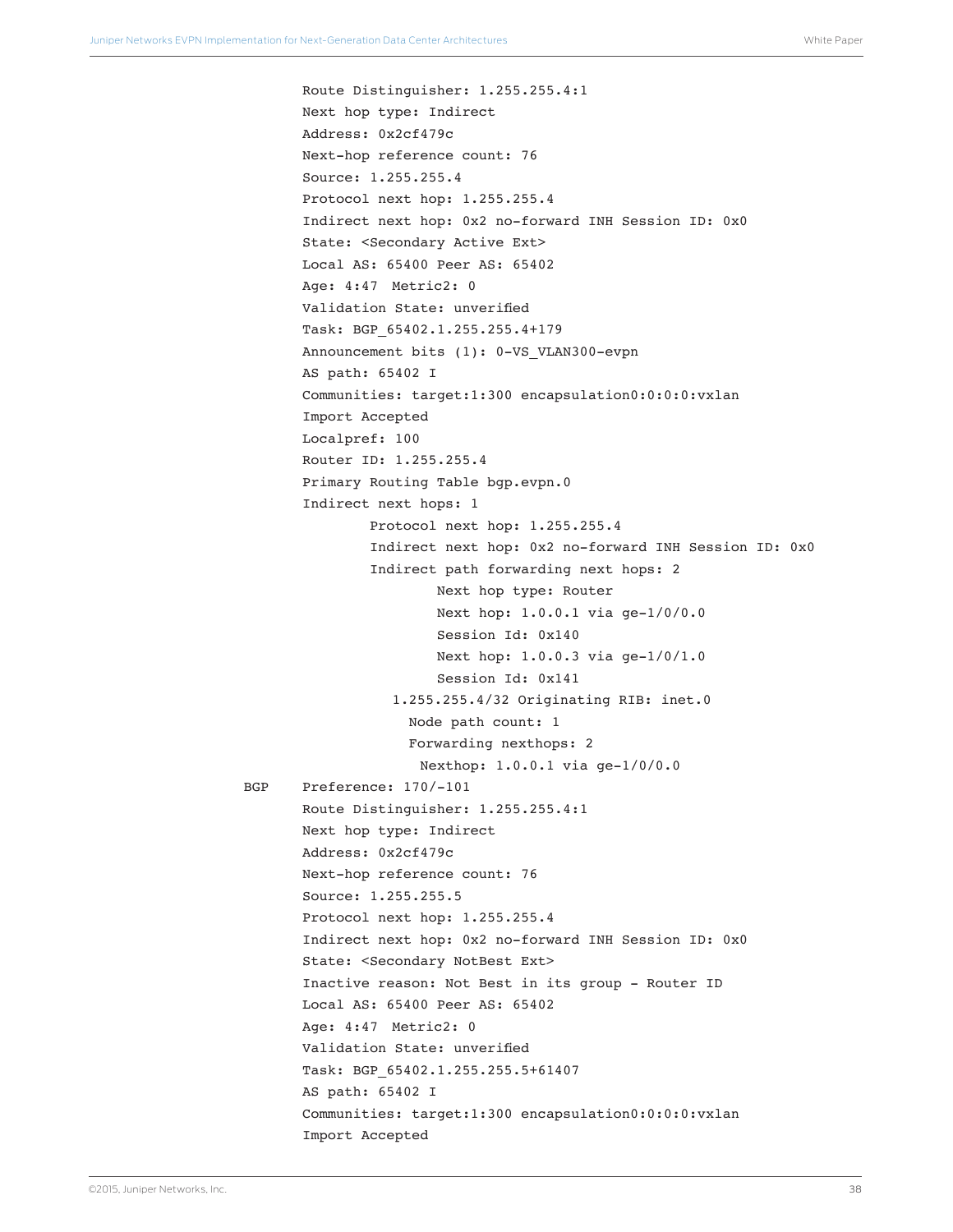```
 Localpref: 100
 Router ID: 1.255.255.5
 Primary Routing Table bgp.evpn.0
 Indirect next hops: 1
         Protocol next hop: 1.255.255.4
         Indirect next hop: 0x2 no-forward INH Session ID: 0x0
         Indirect path forwarding next hops: 2
                 Next hop type: Router
                 Next hop: 1.0.0.1 via ge-1/0/0.0
                 Session Id: 0x140
                 Next hop: 1.0.0.3 via ge-1/0/1.0
                 Session Id: 0x141
           1.255.255.4/32 Originating RIB: inet.0
              Node path count: 1
              Forwarding nexthops: 2
              Nexthop: 1.0.0.1 via ge-1/0/0.0
```
Notice that Core-1 receives two copies. The first is the direct advertisement from Leaf-1 (Source: 1.255.255.4). The second is the indirect advertisement from Leaf-1 -> Leaf-2 -> Core-1 (Source: 1.255.255.5). Since we have configured no-nexthop-change on Leaf-2, we preserve the correct protocol next-hop of 1.255.255.4.

The L2ALD copy can be verified as follows:

lab@core-1> show bridge mac-table instance VS\_VLAN300

MAC flags (S -static MAC, D -dynamic MAC, L -locally learned, C -Control MAC O -OVSDB MAC, SE -Statistics enabled, NM -Non configured MAC, R -Remote PE MAC)

Routing instance : VS\_VLAN300

| MAC   | Logical    | Active                             |
|-------|------------|------------------------------------|
| flags | interface  | source                             |
| D     | vtep.32774 | 1.255.255.4                        |
| D.    | vtep.32783 | 1.255.255.5                        |
|       |            | Bridging domain: bd1300, VLAN: 300 |

We see in the above output that  $00:21:59:cs8:24:65$  is reachable via the vtep.32774 to Leaf-1.

The kernel-level forwarding table can be queried using the command below:

| lab@core-1> show route forwarding-table family bridge vpn VS VLAN300 |      |             |                     |      |                        |             |  |
|----------------------------------------------------------------------|------|-------------|---------------------|------|------------------------|-------------|--|
| Routing table: VS VLAN300.evpn-vxlan                                 |      |             |                     |      |                        |             |  |
| VPLS:                                                                |      |             |                     |      |                        |             |  |
| Destination                                                          |      |             | Type RtRef Next hop |      | Type Index NhRef Netif |             |  |
| default                                                              | perm | 0           |                     | dscd | 540                    | 1           |  |
| vtep.32774                                                           | intf | $\mathbf 0$ |                     | comp | 699                    | 7           |  |
| vtep.32783                                                           | intf | $\mathbf 0$ |                     | comp | 714                    | 5           |  |
| Routing table: VS VLAN300.evpn-vxlan                                 |      |             |                     |      |                        |             |  |
| Bridging domain: bd1300.evpn-vxlan                                   |      |             |                     |      |                        |             |  |
| VPLS:                                                                |      |             |                     |      |                        |             |  |
| Destination                                                          |      |             | Type RtRef Next hop |      | Type Index             | NhRef Netif |  |
| 00:21:59:c8:24:65/48 user                                            |      |             | 0                   | comp | 699                    |             |  |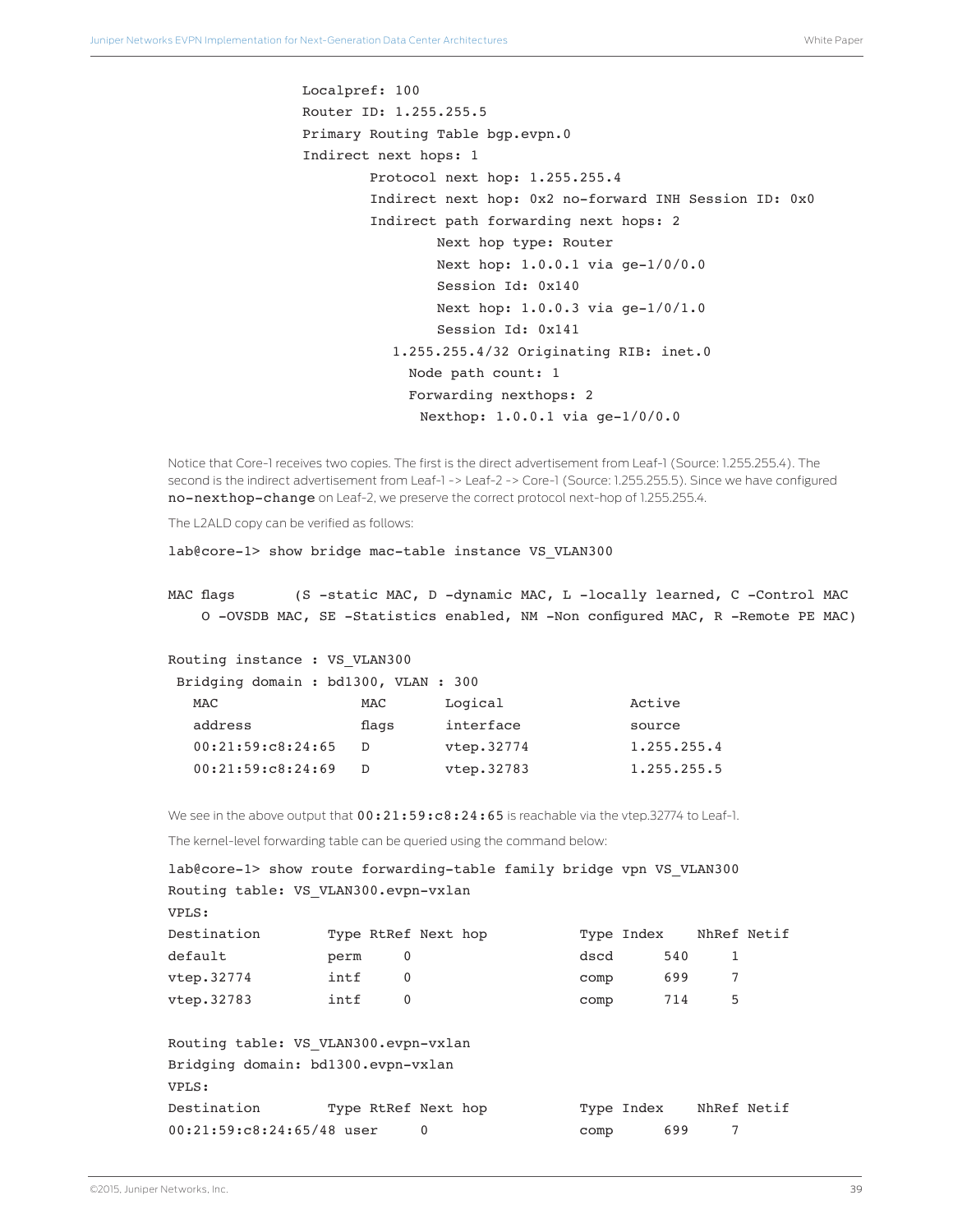| $00:21:59:C8:24:69/48$ user |      | comp | 714 |  |
|-----------------------------|------|------|-----|--|
| 0x30003/51                  | user | comp | 706 |  |

Tenant\_C's MAC,  $00:21:59:c8:24:65$ , is reachable via index 699.

Index 699 (NH-Id) can also be correlated to the correct VNI 1300 and Remote VTEP-ID of 1.255.255.4:

| lab@core-1> show 12-learning vxlan-tunnel-end-point remote |             |    |             |       |             |
|------------------------------------------------------------|-------------|----|-------------|-------|-------------|
| Logical System Name                                        |             | Id | SVTEP-IP    | IFL   | $L3 - Idx$  |
| <default></default>                                        |             | 0  | 1.255.255.0 | 100.0 | $\mathbf 0$ |
| RVTEP-IP                                                   | IFL-Idx     |    | NH-Id       |       |             |
| 1.255.255.4                                                | 351         |    | 697         |       |             |
| VNID                                                       | MC-Group-IP |    |             |       |             |
| 1100                                                       | 0.0.0.0     |    |             |       |             |
| RVTEP-IP                                                   | IFL-Idx     |    | NH-Id       |       |             |
| 1.255.255.5                                                | 356         |    | 711         |       |             |
| VNID                                                       | MC-Group-IP |    |             |       |             |
| 1100                                                       | 0.0.0.0     |    |             |       |             |
| RVTEP-IP                                                   | IFL-Idx     |    | NH-Id       |       |             |
| 1.255.255.4                                                | 352         |    | 698         |       |             |
| VNID                                                       | MC-Group-IP |    |             |       |             |
| 1200                                                       | 0.0.0.0     |    |             |       |             |
| RVTEP-IP                                                   | IFL-Idx     |    | NH-Id       |       |             |
| 1.255.255.5                                                | 355         |    | 710         |       |             |
| VNID                                                       | MC-Group-IP |    |             |       |             |
| 1200                                                       | 0.0.0.0     |    |             |       |             |
| RVTEP-IP                                                   | IFL-Idx     |    | NH-Id       |       |             |
| 1.255.255.4                                                | 353         |    | 699         |       |             |
| VNID                                                       | MC-Group-IP |    |             |       |             |
| 1300                                                       | 0.0.0.0     |    |             |       |             |
| RVTEP-IP                                                   | IFL-Idx     |    | NH-Id       |       |             |
| 1.255.255.5                                                | 357         |    | 714         |       |             |
| VNID                                                       | MC-Group-IP |    |             |       |             |
| 1300                                                       | 0.0.0.0     |    |             |       |             |
| RVTEP-IP                                                   | IFL-Idx     |    | NH-Id       |       |             |
| 1.255.255.4                                                | 354         |    | 700         |       |             |
| VNID                                                       | MC-Group-IP |    |             |       |             |
| 1400                                                       | 0.0.0.0     |    |             |       |             |
| RVTEP-IP                                                   | IFL-Idx     |    | NH-Id       |       |             |
| 1.255.255.5                                                | 358         |    | 709         |       |             |
| VNID                                                       | MC-Group-IP |    |             |       |             |
| 1400                                                       | 0.0.0.0     |    |             |       |             |
|                                                            |             |    |             |       |             |

Lastly, we can also see that  $00:21:59:cs8:24:65$  is successfully programmed in PFE hardware.

# show l2 manager mac-table <output omitted> route table name : VS\_VLAN300.7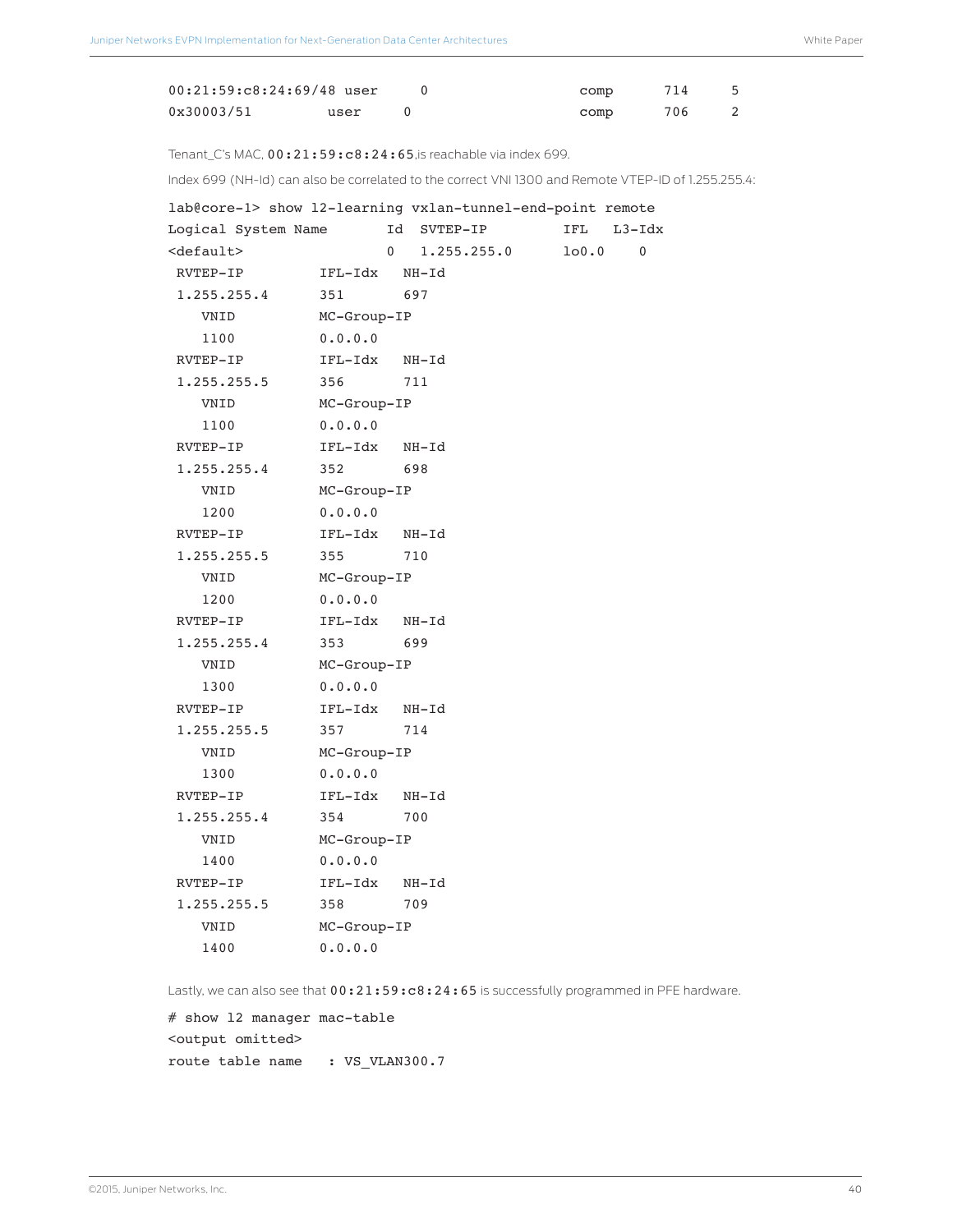```
 mac counters
    maximum count 
 0 2 
  mac table information
  mac address BD learn Entry entry hal hardware info
                  Index vlan Flags ifl ifl pfe mask ifl
  ----------------------------------------------------------------------
  00:21:59:c8:24:65 4 0 0x0014 vtep.32774 vtep.32774 0 -D src 
unknown dest vtep.32774
  00:21:59:c8:24:69 4 0 0x0014 vtep.32783 vtep.32783 0 -D src 
unknown dest vtep.32783
Displayed 2 entries for routing instance VS VLAN300.7
```
#### Multihomed CE device

In this example, we'll consider the multihomed Tenant\_B CE device on Leaf-1 and Leaf-2. Since it is multihomed, Leaf-1 and Leaf-2 will be advertising both Type 1 and Type 2 reachability towards this CE device.

lab@leaf-1> show ethernet-switching table vlan-id 200

MAC flags (S - static MAC, D - dynamic MAC, L - locally learned, P - Persistent static

 SE - statistics enabled, NM - non configured MAC, R - remote PE MAC, O ovsdb MAC)

| Ethernet switching table : 4 entries, 4 learned |                        |       |            |             |  |
|-------------------------------------------------|------------------------|-------|------------|-------------|--|
| Routing instance : default-switch               |                        |       |            |             |  |
| Vlan                                            | MAC                    | MAC   | Logical    | Active      |  |
| name                                            | address                | flags | interface  | source      |  |
| V200                                            | 00:00:5e:00:01:01      | DR    | esi.1727   |             |  |
| 0.5:00:00:ff:78:00:00:04:60:00                  |                        |       |            |             |  |
| v200                                            | 00:21:59:CB:24:64      | DT.   | ae1.0      |             |  |
| v200                                            | 40: a6: 77: 9a: 43: f0 | D     | vtep.32769 | 1.255.255.0 |  |
| v200                                            | 40: a6: 77: 9a: 47: f0 | D     | vtep.32770 | 1.255.255.1 |  |

lab@leaf-2> show ethernet-switching table vlan-id 200

MAC flags (S - static MAC, D - dynamic MAC, L - locally learned, P - Persistent static SE - statistics enabled, NM - non configured MAC,  $R$  - remote PE MAC,  $0$  -

```
ovsdb MAC)
```
Ethernet switching table : 5 entries, 5 learned Routing instance : default-switch Vlan MAC MAC Logical Active

| name                           | address           | flags | interface | source |
|--------------------------------|-------------------|-------|-----------|--------|
| v200                           | 00:00:5e:00:01:01 | DR.   | esi.1727  |        |
| 05:00:00:ff:78:00:00:04:bb0:00 |                   |       |           |        |
| V200                           | 00:21:59:CB:24:41 | DT.   | ae1.0     |        |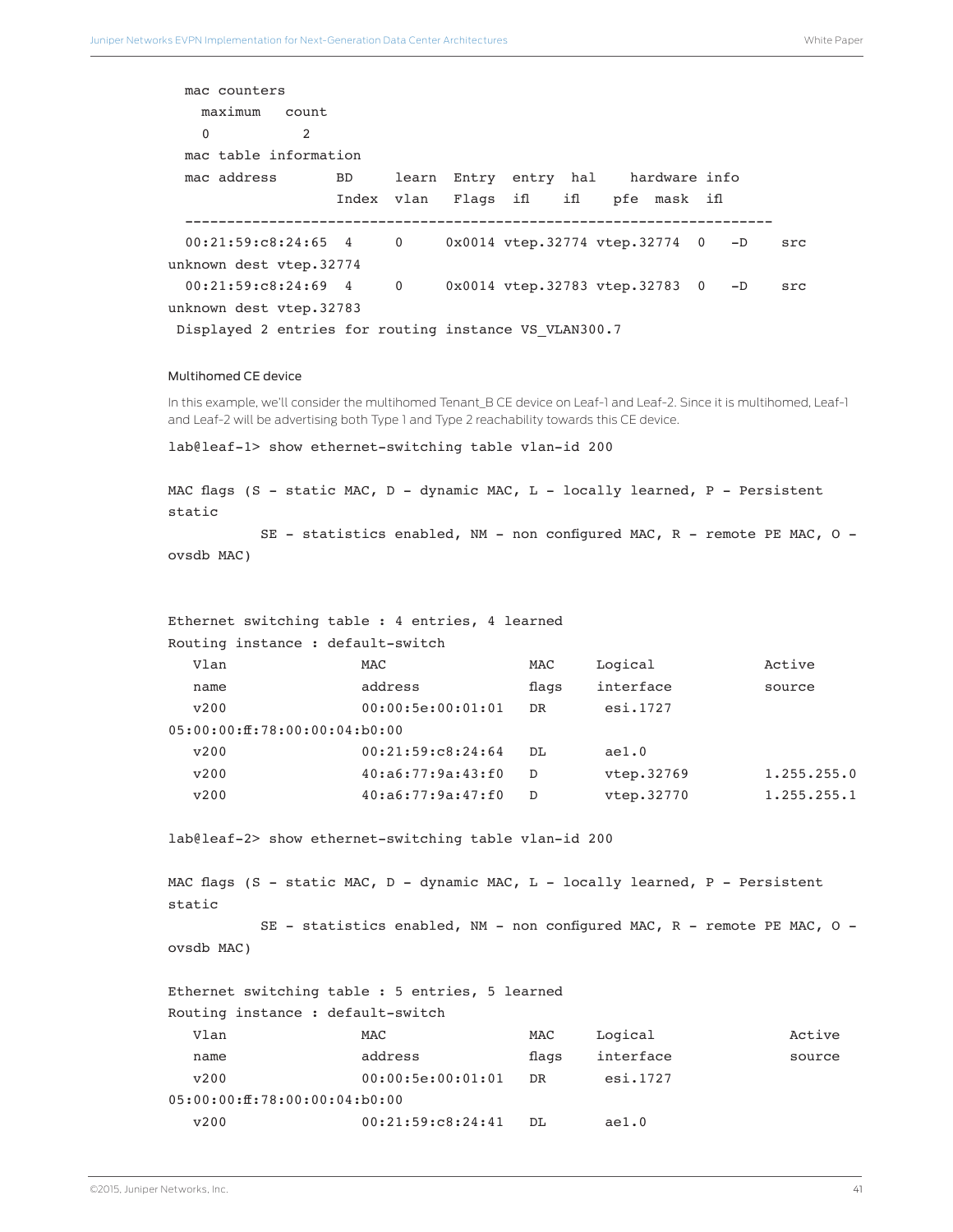| v200 | 00:21:59:CB:24:68      | DT. | ae1.0      |                |
|------|------------------------|-----|------------|----------------|
| v200 | 40: a6: 77: 9a: 43: f0 |     | vtep.32770 | 1.255.255.0    |
| v200 | 40: a6: 77: 9a: 47: f0 |     | vtep.32769 | 1, 255, 255, 1 |

In our example topology,  $00:21:59:cs24:64$  represents the physical MAC of the Tenant \_B network interface card (NIC) physically attached to Leaf-1. 00:21:59:c8:24:68 represents the physical MAC of the Tenant\_B NIC physically attached to Leaf-2.  $00:21:59:cs8:24:41$  is a virtual MAC that, at the time of the capture, was only thus far learned on Leaf-2.

Recall that ae1 belongs on ESI 00:02:02:02:02:02:02:02:02:02.

lab@leaf-1> show configuration interfaces ae1 esi

```
00:02:02:02:02:02:02:02:02:02;
```
all-active;

On Core-1, we'll make a number of observations regarding Tenant\_B's EVPN table.

lab@core-1> show route table VS\_VLAN200.evpn.0

```
VS_VLAN200.evpn.0: 18 destinations, 31 routes (18 active, 0 holddown, 0 hidden)
+ = Active Route, - = Last Active, * = Both
```

```
1:1.255.255.4:0::010101010101010101::FFFF:FFFF/304 
                     *[BGP/170] 23:27:33, localpref 100, from 1.255.255.4
                       AS path: 65402 I, validation-state: unverified
                       to 1.0.0.1 via ge-1/0/0.0
                     > to 1.0.0.3 via ge-1/0/1.0
                      [BGP/170] 23:27:33, localpref 100, from 1.255.255.5
                        AS path: 65402 I, validation-state: unverified
                       to 1.0.0.1 via ge-1/0/0.0
                     > to 1.0.0.3 via ge-1/0/1.0
1:1.255.255.4:0::020202020202020202::FFFF:FFFF/304 
                    *[BGP/170] 23:27:33, localpref 100, from 1.255.255.4
                       AS path: 65402 I, validation-state: unverified
                       to 1.0.0.1 via ge-1/0/0.0
                     > to 1.0.0.3 via ge-1/0/1.0
                      [BGP/170] 23:27:33, localpref 100, from 1.255.255.5
                       AS path: 65402 I, validation-state: unverified
                       to 1.0.0.1 via ge-1/0/0.0
                     > to 1.0.0.3 via ge-1/0/1.0
1:1.255.255.4:1::010101010101010101::0/304 
                    *[BGP/170] 23:27:33, localpref 100, from 1.255.255.4
                       AS path: 65402 I, validation-state: unverified
                       to 1.0.0.1 via ge-1/0/0.0
                     > to 1.0.0.3 via ge-1/0/1.0
                      [BGP/170] 23:27:33, localpref 100, from 1.255.255.5
                       AS path: 65402 I, validation-state: unverified
                       to 1.0.0.1 via ge-1/0/0.0
                     > to 1.0.0.3 via ge-1/0/1.0
1:1.255.255.4:1::020202020202020202::0/304 
                    *[BGP/170] 23:27:33, localpref 100, from 1.255.255.4
                        AS path: 65402 I, validation-state: unverified
```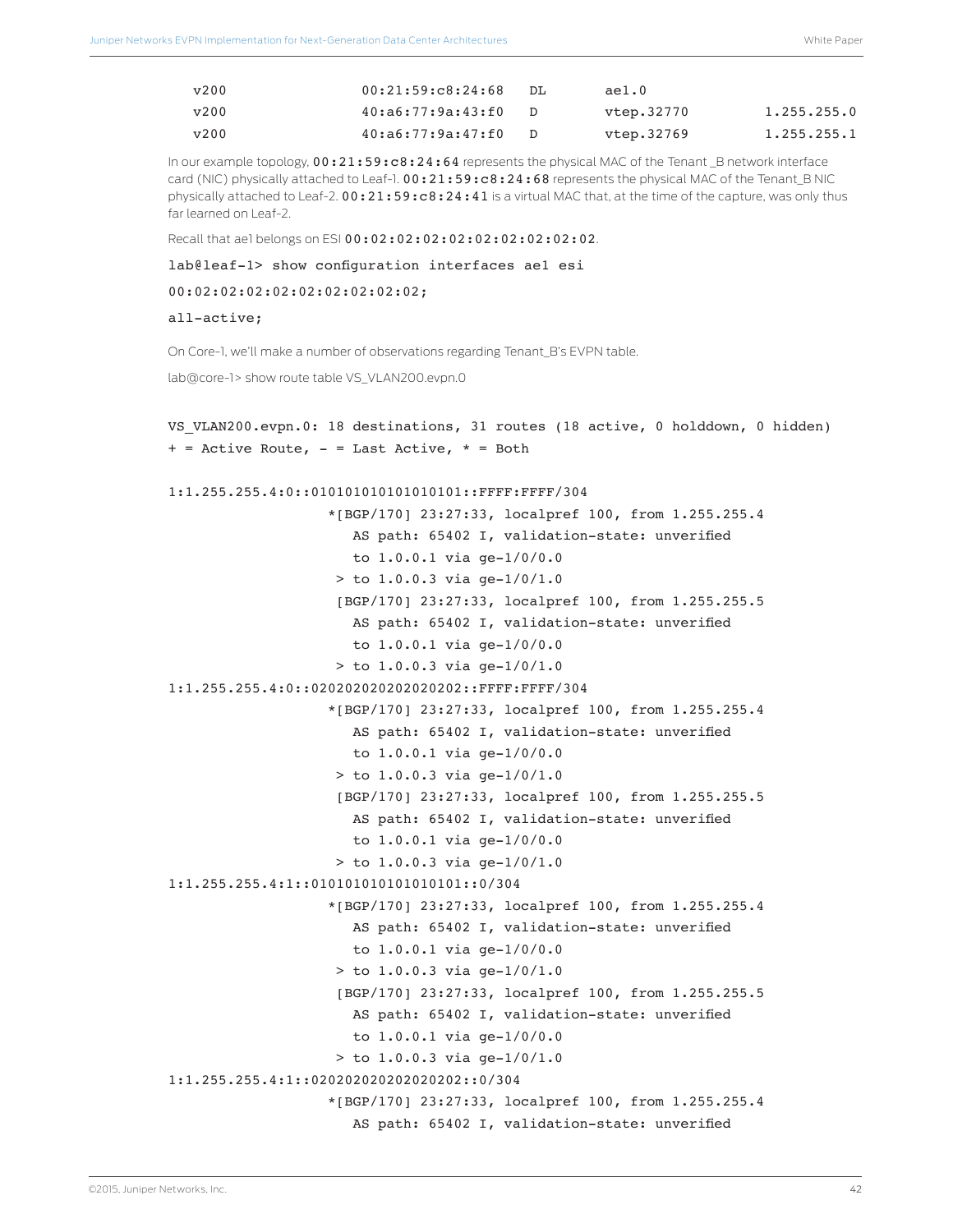```
 to 1.0.0.1 via ge-1/0/0.0
                     > to 1.0.0.3 via ge-1/0/1.0
                     [BGP/170] 23:27:33, localpref 100, from 1.255.255.5
                        AS path: 65402 I, validation-state: unverified
                       to 1.0.0.1 via ge-1/0/0.0
                     > to 1.0.0.3 via ge-1/0/1.0
1:1.255.255.5:0::010101010101010101::FFFF:FFFF/304 
                    *[BGP/170] 23:27:33, localpref 100, from 1.255.255.4
                       AS path: 65402 I, validation-state: unverified
                       to 1.0.0.1 via ge-1/0/0.0
                     > to 1.0.0.3 via ge-1/0/1.0
                     [BGP/170] 23:27:33, localpref 100, from 1.255.255.5
                       AS path: 65402 I, validation-state: unverified
                       to 1.0.0.1 via ge-1/0/0.0
                    > to 1.0.0.3 via ge-1/0/1.0
1:1.255.255.5:0::020202020202020202::FFFF:FFFF/304 
                    *[BGP/170] 23:27:33, localpref 100, from 1.255.255.4
                       AS path: 65402 I, validation-state: unverified
                       to 1.0.0.1 via ge-1/0/0.0
                     > to 1.0.0.3 via ge-1/0/1.0
                      [BGP/170] 23:27:33, localpref 100, from 1.255.255.5
                       AS path: 65402 I, validation-state: unverified
                       to 1.0.0.1 via ge-1/0/0.0
                    > to 1.0.0.3 via qe-1/0/1.0
1:1.255.255.5:1::010101010101010101::0/304 
                    *[BGP/170] 23:27:33, localpref 100, from 1.255.255.4
                       AS path: 65402 I, validation-state: unverified
                       to 1.0.0.1 via ge-1/0/0.0
                     > to 1.0.0.3 via ge-1/0/1.0
                     [BGP/170] 23:27:33, localpref 100, from 1.255.255.5
                       AS path: 65402 I, validation-state: unverified
                       to 1.0.0.1 via ge-1/0/0.0
                    > to 1.0.0.3 via ge-1/0/1.0
1:1.255.255.5:1::020202020202020202::0/304 
                    *[BGP/170] 23:27:33, localpref 100, from 1.255.255.4
                       AS path: 65402 I, validation-state: unverified
                       to 1.0.0.1 via ge-1/0/0.0
                    > to 1.0.0.3 via qe-1/0/1.0
                     [BGP/170] 23:27:33, localpref 100, from 1.255.255.5
                       AS path: 65402 I, validation-state: unverified
                       to 1.0.0.1 via ge-1/0/0.0
                     > to 1.0.0.3 via ge-1/0/1.0
<output omitted>
2:1.255.255.4:1::1200::00:21:59:c8:24:64/304 
                     *[BGP/170] 4d 10:47:09, localpref 100, from 1.255.255.4
                       AS path: 65402 I, validation-state: unverified
                     > to 1.0.0.1 via ge-1/0/0.0
                       to 1.0.0.3 via ge-1/0/1.0
                      [BGP/170] 1d 00:44:04, localpref 100, from 1.255.255.5
```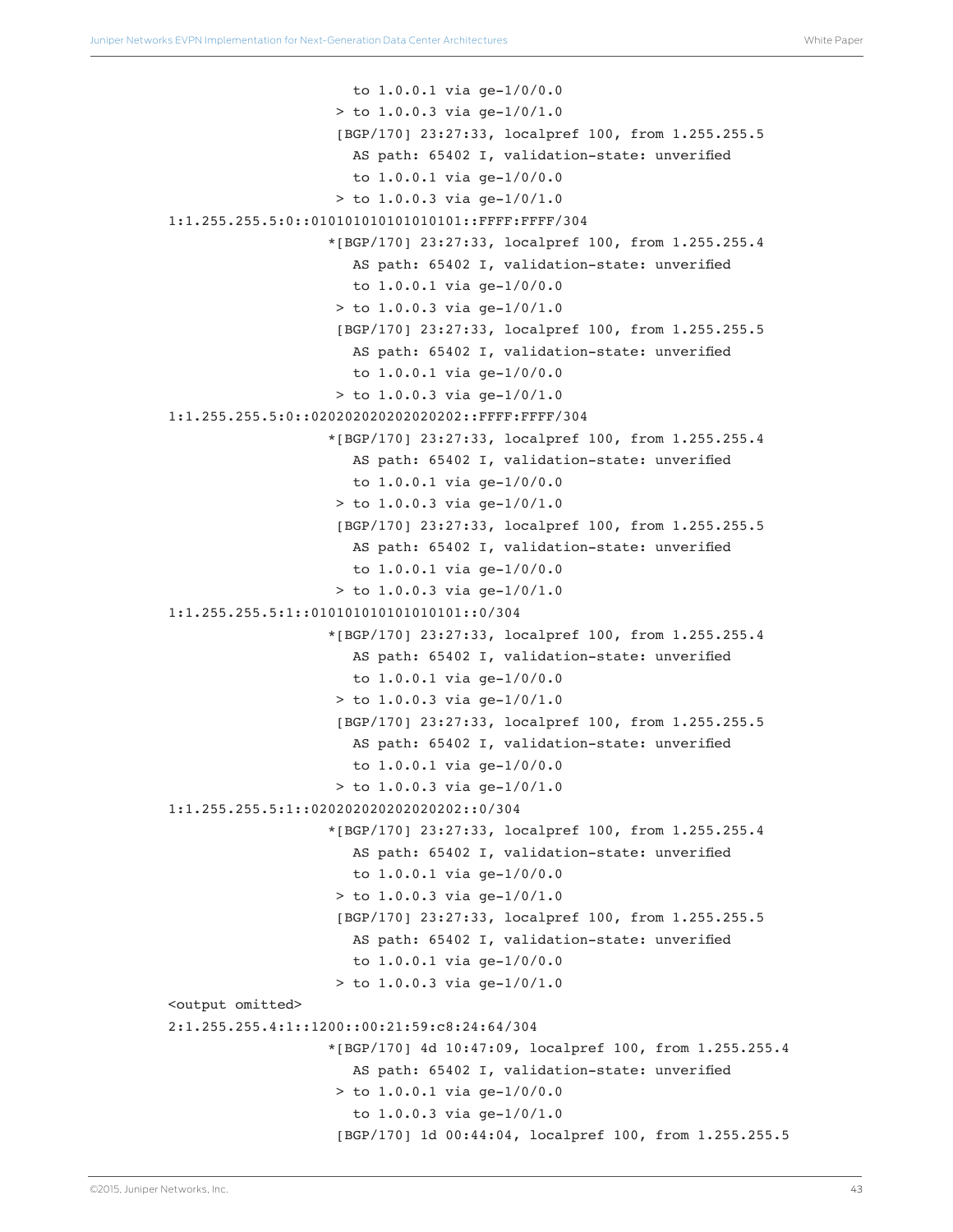AS path: 65402 I, validation-state: unverified > to 1.0.0.1 via ge-1/0/0.0 to 1.0.0.3 via ge-1/0/1.0 2:1.255.255.5:1::1200::00:21:59:c8:24:41/304 \*[BGP/170] 00:14:09, localpref 100, from 1.255.255.4 AS path: 65402 I, validation-state: unverified > to 1.0.0.1 via ge-1/0/0.0 to 1.0.0.3 via ge-1/0/1.0 [BGP/170] 00:14:09, localpref 100, from 1.255.255.5 AS path: 65402 I, validation-state: unverified > to 1.0.0.1 via ge-1/0/0.0 to 1.0.0.3 via ge-1/0/1.0 2:1.255.255.5:1::1200::00:21:59:c8:24:68/304 \*[BGP/170] 1d 00:44:04, localpref 100, from 1.255.255.4 AS path: 65402 I, validation-state: unverified to 1.0.0.1 via ge-1/0/0.0 > to 1.0.0.3 via ge-1/0/1.0 [BGP/170] 4d 10:47:09, localpref 100, from 1.255.255.5 AS path: 65402 I, validation-state: unverified to 1.0.0.1 via ge-1/0/0.0  $>$  to 1.0.0.3 via qe-1/0/1.0

#### <output omitted>

- 1. As previously explained, we will see all ESI routes (target:9999:9999) in this virtual switch instance, and we will only see Type 2 routes with target:1200.
- 2. For the Tenant\_B CE device, we observe four different routes for ESI 00:02:02:02:02:02:02:02:02:02.

#### a. 1:1.255.255.4:0::020202020202020202::FFFF:FFFF/304

- i. This is the per Ethernet segment AD Type 1 EVPN route originated from Leaf-1. The RD is taken from global level routing-options.
- ii. Core-1 receives this Type 1 route, which is originated from Leaf-1, from both Leaf-1 and Leaf-2.

#### b. 1:1.255.255.4:1::020202020202020202::0/304

- i. This is the per-EVI AD Type 1 EVPN route. The RD is taken from the routing instance, or in the case of QFX5100, switch-options.
- ii. Core-1 receives this Type 1 route, which is originated from Leaf-1, from both Leaf-1 and Leaf-2.

#### c. 1:1.255.255.5:0::020202020202020202::FFFF:FFFF/304

- i. This is the per Ethernet segment AD Type 1 EVPN route originated from Leaf-2. The RD is taken from global level routing-options.
- ii. Core-1 receives this Type 1 route, which is originated from Leaf-2, from both Leaf-2 and Leaf-1.

#### d. 1:1.255.255.5:1::020202020202020202::0/304

- i. This is the per-EVI AD Type 1 EVPN route. The RD is taken from the routing instance, or in the case of QFX5100, switch-options.
- ii. Core-1 receives this Type 1 route, which is originated from Leaf-2, from both Leaf-2 and Leaf-1.
- 3. We receive Type 2 routes, originated as expected, for the two physical and one virtual MAC addresses belonging to Tenant\_B CE device.

Core-1's L2ALD table can be seen below:

lab@core-1> show bridge mac-table instance VS VLAN200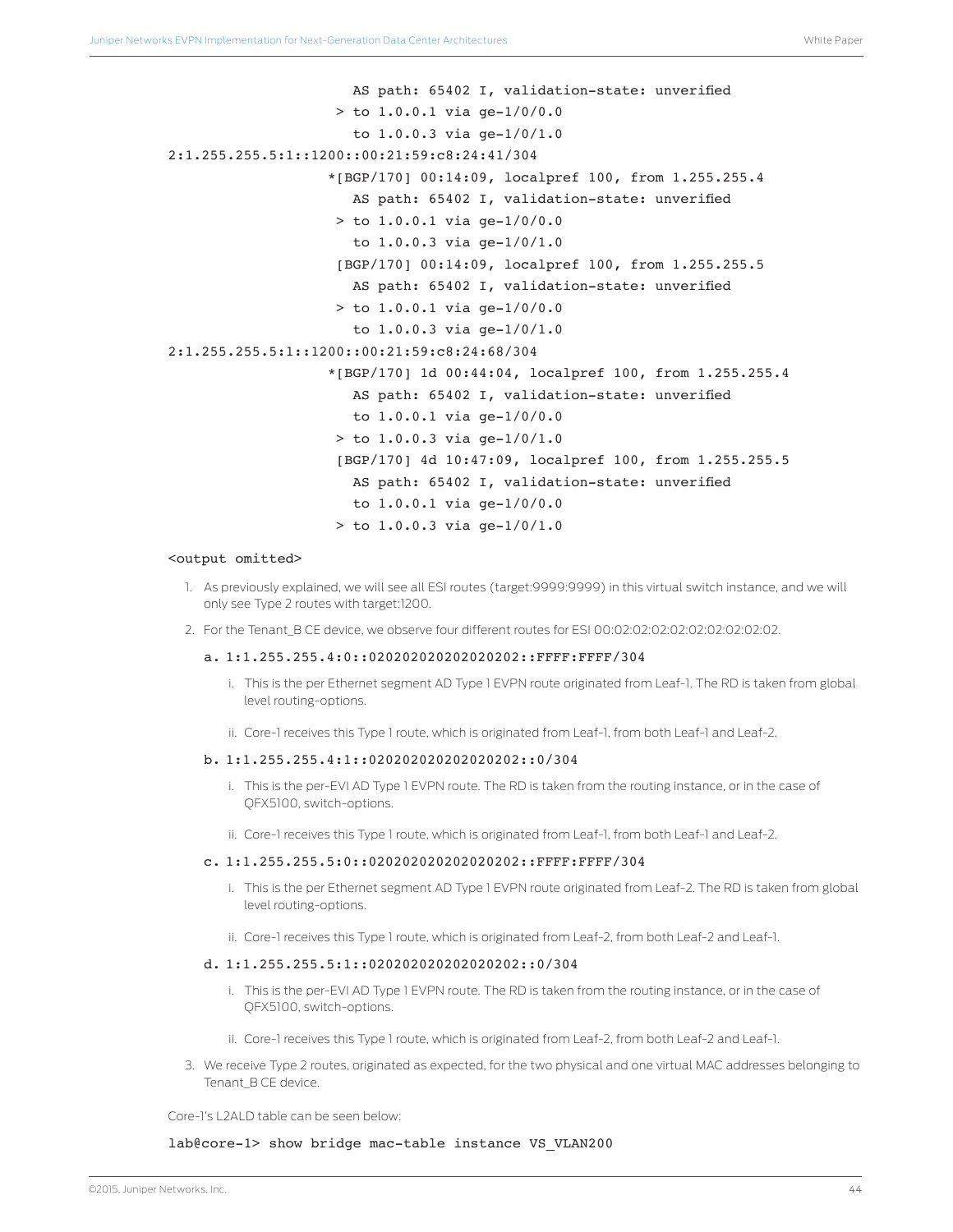MAC flags (S -static MAC, D -dynamic MAC, L -locally learned, C -Control MAC O -OVSDB MAC, SE -Statistics enabled, NM -Non configured MAC, R -Remote PE MAC)

| Routing instance : VS VLAN200      |       |           |        |
|------------------------------------|-------|-----------|--------|
| Bridging domain: bd1200, VLAN: 200 |       |           |        |
| MAC.                               | MAC   | Logical   | Active |
| address                            | flaqs | interface | source |
| 00:21:59:CB:24:41                  | DR.   | esi.703   |        |
| 00:02:02:02:02:02:02:02:02:02:02   |       |           |        |
| 00:21:59:CB:24:64                  | DR.   | esi.703   |        |
| 00:02:02:02:02:02:02:02:02:02:02   |       |           |        |
| 00:21:59:CB:24:68                  | DR.   | esi.703   |        |
| 00:02:02:02:02:02:02:02:02:02:02   |       |           |        |

Core-1's kernel forwarding table looks like this:

| lab@core-1> show route forwarding-table vpn VS VLAN200 |      |                     |            |     |             |
|--------------------------------------------------------|------|---------------------|------------|-----|-------------|
| Routing table: VS VLAN200.evpn-vxlan                   |      |                     |            |     |             |
| VPLS:                                                  |      |                     |            |     |             |
| Destination                                            |      | Type RtRef Next hop | Type Index |     | NhRef Netif |
| default                                                | perm | 0                   | dscd       | 536 |             |
| vtep.32774                                             | intf | $\overline{0}$      | comp       | 702 | 6           |
| vtep.32778                                             | intf | $\overline{0}$      | comp       | 720 | 6           |
|                                                        |      |                     |            |     |             |

| Routing table: VS VLAN200.evpn-vxlan<br>Bridging domain: bd1200.evpn-vxlan |      |                     |      |                        |   |  |
|----------------------------------------------------------------------------|------|---------------------|------|------------------------|---|--|
| VPLS:                                                                      |      |                     |      |                        |   |  |
| Destination                                                                |      | Type RtRef Next hop |      | Type Index NhRef Netif |   |  |
| 00:21:59:c8:24:41/48 user                                                  |      | $\Omega$            | indr | 1048579                | 4 |  |
|                                                                            |      |                     | comp | 703                    | 2 |  |
| $00:21:59:C8:24:64/48$ user                                                |      | $\Omega$            | indr | 1048579                | 4 |  |
|                                                                            |      |                     | comp | 703                    | 2 |  |
| $00:21:59:C8:24:68/48$ user                                                |      | $\Omega$            | indr | 1048579                | 4 |  |
|                                                                            |      |                     | comp | 703                    | 2 |  |
| 0x30002/51                                                                 | user | 0                   | comp | 714                    | 2 |  |
|                                                                            |      |                     |      |                        |   |  |

We're still not quite able to determine what VTEP(s) are being used to forward to ESI 00:02:02:02:02:02:02:02:02:02. We then execute the following command:

lab@core-1> show 12-learning vxlan-tunnel-end-point esi

| <output omitted=""></output>                                       |            |             |         |           |         |
|--------------------------------------------------------------------|------------|-------------|---------|-----------|---------|
| ESI                                                                | <b>RTT</b> |             |         | VLNBH INH | ESI-IFL |
| $#$ RVTEPS<br>LOC-IFL                                              |            |             |         |           |         |
| 1048580 esi.704<br>00:01:01:01:01:01:01:01:01:01 VS VLAN200<br>704 |            |             |         |           |         |
| 2                                                                  |            |             |         |           |         |
| RVTEP-IP                                                           | RVTEP-IFL  | <b>VENH</b> | MASK-ID | FLAGS     |         |
| 1.255.255.5                                                        | vtep.32778 | 720         |         | 2         |         |
| 1.255.255.4                                                        | vtep.32774 | 702         | 0       | 2         |         |
| <output omitted=""></output>                                       |            |             |         |           |         |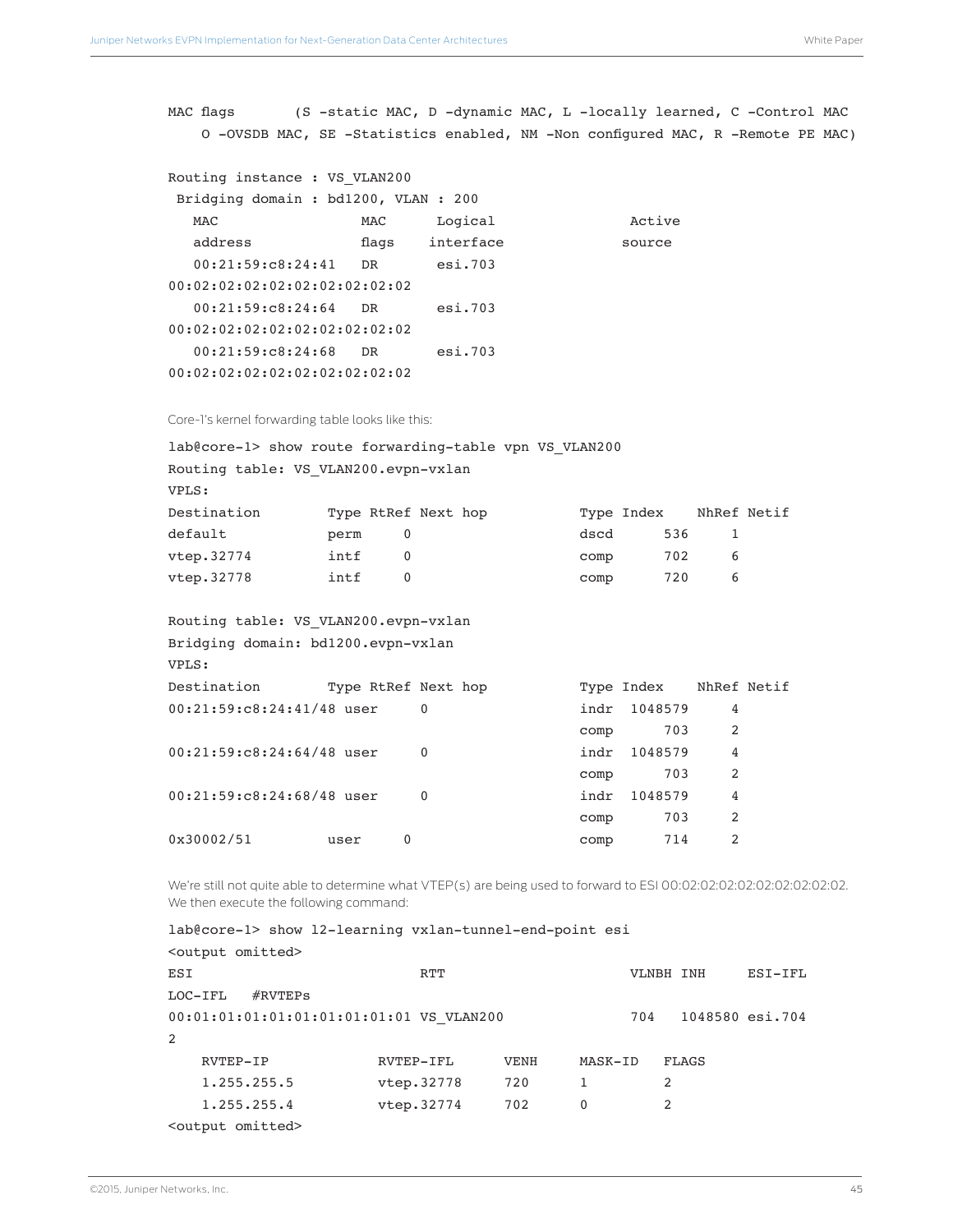Here we can observe that we are actively load-balancing on our VTEP interfaces to both Leaf-1 and Leaf-2 for MAC addresses on this ESI, which validates the all active configuration on Leaf-1 and Leaf-2.

The reference to "esi.703" is an internal "unilist" next-hop that is comprised of multiple, valid, individual ECMP next hops. The extra curious reader can correlate these individual next hops to the unilist by executing this shell level command:

```
lab@core-1> start shell command "nhinfo -di 703" 
<output omitted>
NHs in list: 720, 702,
<output omitted>
```
Here, we can reference index 720 with vtep.32778 to Leaf-2 and index 702 with vtep.32774 to Leaf-1 from output above.

#### EVPN anycast gateway

Troubleshooting the EVPN anycast gateway is similar to the multihomed CE device scenario. In this section, we will troubleshoot from the leaf (QFX5100) perspective, and consider the anycast gateway on both Core-1 and Core-2 for VNI 1100 (VLAN100 on both Leaf-1 and Leaf-2).

Note: At the time of this document's publication, the initial release of EVPN+VXLAN on QFX5100 will load-balance anycast gateways *per VNI*. That is to say, for a given VNI, a QFX5100 leaf will forward traffic to a single VTEP. The immediate next release of EVPN+VXLAN on QFX5100 will duplicate the behavior seen on MX Series routers in the previous example for a multihomed CE device. Once implemented, the QFX5100 will then load-balance per *5-tuple flow*  to different VTEPs (i.e., "cores") on the same VNI.

```
lab@leaf-1> show route receive-protocol bgp 1.255.255.0
```
inet.0: 13 destinations, 18 routes (13 active, 0 holddown, 0 hidden)

:vxlan.inet.0: 10 destinations, 10 routes (10 active, 0 holddown, 0 hidden)

| bqp.evpn.0: 75 destinations, 123 routes (75 active, 0 holddown, 0 hidden) |         |
|---------------------------------------------------------------------------|---------|
| Prefix<br>Nexthop<br>Lclpref<br>MED                                       | AS path |
| $1:1.255.255.0:0:255:05000000780000044c00:$ :FFFF:FFFF/304                |         |
| $\star$<br>1.255.255.0                                                    | 65400 I |
| $1:1.255.255.0:0:100500000078000004b000:$ ::FFFF:FFFF/304                 |         |
| 1.255.255.0<br>$\star$                                                    | 65400 I |
| $1:1.255.255.0:0:1005000000000000001400:$ :FFFF:FFFF/304                  |         |
| 1.255.255.0<br>$\star$                                                    | 65400 I |
| $1:1.255.255.0:0:255:05000000780000057800:$ :FFFF:FFFF/304                |         |
| 1.255.255.0<br>$\star$                                                    | 65400 I |
| $2:1.255.255.0:300:1300:100:00:5e:00:01:01/304$                           |         |
| 1.255.255.0<br>$\ast$                                                     | 65400 I |
| $2:1.255.255.0:300::1300::40:a6:77:9a:43:f0/304$                          |         |
| 1.255.255.0<br>$\star$                                                    | 65400 I |
| $2:1.255.255.0:100::1100::00:00:5e:00:01:01/304$                          |         |
| $\star$<br>1.255.255.0                                                    | 65400 I |
| $2:1.255.255.0:100::1100::40:a6:77:9a:43:f0/304$                          |         |
| 1.255.255.0<br>$\star$                                                    | 65400 I |
| $2:1.255.255.0:400::1400::00:00:5e:00:01:01/304$                          |         |
| 1.255.255.0<br>$\star$                                                    | 65400 I |
| $2:1.255.255.0:400:1400:140:16:77:9a:43:10/304$                           |         |
| $\ast$<br>1.255.255.0                                                     | 65400 I |
| $2:1.255.255.0:200::1200::00:00:5e:00:01:01/304$                          |         |
| 1.255.255.0<br>$\star$                                                    | 65400 I |
| $2:1.255.255.0:200::1200::40:a6:77:9a:43:f0/304$                          |         |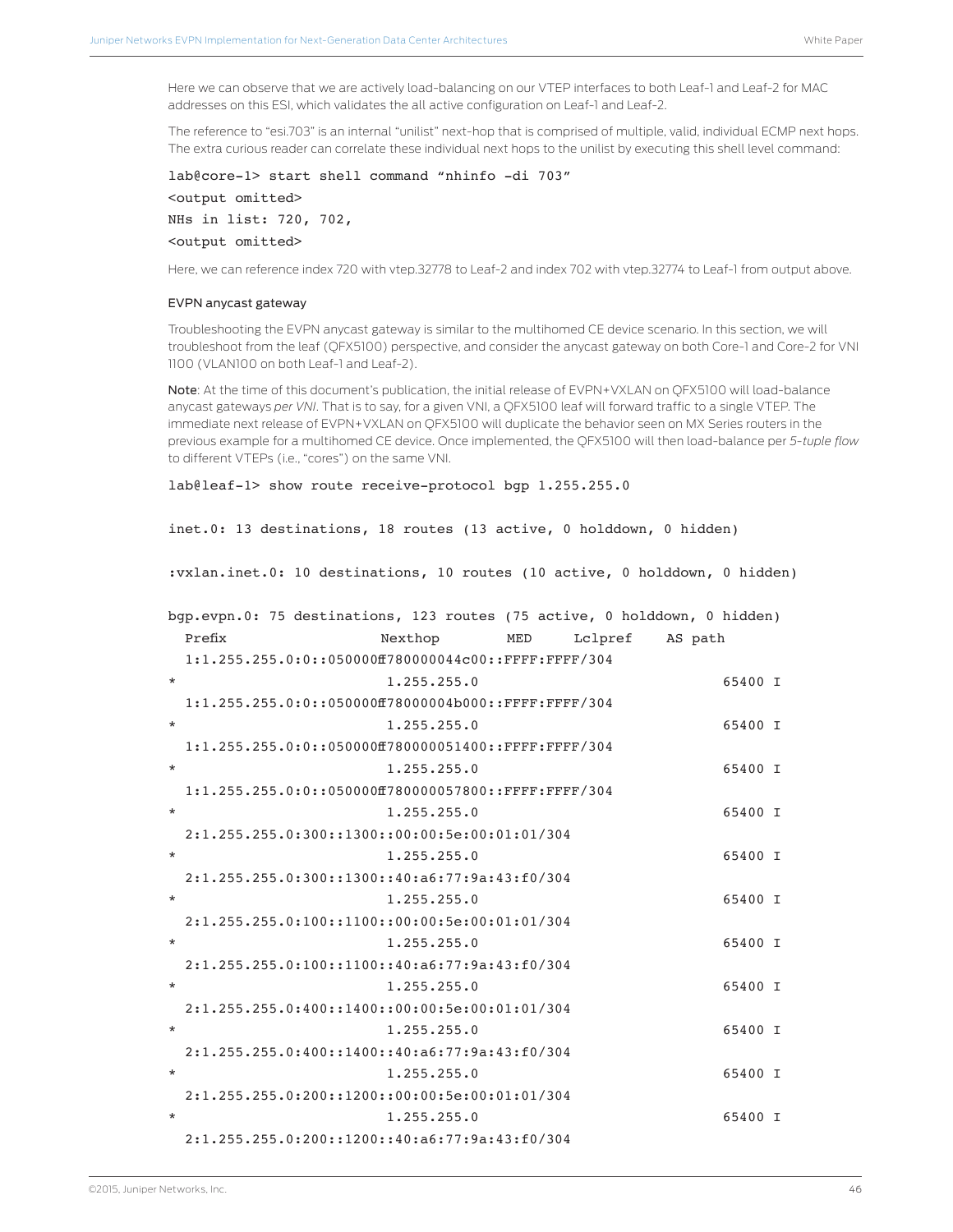| $\star$ | 1.255.255.0                                                   | 65400 I |  |
|---------|---------------------------------------------------------------|---------|--|
|         | $2:1.255.255.0:300::1300::00:00:5e:00:01:01::10.10.10.1/304$  |         |  |
| $\star$ | 1.255.255.0                                                   | 65400 I |  |
|         | $2:1.255.255.0:300::1300::40:a6:77:9a:43:f0::10.10.10.2/304$  |         |  |
| $\star$ | 1.255.255.0                                                   | 65400 I |  |
|         | $2:1.255.255.0:100::1100::00:00:5e:00:01:01::100.0.0.1/304$   |         |  |
| $\star$ | 1.255.255.0                                                   | 65400 T |  |
|         | $2:1.255.255.0:100::1100::40:a6:77:9a:43:f0::100.0.0.2/304$   |         |  |
| $\star$ | 1, 255, 255, 0                                                | 65400 I |  |
|         | $2:1.255.255.0:400:1400:100:00:5e:00:01:01:10.10.10.10.1/304$ |         |  |
| $\star$ | 1, 255, 255, 0                                                | 65400 T |  |
|         | $2:1.255.255.0:400::1400::40:a6:77:9a:43:f0::10.10.10.2/304$  |         |  |
| $\star$ | 1.255.255.0                                                   | 65400 I |  |
|         | $2:1.255.255.0:200::1200::00:00:5e:00:01:01::200.0.01/304$    |         |  |
| $\star$ | 1.255.255.0                                                   | 65400 I |  |
|         | $2:1.255.255.0:200::1200::40:a6:77:9a:43:f0::200.0.0.2/304$   |         |  |
| $\star$ | 1.255.255.0                                                   | 65400 I |  |
|         | <output omitted=""></output>                                  |         |  |

On Leaf-1, we see in the output above that we receive Type 1 advertisements for the auto-generated ESIs for the anycast gateway. We also see the anycast and physical MAC addresses (a.b.c.2) per bridge domain.

We expect to see the same Type 1, same anycast Type 2, and different physical Type 2 (a.b.c.3) from Core-2:

```
lab@leaf-1> show route receive-protocol bgp 1.255.255.1
```

```
inet.0: 13 destinations, 18 routes (13 active, 0 holddown, 0 hidden)
```
:vxlan.inet.0: 10 destinations, 10 routes (10 active, 0 holddown, 0 hidden)

| bgp.evpn.0: 75 destinations, 123 routes (75 active, 0 holddown, 0 hidden) |                                                          |         |         |
|---------------------------------------------------------------------------|----------------------------------------------------------|---------|---------|
| Prefix                                                                    | Nexthop MED                                              | Lclpref | AS path |
|                                                                           | $1:1.255.255.1:0:1000000000000044c00:$ :FFFF:FFFF/304    |         |         |
| $\star$                                                                   | 1.255.255.1                                              |         | 65400 I |
|                                                                           | $1:1.255.255.1:0::050000ff78000004b000::FFFFF;FFFF'/304$ |         |         |
| $\star$                                                                   | 1.255.255.1                                              |         | 65400 I |
|                                                                           | $1:1.255.255.1:0:100000000000000001400:$ :FFFF:FFFF/304  |         |         |
| $\star$                                                                   | 1.255.255.1                                              |         | 65400 I |
|                                                                           | $1:1.255.255.1:0:100000000000000057800:$ :FFFF:FFFF/304  |         |         |
| $\star$                                                                   | 1.255.255.1                                              |         | 65400 I |
|                                                                           | $2:1.255.255.1:300::1300::00:00:5e:00:01:01/304$         |         |         |
| $\star$                                                                   | 1.255.255.1                                              |         | 65400 I |
|                                                                           | $2:1.255.255.1:300::1300::40:a6:77:9a:47:f0/304$         |         |         |
| $\star$                                                                   | 1.255.255.1                                              |         | 65400 I |
|                                                                           | $2:1.255.255.1:100::1100::00:00:5e:00:01:01/304$         |         |         |
| $\star$                                                                   | 1.255.255.1                                              |         | 65400 I |
|                                                                           | $2:1.255.255.1:100::1100::40:a6:77:9a:47:f0/304$         |         |         |
| $\star$                                                                   | 1.255.255.1                                              |         | 65400 I |
|                                                                           | $2:1.255.255.1:400::1400::00:00:5e:00:01:01/304$         |         |         |
| $\star$                                                                   | 1.255.255.1                                              |         | 65400 I |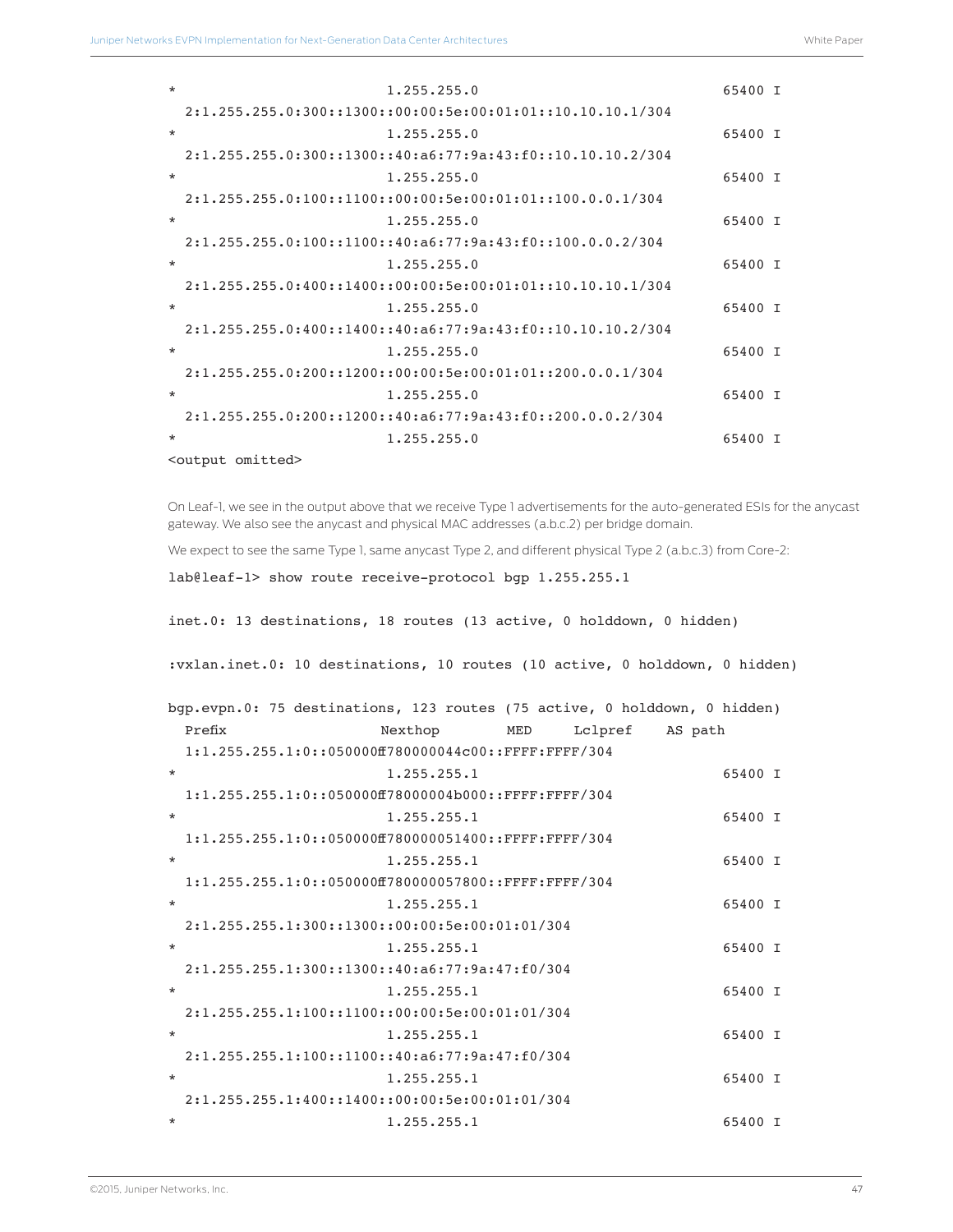|         | $2:1.255.255.1:400::1400::40:a6:77:9a:47:f0/304$              |         |  |
|---------|---------------------------------------------------------------|---------|--|
| $\star$ | 1.255.255.1                                                   | 65400 I |  |
|         | $2:1.255.255.1:200::1200::00:00:5e:00:01:01/304$              |         |  |
| $\star$ | 1.255.255.1                                                   | 65400 I |  |
|         | $2:1.255.255.1:200::1200::40:a6:77:9a:47:f0/304$              |         |  |
| $\ast$  | 1, 255, 255, 1                                                | 65400 I |  |
|         | $2:1.255.255.1:300::1300::00:00:5e:00:01:01::10.10.10.1/304$  |         |  |
| $\star$ | 1.255.255.1                                                   | 65400 I |  |
|         | $2:1.255.255.1:300::1300::40:a6:77:9a:47:f0::10.10.10.3/304$  |         |  |
| $\star$ | 1.255.255.1                                                   | 65400 I |  |
|         | $2:1.255.255.1:100::1100::00:00:5e:00:01:01::100.0.0.1/304$   |         |  |
| $\star$ | 1.255.255.1                                                   | 65400 I |  |
|         | $2:1,255,255,1:100:1100:140:16:77:9a:47:00:100.0.0.3/304$     |         |  |
| $\star$ | 1, 255, 255, 1                                                | 65400 I |  |
|         | $2:1.255.255.1:400:1400:100:00:5e:00:01:01:10.10.10.10.1/304$ |         |  |
| $\star$ | 1.255.255.1                                                   | 65400 I |  |
|         | $2:1.255.255.1:400:1400:1400:40:577:9a:47:50:10.10.10.3/304$  |         |  |
| $\star$ | 1.255.255.1                                                   | 65400 I |  |
|         | $2:1.255.255.1:200::1200::00:00:5e:00:01:01::200.0.0.1/304$   |         |  |
| $\star$ | 1.255.255.1                                                   | 65400 I |  |
|         | $2:1.255.255.1:200::1200::40:a6:77:9a:47:f0::200.0.0.3/304$   |         |  |
|         | <output omitted=""></output>                                  |         |  |

```
Similarly, if we look at the default-switch.evpn.0 table on Leaf-1, we see for the ESI for VNI 1110:
lab@leaf-1> show route table default-switch.evpn.0 evpn-esi-value 05:00:00:ff:78:00:00:04:4c:00
```

```
default-switch.evpn.0: 66 destinations, 114 routes (66 active, 0 holddown, 0 
hidden)
+ = Active Route, - = Last Active, * = Both
1:1.255.255.0:0::050000ff780000044c00::FFFF:FFFF/304 
                    *[BGP/170] 00:23:37, localpref 100, from 1.255.255.0
                       AS path: 65400 I, validation-state: unverified
                     > to 1.0.0.8 via xe-0/0/2.0
                       to 1.0.0.12 via xe-0/0/4.0
                     [BGP/170] 00:09:29, localpref 100, from 1.255.255.5
                       AS path: 65400 I, validation-state: unverified
                     > to 1.0.0.8 via xe-0/0/2.0
                       to 1.0.0.12 via xe-0/0/4.0
1:1.255.255.1:0::050000ff780000044c00::FFFF:FFFF/304 
                    *[BGP/170] 00:23:33, localpref 100, from 1.255.255.1
                       AS path: 65400 I, validation-state: unverified
                     > to 1.0.0.8 via xe-0/0/2.0
                       to 1.0.0.12 via xe-0/0/4.0
                     [BGP/170] 00:09:29, localpref 100, from 1.255.255.5
                       AS path: 65400 I, validation-state: unverified
                     > to 1.0.0.8 via xe-0/0/2.0
                       to 1.0.0.12 via xe-0/0/4.0
```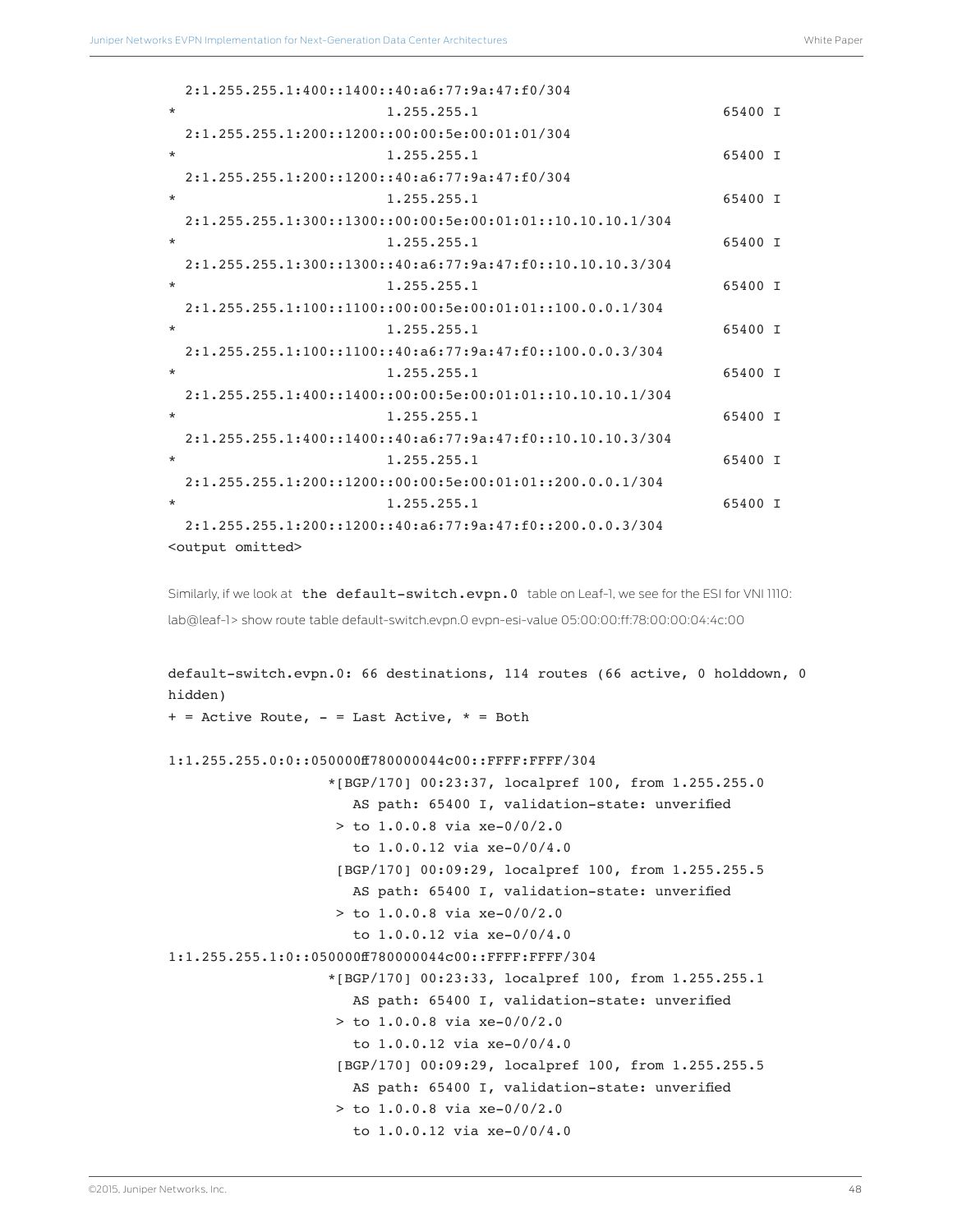We receive two unique advertisements for this ESI—one from Core-1 and the other from Core-2, with corresponding RDs. Since Leaf-1 is IBGP peered with Leaf-2, we'll also see the extra copy for each route from Leaf-2, with the original protocol-next-hop preserved.

This is Leaf-1's L2ALD table:

```
lab@leaf-1> show ethernet-switching table vlan-id 100
```

```
MAC flags (S - static MAC, D - dynamic MAC, L - locally learned, P - Persistent 
static
```
SE - statistics enabled,  $NM$  - non configured MAC,  $R$  - remote PE MAC, O ovsdb MAC)

```
Ethernet switching table : 5 entries, 5 learned
Routing instance : default-switch
```

| Vlan                          | MAC                    | MAC       | Logical    | Active      |
|-------------------------------|------------------------|-----------|------------|-------------|
| name                          | address                | flags     | interface  | source      |
| v100                          | 00:00:5e:00:01:01      | <b>DR</b> | esi.1727   |             |
| 05:00:00:ff:78:00:00:04:4c:00 |                        |           |            |             |
| v100                          | 00:21:59:CB:24:63      | DT.       | ae0.0      |             |
| v100                          | 00:21:59:CB:24:69      | D         | vtep.32771 | 1.255.255.5 |
| v100                          | 40: a6: 77: 9a: 43: f0 | D         | vtep.32769 | 1.255.255.0 |
| v100                          | 40: a6: 77: 9a: 47: f0 | D         | vtep.32770 | 1.255.255.1 |

And this is Leaf-1's kernel table:

```
lab@leaf-1> show route forwarding-table family ethernet-switching 
<output omitted>
```

| Routing table: default-switch.bridge |      |   |                     |      |            |    |             |
|--------------------------------------|------|---|---------------------|------|------------|----|-------------|
| VPLS:                                |      |   |                     |      |            |    |             |
| Destination                          |      |   | Type RtRef Next hop |      | Type Index |    | NhRef Netif |
| default                              | perm | 0 |                     | dscd | 1688       |    |             |
| vtep.32769                           | intf | 0 |                     | comp | 1724       | 19 |             |
| vtep.32770                           | intf | 0 |                     | comp | 1737       | 15 |             |
| vtep.32771                           | intf | 0 |                     | comp | 1738       | 9  |             |
| <output omitted=""></output>         |      |   |                     |      |            |    |             |

| Routing table: default-switch.bridge |                     |  |      |            |    |             |  |
|--------------------------------------|---------------------|--|------|------------|----|-------------|--|
| Bridging domain: v100.bridge         |                     |  |      |            |    |             |  |
| VPLS:                                |                     |  |      |            |    |             |  |
| Destination                          | Type RtRef Next hop |  |      | Type Index |    | NhRef Netif |  |
| $00:00:5e:00:01:01/48$ user          |                     |  | comp | 1724       | 19 |             |  |
| <output omitted=""></output>         |                     |  |      |            |    |             |  |

Here we see that Leaf-1 has chosen index 1724, correlating with vtep.32769, to forward all traffic for the anycast gateway on VNI 1100.

What is vtep.32769?

```
lab@leaf-1> show ethernet-switching vxlan-tunnel-end-point esi
<output omitted>
05:00:00:ff:78:00:00:04:4c:00 default-switch 1727 131074 esi.1727 
2
```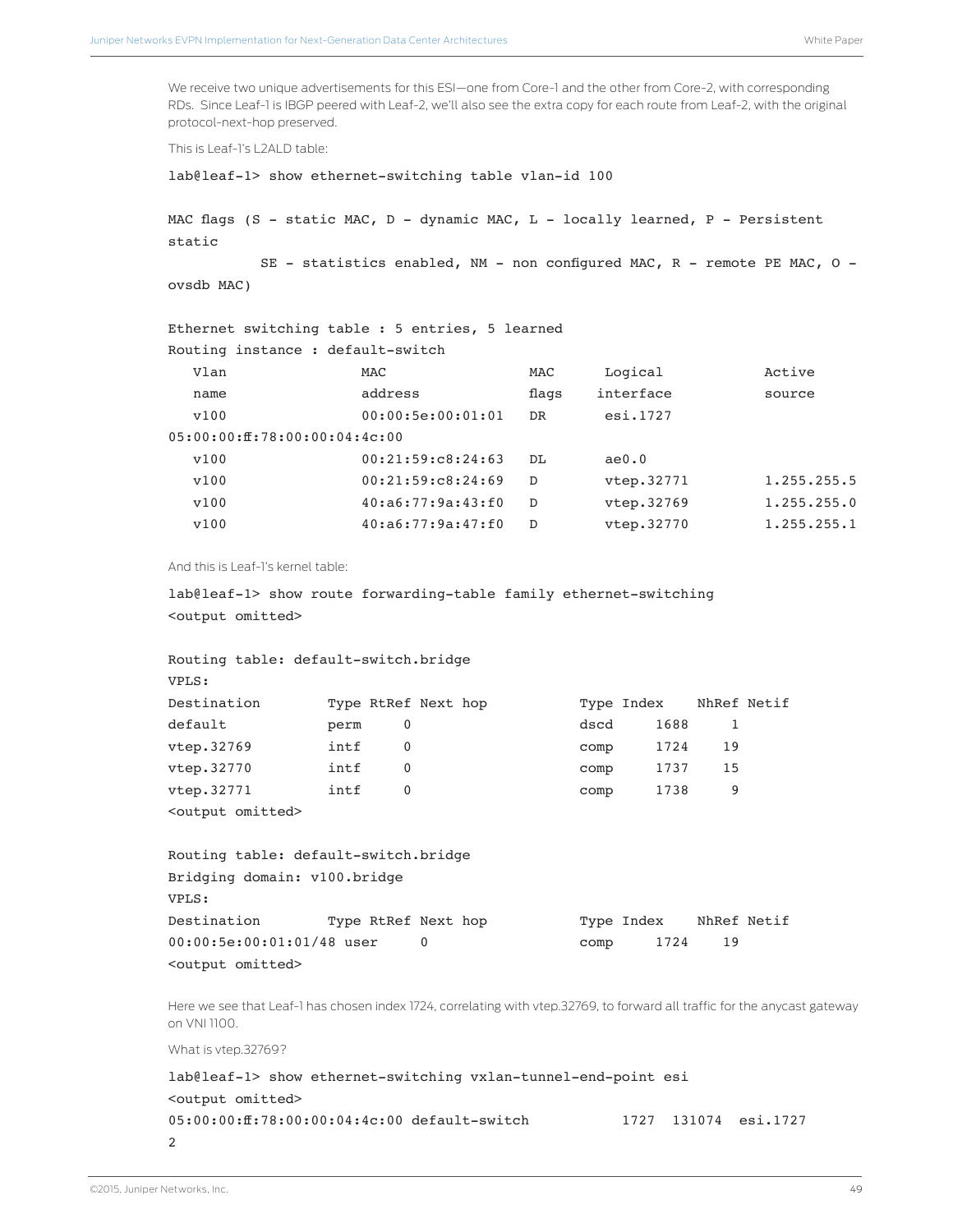<span id="page-49-0"></span>

| RVTEP-TP       | RVTEP-TFL  | <b>VENH</b> | MASK-TD | FLAGS         |
|----------------|------------|-------------|---------|---------------|
| 1.255.255.1    | vtep.32770 | 1737        |         | $\mathcal{D}$ |
| 1, 255, 255, 0 | vtep.32769 | 1724        |         |               |

Above, we can see that it is the VTEP to Core-1. This, again, is the behavior on QFX5100 in the initial EVPN+VXLAN Junos operating system release. A future release will load-balance on the unilist as observed on the MX Series routers in the previous example.

### Full Configurations

### Leaf-1

```
set system host-name leaf-1
set chassis aggregated-devices ethernet device-count 2
set interfaces xe-0/0/2 unit 0 family inet address 1.0.0.9/31
set interfaces xe-0/0/4 unit 0 family inet address 1.0.0.13/31
set interfaces xe-0/0/32 ether-options 802.3ad ae0
set interfaces xe-0/0/33 ether-options 802.3ad ae1
set interfaces xe-0/0/34 unit 0 family ethernet-switching interface-mode trunk
set interfaces xe-0/0/34 unit 0 family ethernet-switching vlan members v300
set interfaces xe-0/0/34 unit 0 family ethernet-switching vlan members v400
set interfaces ae0 esi 00:01:01:01:01:01:01:01:01:01
set interfaces ae0 esi all-active
set interfaces ae0 aggregated-ether-options lacp active
set interfaces ae0 aggregated-ether-options lacp system-id 00:00:00:01:01:01
set interfaces ae0 unit 0 family ethernet-switching interface-mode access
set interfaces ae0 unit 0 family ethernet-switching vlan members v100
set interfaces ae1 esi 00:02:02:02:02:02:02:02:02:02
set interfaces ae1 esi all-active
set interfaces ae1 aggregated-ether-options lacp active
set interfaces ae1 aggregated-ether-options lacp system-id 00:00:00:01:01:01
set interfaces ae1 unit 0 family ethernet-switching interface-mode access
set interfaces ae1 unit 0 family ethernet-switching vlan members v200
set interfaces lo0 unit 0 family inet address 1.255.255.4/32
set routing-options router-id 1.255.255.4
set routing-options autonomous-system 65402
set routing-options forwarding-table export load-balance
set routing-options forwarding-table ecmp-fast-reroute
set protocols bgp group underlay type external
set protocols bgp group underlay advertise-peer-as
set protocols bgp group underlay family inet unicast loops 2
set protocols bgp group underlay export lo0
set protocols bgp group underlay peer-as 65401
set protocols bgp group underlay multipath
set protocols bgp group underlay neighbor 1.0.0.8 description spine-1
set protocols bgp group underlay neighbor 1.0.0.12 description spine-2
set protocols bgp group EVPN VXLAN CORE type external
set protocols bgp group EVPN_VXLAN_CORE multihop ttl 255
set protocols bgp group EVPN_VXLAN_CORE multihop no-nexthop-change
set protocols bgp group EVPN_VXLAN_CORE local-address 1.255.255.4
set protocols bgp group EVPN_VXLAN_CORE family evpn signaling
set protocols bgp group EVPN_VXLAN_CORE peer-as 65400
```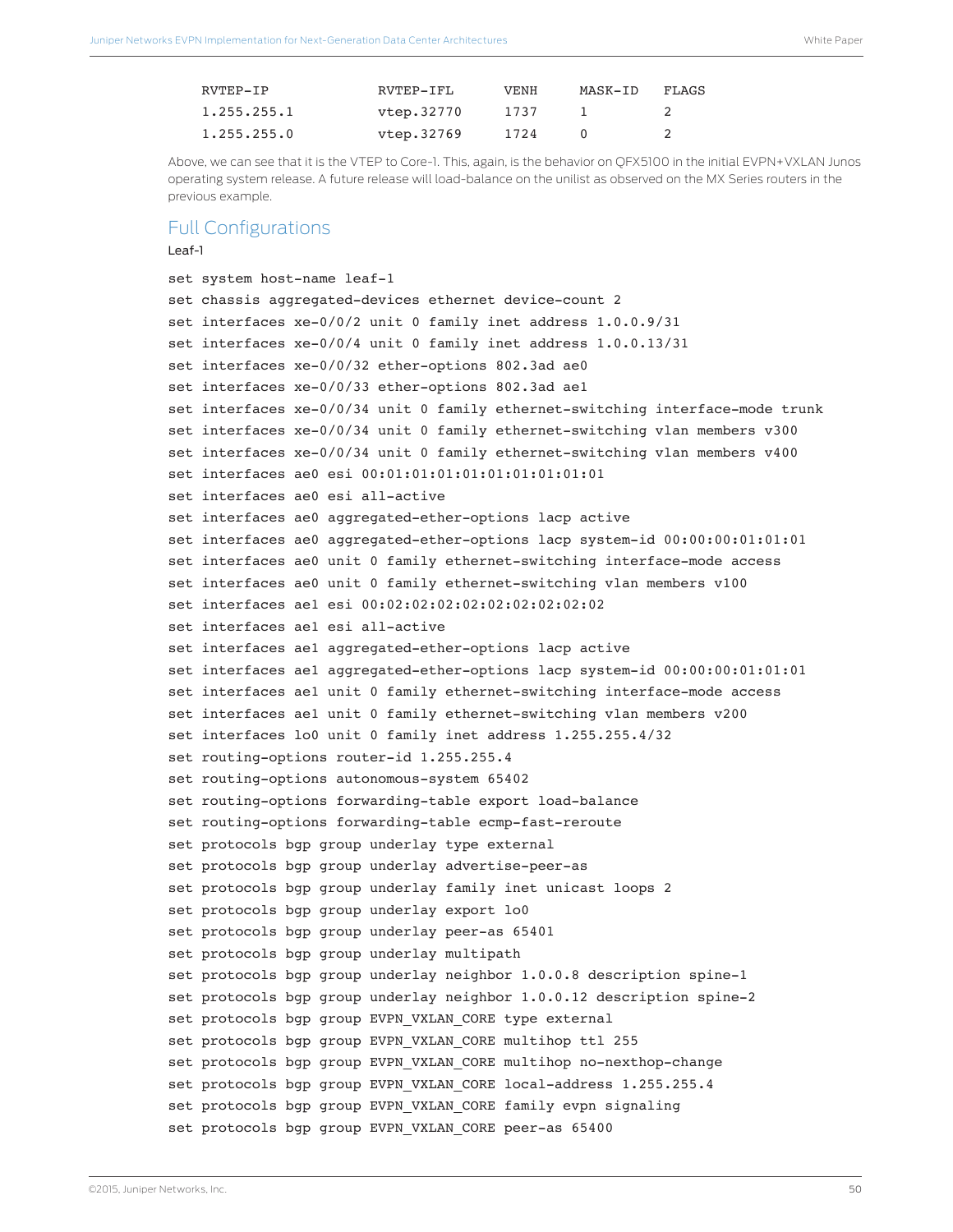```
set protocols bgp group EVPN VXLAN CORE local-as 65403
set protocols bgp group EVPN_VXLAN_CORE neighbor 1.255.255.0 description core-1
set protocols bgp group EVPN VXLAN CORE neighbor 1.255.255.1 description core-2
set protocols bgp group EVPN VXLAN LEAF type internal
set protocols bgp group EVPN_VXLAN_LEAF local-address 1.255.255.4
set protocols bgp group EVPN VXLAN LEAF family evpn signaling
set protocols bgp group EVPN VXLAN LEAF export LEAF-PREPEND
set protocols bgp group EVPN VXLAN LEAF neighbor 1.255.255.5 description leaf-2
set protocols evpn encapsulation vxlan
set protocols evpn extended-vni-list 1100
set protocols evpn extended-vni-list 1200
set protocols evpn extended-vni-list 1300
set protocols evpn extended-vni-list 1400
set protocols evpn multicast-mode ingress-replication
set protocols evpn vni-routing-options vni 1100 vrf-target export target:1:100
set protocols evpn vni-routing-options vni 1200 vrf-target export target:1:200
set protocols evpn vni-routing-options vni 1300 vrf-target export target:1:300
set protocols evpn vni-routing-options vni 1400 vrf-target export target:1:400
set protocols l2-learning traceoptions file l2ald.log
set protocols l2-learning traceoptions file size 10m
set protocols l2-learning traceoptions level all
set protocols l2-learning traceoptions flag all
set protocols lldp port-id-subtype interface-name
set protocols lldp interface all
set policy-options policy-statement LEAF-PREPEND then as-path-prepend 65402
set policy-options policy-statement lo0 from family inet
set policy-options policy-statement lo0 from protocol direct
set policy-options policy-statement lo0 from route-filter 0.0.0.0/0 prefix-length-
range /32-/32
set policy-options policy-statement lo0 then accept
set policy-options policy-statement load-balance term 1 then load-balance per-
packet
set policy-options policy-statement vrf-imp term t1 from community com100
set policy-options policy-statement vrf-imp term t1 then accept
set policy-options policy-statement vrf-imp term t2 from community com200
set policy-options policy-statement vrf-imp term t2 then accept
set policy-options policy-statement vrf-imp term t3 from community com300
set policy-options policy-statement vrf-imp term t3 then accept
set policy-options policy-statement vrf-imp term t4 from community com400
set policy-options policy-statement vrf-imp term t4 then accept
set policy-options policy-statement vrf-imp term t5 then reject
set policy-options community com100 members target:1:100
set policy-options community com200 members target:1:200
set policy-options community com300 members target:1:300
set policy-options community com400 members target:1:400
set switch-options vtep-source-interface lo0.0
set switch-options route-distinguisher 1.255.255.4:1
set switch-options vrf-import vrf-imp
set switch-options vrf-target target:9999:9999
```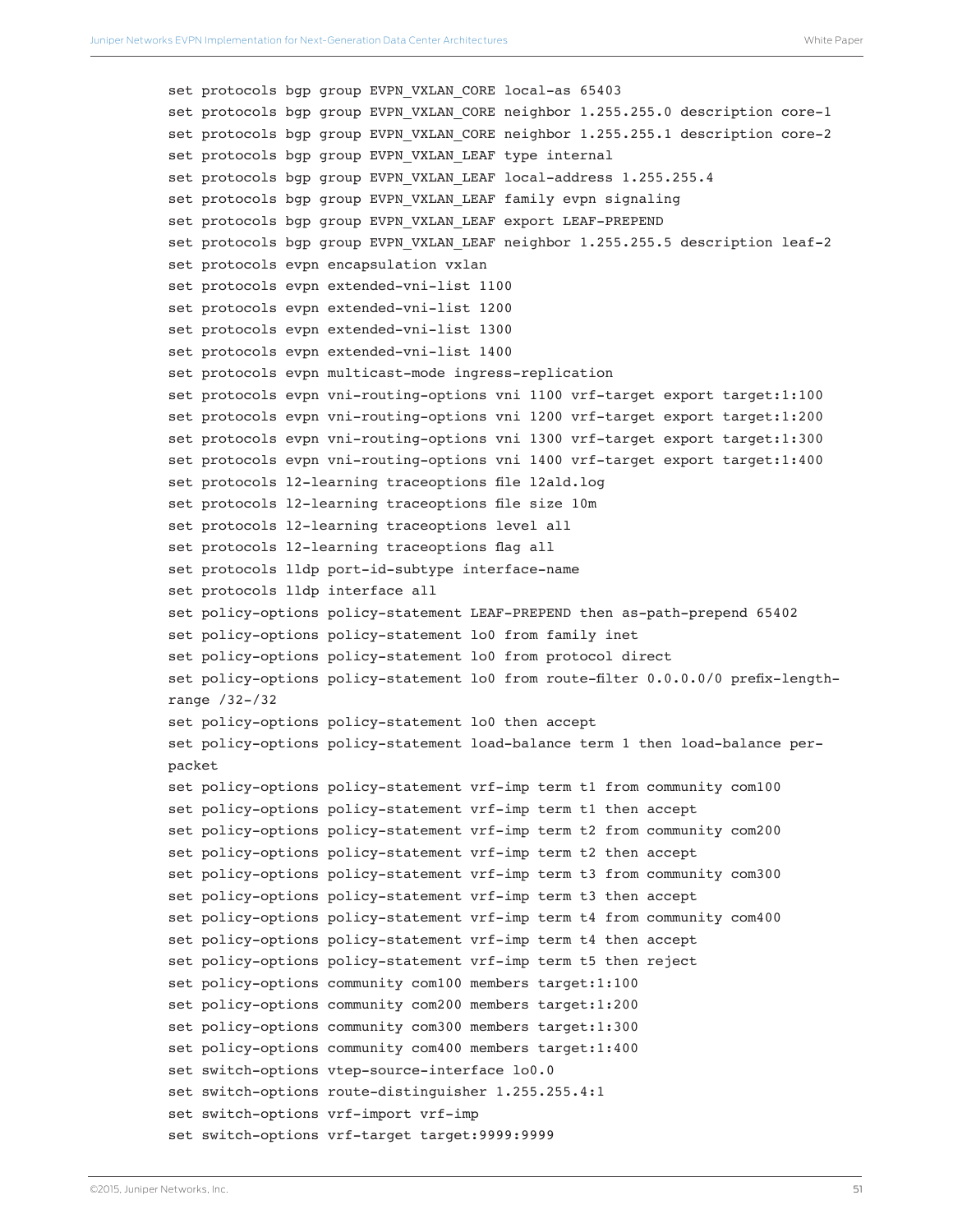```
set vlans v100 vlan-id 100
set vlans v100 vxlan vni 1100
set vlans v100 vxlan ingress-node-replication
set vlans v200 vlan-id 200
set vlans v200 vxlan vni 1200
set vlans v200 vxlan ingress-node-replication
set vlans v300 vlan-id 300
set vlans v300 vxlan vni 1300
set vlans v300 vxlan ingress-node-replication
set vlans v400 vlan-id 400
set vlans v400 vxlan vni 1400
set vlans v400 vxlan ingress-node-replication
Leaf-2
set system host-name leaf-2
set chassis aggregated-devices ethernet device-count 2
set interfaces xe-0/0/3 unit 0 family inet address 1.0.0.11/31
set interfaces xe-0/0/5 unit 0 family inet address 1.0.0.15/31
set interfaces xe-0/0/36 ether-options 802.3ad ae0
set interfaces xe-0/0/37 ether-options 802.3ad ae1
set interfaces xe-0/0/38 unit 0 family ethernet-switching interface-mode trunk
set interfaces xe-0/0/38 unit 0 family ethernet-switching vlan members v300
set interfaces xe-0/0/38 unit 0 family ethernet-switching vlan members v100
set interfaces ae0 esi 00:01:01:01:01:01:01:01:01:01
set interfaces ae0 esi all-active
set interfaces ae0 aggregated-ether-options lacp passive
set interfaces ae0 aggregated-ether-options lacp system-id 00:00:00:01:01:01
set interfaces ae0 unit 0 family ethernet-switching interface-mode access
set interfaces ae0 unit 0 family ethernet-switching vlan members v100
set interfaces ae1 esi 00:02:02:02:02:02:02:02:02:02
set interfaces ae1 esi all-active
set interfaces ae1 aggregated-ether-options lacp passive
set interfaces ae1 aggregated-ether-options lacp system-id 00:00:00:01:01:01
set interfaces ae1 unit 0 family ethernet-switching interface-mode access
set interfaces ae1 unit 0 family ethernet-switching vlan members v200
set interfaces lo0 unit 0 family inet address 1.255.255.5/32
set routing-options router-id 1.255.255.5
set routing-options autonomous-system 65402
set routing-options forwarding-table export load-balance
set routing-options forwarding-table ecmp-fast-reroute
set protocols bgp group underlay type external
set protocols bgp group underlay advertise-peer-as
set protocols bgp group underlay family inet unicast loops 2
set protocols bgp group underlay export lo0
set protocols bgp group underlay peer-as 65401
set protocols bgp group underlay multipath
set protocols bgp group underlay neighbor 1.0.0.10 description spine-1
set protocols bgp group underlay neighbor 1.0.0.14 description spine-2
set protocols bgp group EVPN VXLAN CORE type external
```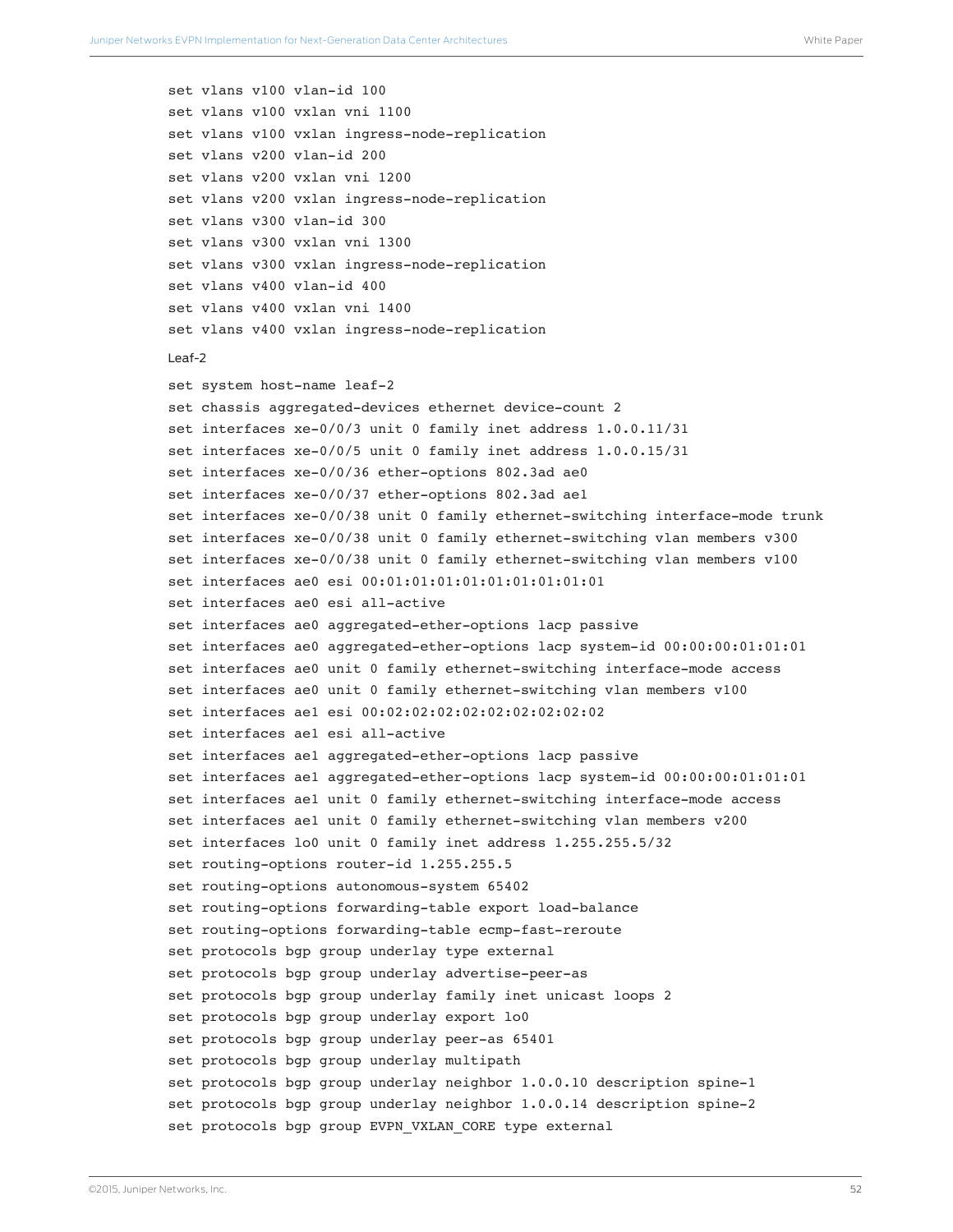```
set protocols bgp group EVPN VXLAN CORE multihop ttl 255
set protocols bgp group EVPN_VXLAN_CORE multihop no-nexthop-change
set protocols bgp group EVPN VXLAN CORE local-address 1.255.255.5
set protocols bgp group EVPN VXLAN CORE family evpn signaling
set protocols bgp group EVPN_VXLAN_CORE peer-as 65400
set protocols bgp group EVPN VXLAN CORE neighbor 1.255.255.0 description core-1
set protocols bgp group EVPN VXLAN CORE neighbor 1.255.255.1 description core-2
set protocols bgp group EVPN VXLAN LEAF type internal
set protocols bgp group EVPN VXLAN LEAF local-address 1.255.255.5
set protocols bgp group EVPN VXLAN LEAF family evpn signaling
set protocols bgp group EVPN VXLAN LEAF export LEAF-PREPEND
set protocols bgp group EVPN VXLAN LEAF neighbor 1.255.255.4 description leaf-1
set protocols evpn encapsulation vxlan
set protocols evpn extended-vni-list 1100
set protocols evpn extended-vni-list 1200
set protocols evpn extended-vni-list 1300
set protocols evpn extended-vni-list 1400
set protocols evpn multicast-mode ingress-replication
set protocols evpn vni-routing-options vni 1100 vrf-target export target:1:100
set protocols evpn vni-routing-options vni 1200 vrf-target export target:1:200
set protocols evpn vni-routing-options vni 1300 vrf-target export target:1:300
set protocols evpn vni-routing-options vni 1400 vrf-target export target:1:400
set protocols lldp port-id-subtype interface-name
set protocols lldp interface all
set policy-options policy-statement LEAF-PREPEND then as-path-prepend 65402
set policy-options policy-statement lo0 from family inet
set policy-options policy-statement lo0 from protocol direct
set policy-options policy-statement lo0 from route-filter 0.0.0.0/0 prefix-length-
range /32-/32
set policy-options policy-statement lo0 then accept
set policy-options policy-statement load-balance term 1 then load-balance per-
packet
set policy-options policy-statement vrf-imp term t1 from community com100
set policy-options policy-statement vrf-imp term t1 then accept
set policy-options policy-statement vrf-imp term t2 from community com200
set policy-options policy-statement vrf-imp term t2 then accept
set policy-options policy-statement vrf-imp term t3 from community com300
set policy-options policy-statement vrf-imp term t3 then accept
set policy-options policy-statement vrf-imp term t4 from community com400
set policy-options policy-statement vrf-imp term t4 then accept
set policy-options policy-statement vrf-imp term t5 then reject
set policy-options community com100 members target:1:100
set policy-options community com200 members target:1:200
set policy-options community com300 members target:1:300
set policy-options community com400 members target:1:400
set switch-options vtep-source-interface lo0.0
set switch-options route-distinguisher 1.255.255.5:1
set switch-options vrf-import vrf-imp
set switch-options vrf-target target:9999:9999
```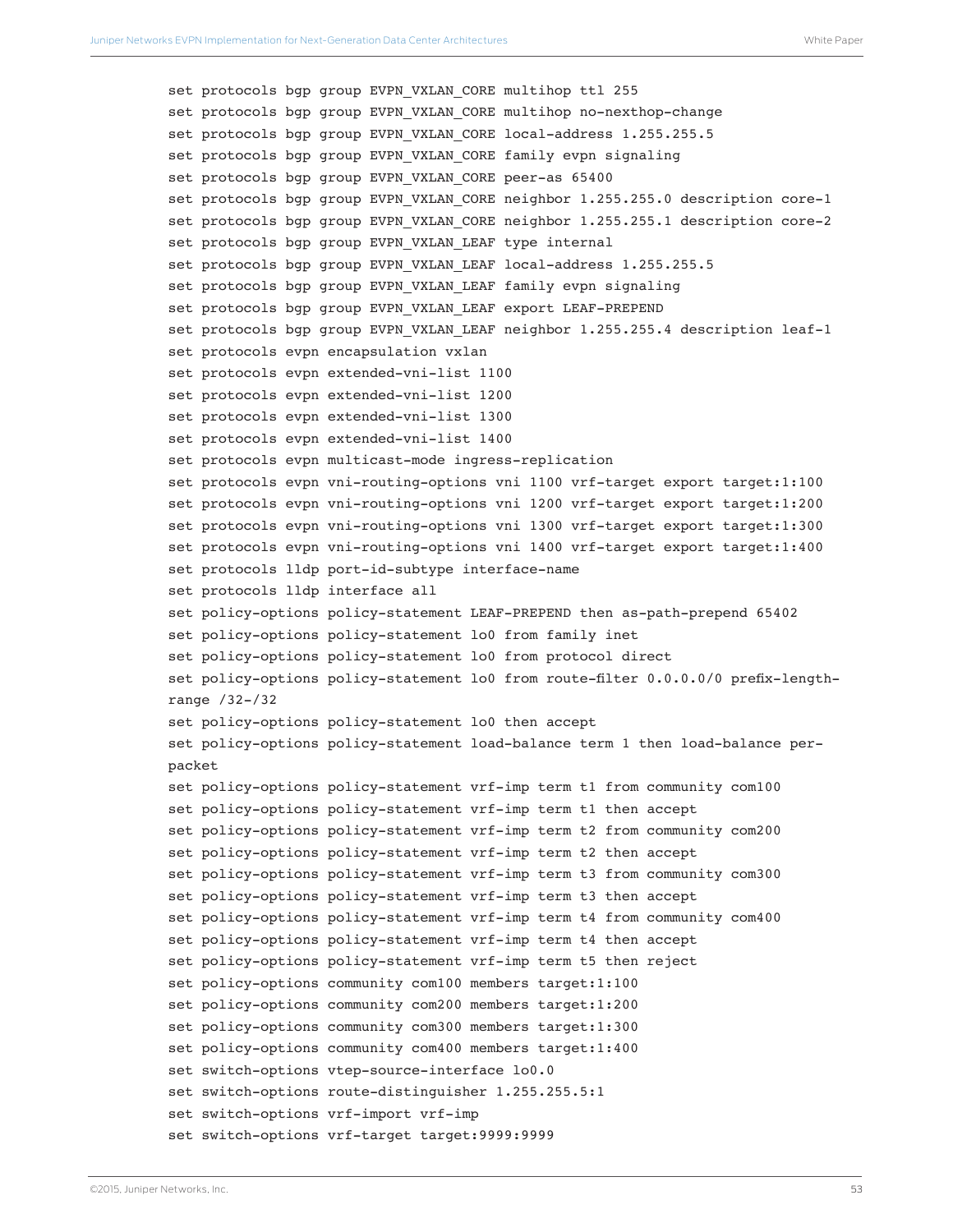set vlans v100 vlan-id 100 set vlans v100 vxlan vni 1100 set vlans v100 vxlan ingress-node-replication set vlans v200 vlan-id 200 set vlans v200 vxlan vni 1200 set vlans v200 vxlan ingress-node-replication set vlans v300 vlan-id 300 set vlans v300 vxlan vni 1300 set vlans v300 vxlan ingress-node-replication set vlans v400 vlan-id 400 set vlans v400 vxlan vni 1400 set vlans v400 vxlan ingress-node-replication Spine-1 set system host-name spine-1 set interfaces xe-0/0/0 unit 0 family inet address 1.0.0.1/31 set interfaces xe-0/0/1 unit 0 family inet address 1.0.0.5/31 set interfaces xe-0/0/2 unit 0 family inet address 1.0.0.8/31 set interfaces xe-0/0/3 unit 0 family inet address 1.0.0.10/31 set interfaces lo0 unit 0 family inet address 1.255.255.2/32 set routing-options router-id 1.255.255.2 set routing-options autonomous-system 65401 set routing-options forwarding-table export load-balance set routing-options forwarding-table ecmp-fast-reroute set protocols bgp group underlay-leaf type external set protocols bgp group underlay-leaf advertise-peer-as set protocols bgp group underlay-leaf family inet unicast loops 2 set protocols bgp group underlay-leaf export lo0 set protocols bgp group underlay-leaf peer-as 65402 set protocols bgp group underlay-leaf multipath set protocols bgp group underlay-leaf neighbor 1.0.0.9 description leaf-1 set protocols bgp group underlay-leaf neighbor 1.0.0.11 description leaf-2 set protocols bgp group underlay-core type external set protocols bgp group underlay-core advertise-peer-as set protocols bgp group underlay-core family inet unicast loops 2 set protocols bgp group underlay-core export lo0 set protocols bgp group underlay-core peer-as 65400 set protocols bgp group underlay-core multipath set protocols bgp group underlay-core neighbor 1.0.0.0 description core-1 set protocols bgp group underlay-core neighbor 1.0.0.4 description core-2 set protocols lldp port-id-subtype interface-name set protocols lldp interface all set policy-options policy-statement lo0 from family inet set policy-options policy-statement lo0 from protocol direct set policy-options policy-statement lo0 from route-filter 0.0.0.0/0 prefix-lengthrange /32-/32 set policy-options policy-statement lo0 then accept set policy-options policy-statement load-balance term 1 then load-balance perpacket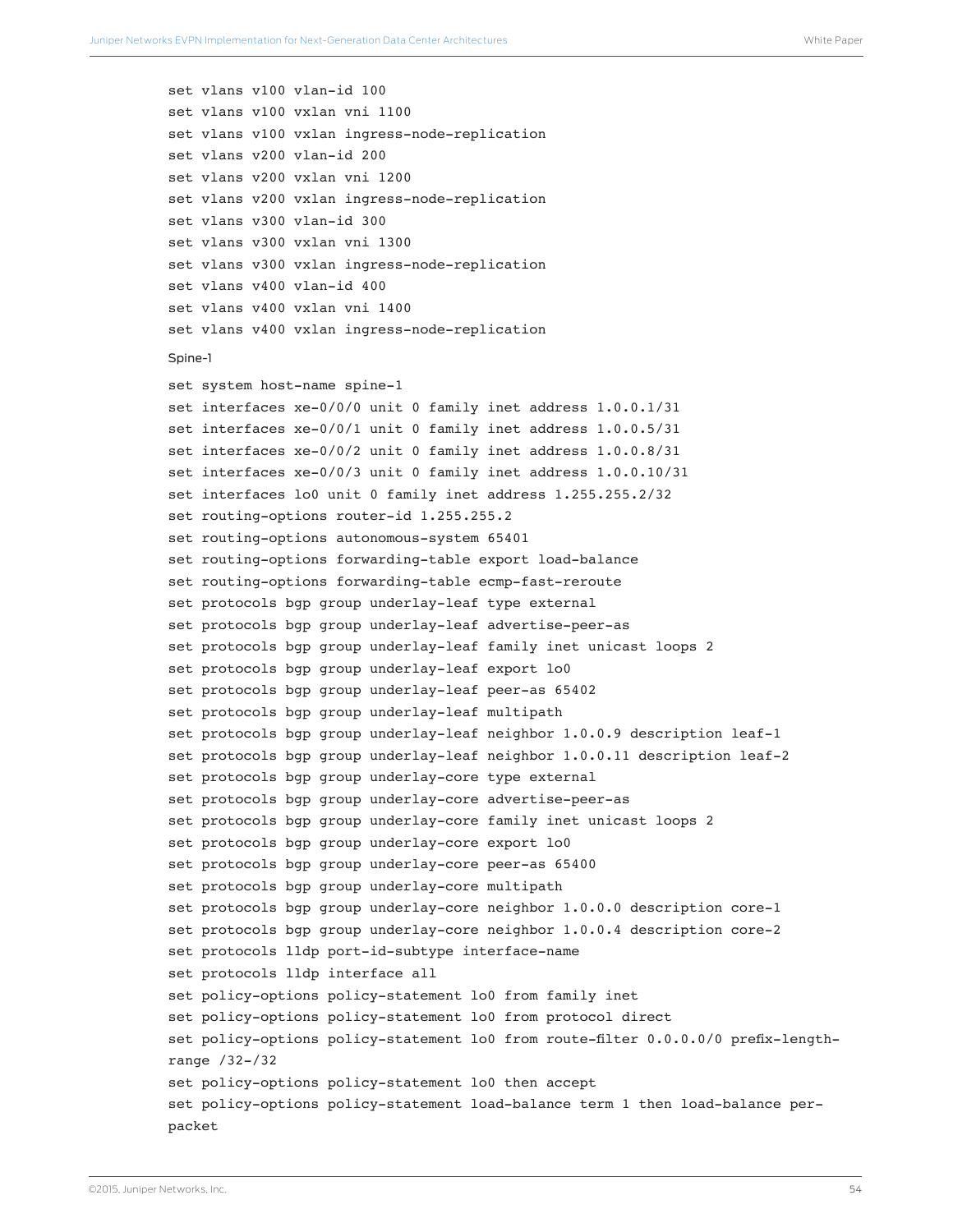#### Spine-2

set system host-name spine-2 set interfaces xe-0/0/0 unit 0 family inet address 1.0.0.3/31 set interfaces xe-0/0/1 unit 0 family inet address 1.0.0.7/31 set interfaces xe-0/0/4 unit 0 family inet address 1.0.0.12/31 set interfaces xe-0/0/5 unit 0 family inet address 1.0.0.14/31 set interfaces lo0 unit 0 family inet address 1.255.255.3/32 set routing-options router-id 1.255.255.3 set routing-options autonomous-system 65401 set routing-options forwarding-table export load-balance set routing-options forwarding-table ecmp-fast-reroute set protocols bgp group underlay-leaf type external set protocols bgp group underlay-leaf advertise-peer-as set protocols bgp group underlay-leaf family inet unicast loops 2 set protocols bgp group underlay-leaf export lo0 set protocols bgp group underlay-leaf peer-as 65402 set protocols bgp group underlay-leaf multipath set protocols bgp group underlay-leaf neighbor 1.0.0.13 description leaf-1 set protocols bgp group underlay-leaf neighbor 1.0.0.15 description leaf-2 set protocols bgp group underlay-core type external set protocols bgp group underlay-core advertise-peer-as set protocols bgp group underlay-core family inet unicast loops 2 set protocols bgp group underlay-core export lo0 set protocols bgp group underlay-core peer-as 65400 set protocols bgp group underlay-core multipath set protocols bgp group underlay-core neighbor 1.0.0.2 description core-1 set protocols bgp group underlay-core neighbor 1.0.0.6 description core-2 set protocols lldp port-id-subtype interface-name set protocols lldp interface all set policy-options policy-statement lo0 from family inet set policy-options policy-statement lo0 from protocol direct set policy-options policy-statement lo0 from route-filter 0.0.0.0/0 prefix-lengthrange /32-/32 set policy-options policy-statement lo0 then accept set policy-options policy-statement load-balance term 1 then load-balance perpacket Core-1 set system host-name core-1 set interfaces ge-1/0/0 unit 0 family inet address 1.0.0.0/31 set interfaces ge-1/0/1 unit 0 family inet address 1.0.0.2/31 set interfaces irb unit 1100 family inet address 100.0.0.2/24 virtual-gatewayaddress 100.0.0.1 set interfaces irb unit 1200 family inet address 200.0.0.2/24 virtual-gatewayaddress 200.0.0.1 set interfaces irb unit 1300 family inet address 10.10.10.2/24 virtual-gatewayaddress 10.10.10.1 set interfaces irb unit 1400 family inet address 10.10.10.2/24 virtual-gatewayaddress 10.10.10.1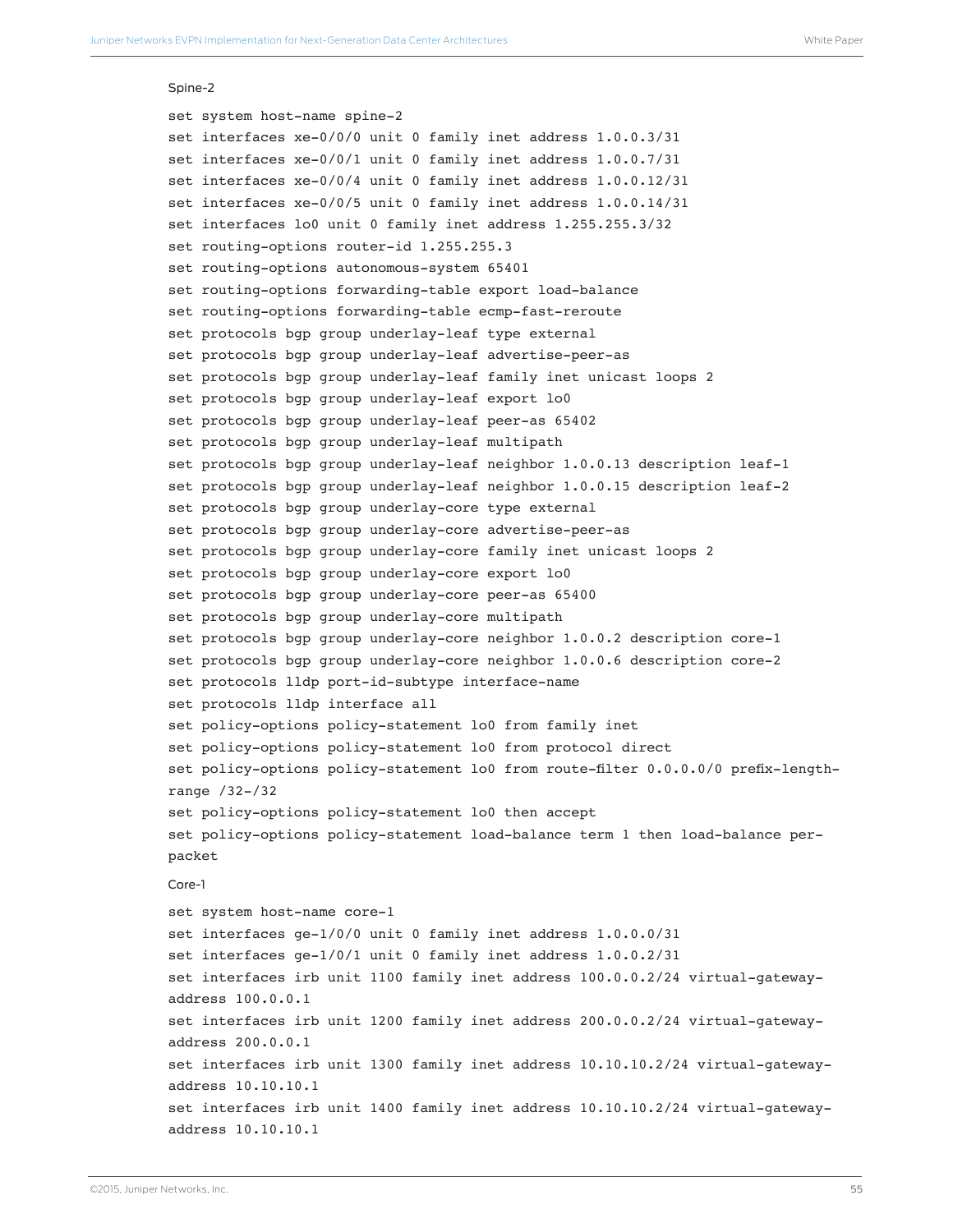set interfaces lo0 unit 0 family inet address 1.255.255.0/32 set routing-options router-id 1.255.255.0 set routing-options autonomous-system 65400 set routing-options forwarding-table export load-balance set routing-options forwarding-table ecmp-fast-reroute set protocols bgp group underlay type external set protocols bgp group underlay advertise-peer-as set protocols bgp group underlay family inet unicast loops 2 set protocols bgp group underlay export lo0 set protocols bgp group underlay peer-as 65401 set protocols bgp group underlay multipath set protocols bgp group underlay neighbor 1.0.0.1 description spine-1 set protocols bgp group underlay neighbor 1.0.0.3 description spine-2 set protocols bgp group EVPN\_VXLAN type external set protocols bgp group EVPN VXLAN local-address 1.255.255.0 set protocols bgp group EVPN VXLAN family evpn signaling set protocols bgp group EVPN\_VXLAN peer-as 65402 set protocols bgp group EVPN VXLAN multipath set protocols bgp group EVPN VXLAN neighbor 1.255.255.4 description leaf-1 set protocols bgp group EVPN\_VXLAN neighbor 1.255.255.4 multihop ttl 255 set protocols bgp group EVPN VXLAN neighbor 1.255.255.5 description leaf-2 set protocols bgp group EVPN VXLAN neighbor 1.255.255.5 multihop ttl 255 set protocols bgp group EVPN VXLAN TEMP type external set protocols bgp group EVPN VXLAN TEMP local-address 1.255.255.0 set protocols bgp group EVPN VXLAN TEMP family evpn signaling set protocols bgp group EVPN\_VXLAN\_TEMP peer-as 65403 set protocols bgp group EVPN VXLAN TEMP multipath set protocols bgp group EVPN VXLAN TEMP neighbor 1.255.255.4 description leaf-1 set protocols bgp group EVPN\_VXLAN\_TEMP neighbor 1.255.255.4 multihop ttl 255 set protocols bgp group EVPN VXLAN TEMP neighbor 1.255.255.5 description leaf-2 set protocols bgp group EVPN VXLAN TEMP neighbor 1.255.255.5 multihop ttl 255 set protocols lldp port-id-subtype interface-name set protocols lldp interface all set policy-options policy-statement VS\_VLAN100\_IMP term ESI from community commleaf\_esi set policy-options policy-statement VS\_VLAN100\_IMP term ESI then accept set policy-options policy-statement VS\_VLAN100\_IMP term VS\_VLAN100 from community comm-VS\_VLAN100 set policy-options policy-statement VS\_VLAN100\_IMP term VS\_VLAN100 then accept set policy-options policy-statement VS VLAN200 IMP term ESI from community commleaf\_esi set policy-options policy-statement VS\_VLAN200\_IMP term ESI then accept set policy-options policy-statement VS\_VLAN200\_IMP term VS\_VLAN200 from community comm-VS\_VLAN200 set policy-options policy-statement VS\_VLAN200\_IMP term VS\_VLAN200 then accept set policy-options policy-statement VS VLAN300 IMP term ESI from community commleaf\_esi set policy-options policy-statement VS VLAN300\_IMP term ESI then accept set policy-options policy-statement VS\_VLAN300\_IMP term VS\_VLAN300 from community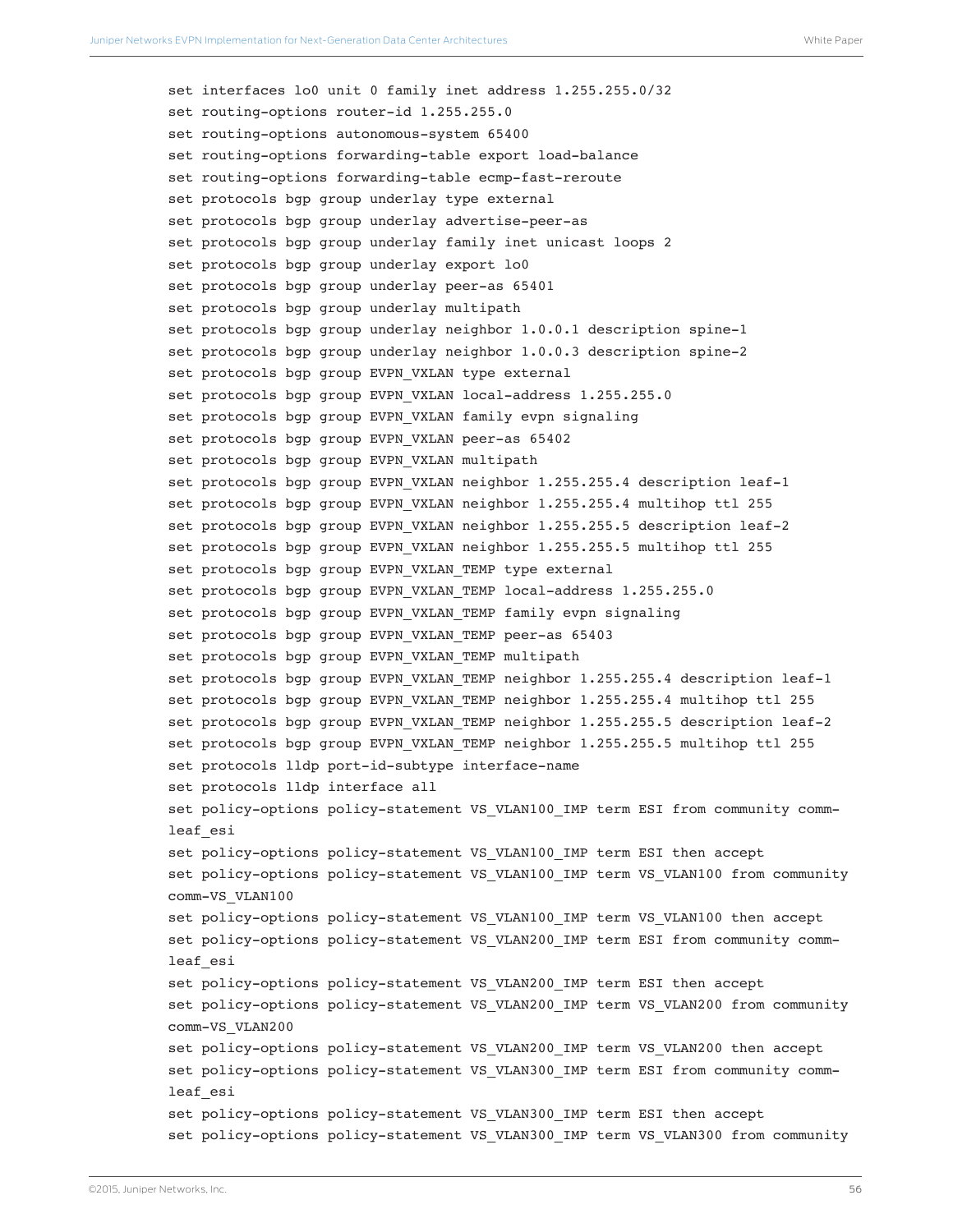```
comm-VS_VLAN300
set policy-options policy-statement VS_VLAN300_IMP term VS_VLAN300 then accept
set policy-options policy-statement VS_VLAN400_IMP term ESI from community comm-
leaf_esi
set policy-options policy-statement VS_VLAN400_IMP term ESI then accept
set policy-options policy-statement VS_VLAN400_IMP term VS_VLAN400 from community
comm-VS_VLAN400
set policy-options policy-statement VS_VLAN400_IMP term VS_VLAN400 then accept
set policy-options policy-statement lo0 from family inet
set policy-options policy-statement lo0 from protocol direct
set policy-options policy-statement lo0 from route-filter 0.0.0.0/0 prefix-length-
range /32-/32
set policy-options policy-statement lo0 then accept
set policy-options policy-statement load-balance term 1 then load-balance per-
packet
set policy-options community comm-VS_VLAN100 members target:1:100
set policy-options community comm-VS VLAN200 members target:1:200
set policy-options community comm-VS VLAN300 members target:1:300
set policy-options community comm-VS VLAN400 members target:1:400
set policy-options community comm-leaf_esi members target:9999:9999
set routing-instances VRF Tenant A instance-type vrf
set routing-instances VRF Tenant A interface irb.1100
set routing-instances VRF Tenant A route-distinguisher 1.255.255.0:1100
set routing-instances VRF Tenant A vrf-target target:10:100
set routing-instances VRF Tenant A routing-options auto-export
set routing-instances VRF_Tenant_B instance-type vrf
set routing-instances VRF Tenant B interface irb.1200
set routing-instances VRF_Tenant_B route-distinguisher 1.255.255.0:1200
set routing-instances VRF_Tenant_B vrf-target target:10:200
set routing-instances VRF Tenant C instance-type vrf
set routing-instances VRF Tenant C interface irb.1300
set routing-instances VRF_Tenant_C route-distinguisher 1.255.255.0:1300
set routing-instances VRF Tenant C vrf-target target:10:300
set routing-instances VRF Tenant D instance-type vrf
set routing-instances VRF_Tenant_D interface irb.1400
set routing-instances VRF Tenant D route-distinguisher 1.255.255.0:1400
set routing-instances VRF Tenant D vrf-target target:10:400
set routing-instances VS_VLAN100 vtep-source-interface lo0.0
set routing-instances VS_VLAN100 instance-type virtual-switch
set routing-instances VS_VLAN100 route-distinguisher 1.255.255.0:100
set routing-instances VS_VLAN100 vrf-import VS_VLAN100_IMP
set routing-instances VS_VLAN100 vrf-target target:1:100
set routing-instances VS_VLAN100 protocols evpn encapsulation vxlan
set routing-instances VS_VLAN100 protocols evpn extended-vni-list 1100
set routing-instances VS_VLAN100 protocols evpn multicast-mode ingress-replication
set routing-instances VS_VLAN100 bridge-domains bd1100 vlan-id 100
set routing-instances VS_VLAN100 bridge-domains bd1100 routing-interface irb.1100
set routing-instances VS_VLAN100 bridge-domains bd1100 vxlan vni 1100
set routing-instances VS_VLAN100 bridge-domains bd1100 vxlan ingress-node-
```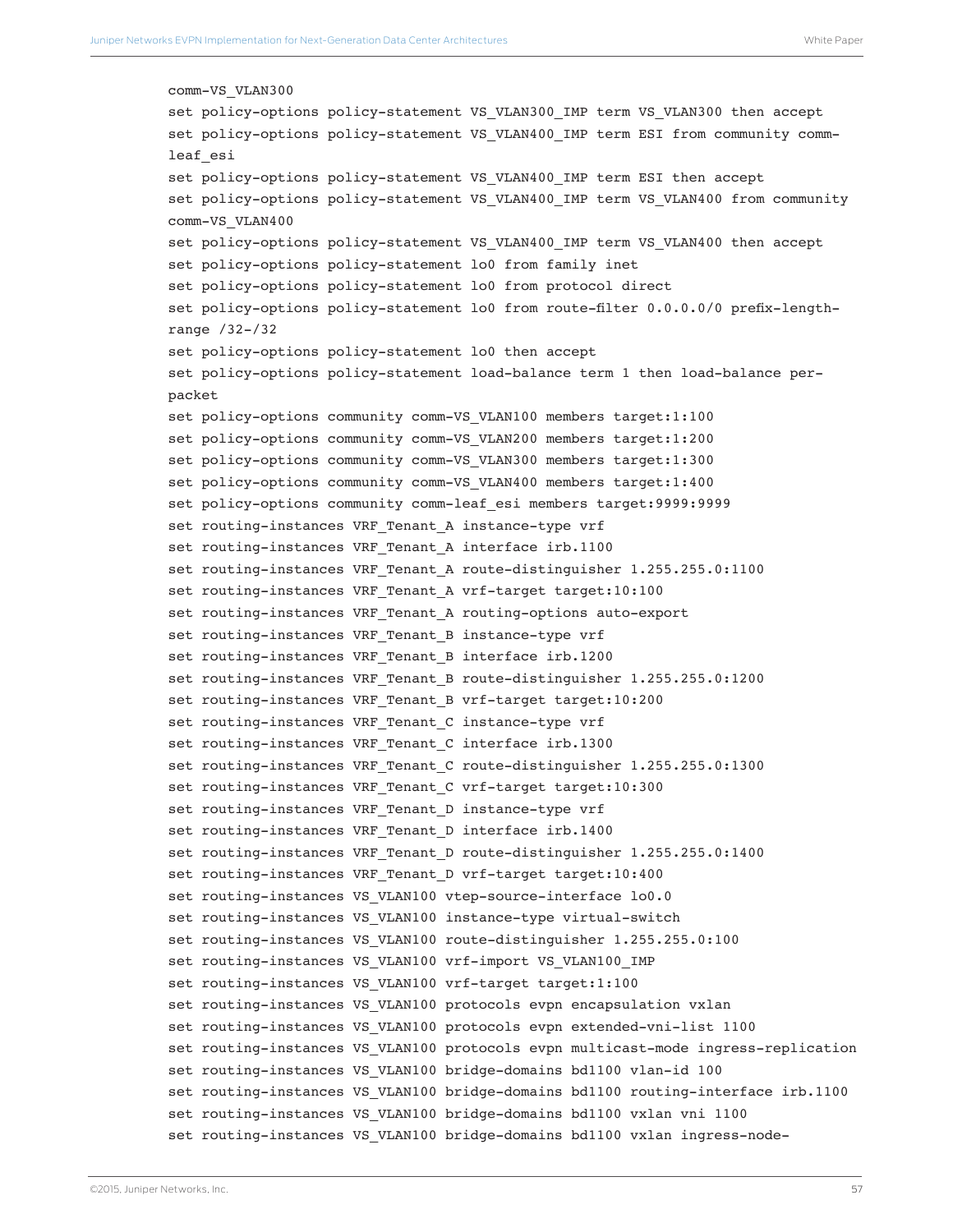```
replication
set routing-instances VS_VLAN200 vtep-source-interface lo0.0
set routing-instances VS_VLAN200 instance-type virtual-switch
set routing-instances VS_VLAN200 route-distinguisher 1.255.255.0:200
set routing-instances VS_VLAN200 vrf-import VS_VLAN200_IMP
set routing-instances VS_VLAN200 vrf-target target:1:200
set routing-instances VS VLAN200 protocols evpn encapsulation vxlan
set routing-instances VS_VLAN200 protocols evpn extended-vni-list 1200
set routing-instances VS_VLAN200 protocols evpn multicast-mode ingress-replication
set routing-instances VS_VLAN200 bridge-domains bd1200 vlan-id 200
set routing-instances VS_VLAN200 bridge-domains bd1200 routing-interface irb.1200
set routing-instances VS_VLAN200 bridge-domains bd1200 vxlan vni 1200
set routing-instances VS_VLAN200 bridge-domains bd1200 vxlan ingress-node-
replication
set routing-instances VS_VLAN300 vtep-source-interface lo0.0
set routing-instances VS VLAN300 instance-type virtual-switch
set routing-instances VS_VLAN300 route-distinguisher 1.255.255.0:300
set routing-instances VS_VLAN300 vrf-import VS_VLAN300_IMP
set routing-instances VS_VLAN300 vrf-target target:1:300
set routing-instances VS_VLAN300 protocols evpn encapsulation vxlan
set routing-instances VS_VLAN300 protocols evpn extended-vni-list 1300
set routing-instances VS_VLAN300 protocols evpn multicast-mode ingress-replication
set routing-instances VS_VLAN300 bridge-domains bd1300 vlan-id 300
set routing-instances VS_VLAN300 bridge-domains bd1300 routing-interface irb.1300
set routing-instances VS_VLAN300 bridge-domains bd1300 vxlan vni 1300
set routing-instances VS_VLAN300 bridge-domains bd1300 vxlan ingress-node-
replication
set routing-instances VS VLAN400 vtep-source-interface lo0.0
set routing-instances VS_VLAN400 instance-type virtual-switch
set routing-instances VS_VLAN400 route-distinguisher 1.255.255.0:400
set routing-instances VS_VLAN400 vrf-import VS_VLAN400_IMP
set routing-instances VS_VLAN400 vrf-target target:1:400
set routing-instances VS VLAN400 protocols evpn encapsulation vxlan
set routing-instances VS_VLAN400 protocols evpn extended-vni-list 1400
set routing-instances VS_VLAN400 protocols evpn multicast-mode ingress-replication
set routing-instances VS_VLAN400 bridge-domains bd1400 vlan-id 400
set routing-instances VS_VLAN400 bridge-domains bd1400 routing-interface irb.1400
set routing-instances VS_VLAN400 bridge-domains bd1400 vxlan vni 1400
set routing-instances VS_VLAN400 bridge-domains bd1400 vxlan ingress-node-
replication
Core-2
set system host-name core-2
set chassis network-services enhanced-ip
set interfaces ge-1/0/0 unit 0 family inet address 1.0.0.4/31
set interfaces ge-1/0/1 unit 0 family inet address 1.0.0.6/31
set interfaces irb unit 1100 family inet address 100.0.0.3/24 virtual-gateway-
address 100.0.0.1
set interfaces irb unit 1200 family inet address 200.0.0.3/24 virtual-gateway-
```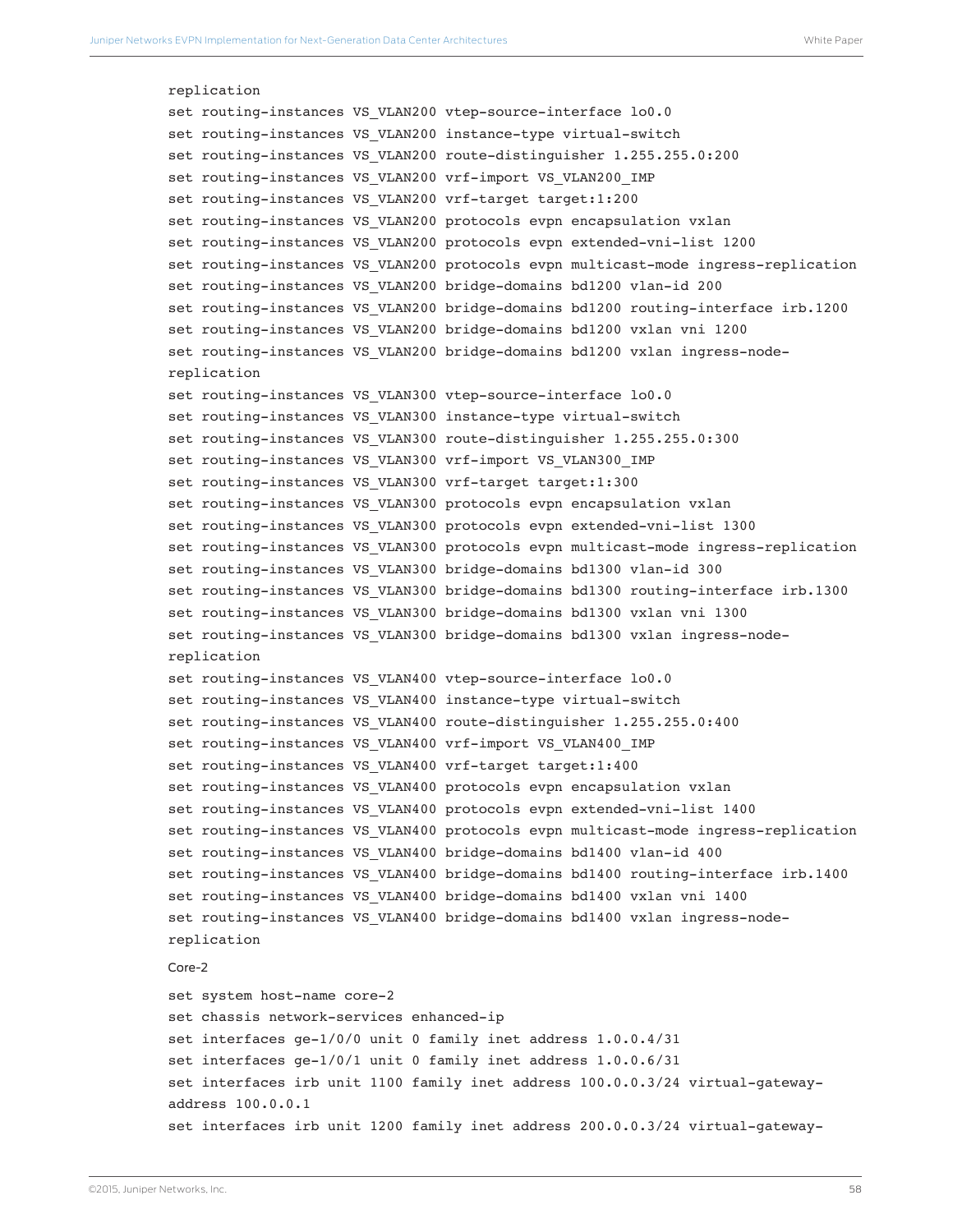address 200.0.0.1 set interfaces irb unit 1300 family inet address 10.10.10.3/24 virtual-gatewayaddress 10.10.10.1 set interfaces irb unit 1400 family inet address 10.10.10.3/24 virtual-gatewayaddress 10.10.10.1 set interfaces lo0 unit 0 family inet address 1.255.255.1/32 set routing-options router-id 1.255.255.1 set routing-options autonomous-system 65400 set routing-options forwarding-table export load-balance set routing-options forwarding-table ecmp-fast-reroute set protocols bgp group underlay type external set protocols bgp group underlay advertise-peer-as set protocols bgp group underlay family inet unicast loops 2 set protocols bgp group underlay export lo0 set protocols bgp group underlay peer-as 65401 set protocols bgp group underlay multipath set protocols bgp group underlay neighbor 1.0.0.5 description spine-1 set protocols bgp group underlay neighbor 1.0.0.7 description spine-2 set protocols bgp group EVPN\_VXLAN type external set protocols bgp group EVPN\_VXLAN local-address 1.255.255.1 set protocols bgp group EVPN VXLAN family evpn signaling set protocols bgp group EVPN\_VXLAN peer-as 65402 set protocols bgp group EVPN VXLAN multipath set protocols bgp group EVPN VXLAN neighbor 1.255.255.4 description leaf-1 set protocols bgp group EVPN\_VXLAN neighbor 1.255.255.4 multihop ttl 255 set protocols bgp group EVPN\_VXLAN neighbor 1.255.255.5 description leaf-2 set protocols bgp group EVPN\_VXLAN neighbor 1.255.255.5 multihop ttl 255 set protocols lldp port-id-subtype interface-name set protocols lldp interface all set policy-options policy-statement VS\_VLAN100\_IMP term ESI from community commleaf\_esi set policy-options policy-statement VS\_VLAN100\_IMP term ESI then accept set policy-options policy-statement VS\_VLAN100\_IMP term VS\_VLAN100 from community comm-VS\_VLAN100 set policy-options policy-statement VS\_VLAN100\_IMP term VS\_VLAN100 then accept set policy-options policy-statement VS\_VLAN200\_IMP term ESI from community commleaf\_esi set policy-options policy-statement VS\_VLAN200\_IMP term ESI then accept set policy-options policy-statement VS\_VLAN200\_IMP term VS\_VLAN200 from community comm-VS\_VLAN200 set policy-options policy-statement VS\_VLAN200\_IMP term VS\_VLAN200 then accept set policy-options policy-statement VS\_VLAN300\_IMP term ESI from community commleaf\_esi set policy-options policy-statement VS\_VLAN300\_IMP term ESI then accept set policy-options policy-statement VS\_VLAN300\_IMP term VS\_VLAN300 from community comm-VS\_VLAN300 set policy-options policy-statement VS\_VLAN300\_IMP term VS\_VLAN300 then accept set policy-options policy-statement VS\_VLAN400\_IMP term ESI from community commleaf\_esi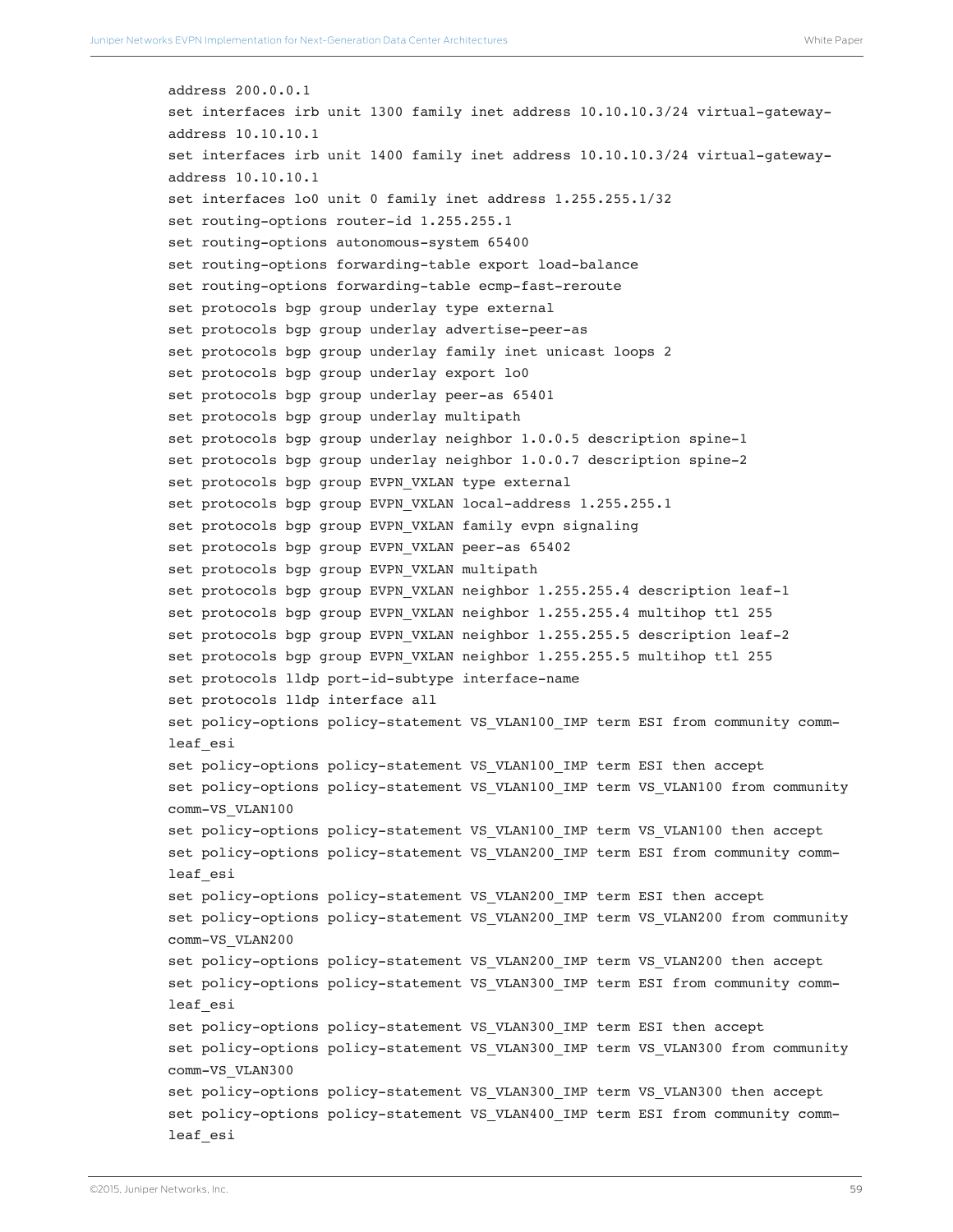```
set policy-options policy-statement VS_VLAN400_IMP term ESI then accept
set policy-options policy-statement VS_VLAN400_IMP term VS_VLAN400 from community 
comm-VS_VLAN400
set policy-options policy-statement VS VLAN400 IMP term VS VLAN400 then accept
set policy-options policy-statement lo0 from family inet
set policy-options policy-statement lo0 from protocol direct
set policy-options policy-statement lo0 from route-filter 0.0.0.0/0 prefix-length-
range /32-/32
set policy-options policy-statement lo0 then accept
set policy-options policy-statement load-balance term 1 then load-balance per-
packet
set policy-options community comm-VS VLAN100 members target:1:100
set policy-options community comm-VS VLAN200 members target:1:200
set policy-options community comm-VS VLAN300 members target:1:300
set policy-options community comm-VS VLAN400 members target:1:400
set policy-options community comm-leaf_esi members target:9999:9999
set routing-instances VRF Tenant A instance-type vrf
set routing-instances VRF Tenant A interface irb.1100
set routing-instances VRF Tenant A route-distinguisher 1.255.255.1:1100
set routing-instances VRF_Tenant_A vrf-target target:10:100
set routing-instances VRF Tenant A routing-options auto-export
set routing-instances VRF Tenant B instance-type vrf
set routing-instances VRF Tenant B interface irb.1200
set routing-instances VRF Tenant B route-distinguisher 1.255.255.1:1200
set routing-instances VRF Tenant B vrf-target target:10:200
set routing-instances VRF_Tenant_C instance-type vrf
set routing-instances VRF Tenant C interface irb.1300
set routing-instances VRF Tenant C route-distinguisher 1.255.255.1:1300
set routing-instances VRF_Tenant_C vrf-target target:10:300
set routing-instances VRF Tenant D instance-type vrf
set routing-instances VRF Tenant D interface irb.1400
set routing-instances VRF_Tenant_D route-distinguisher 1.255.255.1:1400
set routing-instances VRF Tenant D vrf-target target:10:400
set routing-instances VS VLAN100 vtep-source-interface lo0.0
set routing-instances VS_VLAN100 instance-type virtual-switch
set routing-instances VS_VLAN100 route-distinguisher 1.255.255.1:100
set routing-instances VS_VLAN100 vrf-import VS_VLAN100_IMP
set routing-instances VS_VLAN100 vrf-target target:1:100
set routing-instances VS VLAN100 protocols evpn encapsulation vxlan
set routing-instances VS_VLAN100 protocols evpn extended-vni-list 1100
set routing-instances VS_VLAN100 protocols evpn multicast-mode ingress-replication
set routing-instances VS_VLAN100 protocols evpn default-gateway no-gateway-
community
set routing-instances VS_VLAN100 bridge-domains bd1100 vlan-id 100
set routing-instances VS_VLAN100 bridge-domains bd1100 routing-interface irb.1100
set routing-instances VS_VLAN100 bridge-domains bd1100 vxlan vni 1100
set routing-instances VS VLAN100 bridge-domains bd1100 vxlan ingress-node-
replication
set routing-instances VS VLAN200 vtep-source-interface lo0.0
```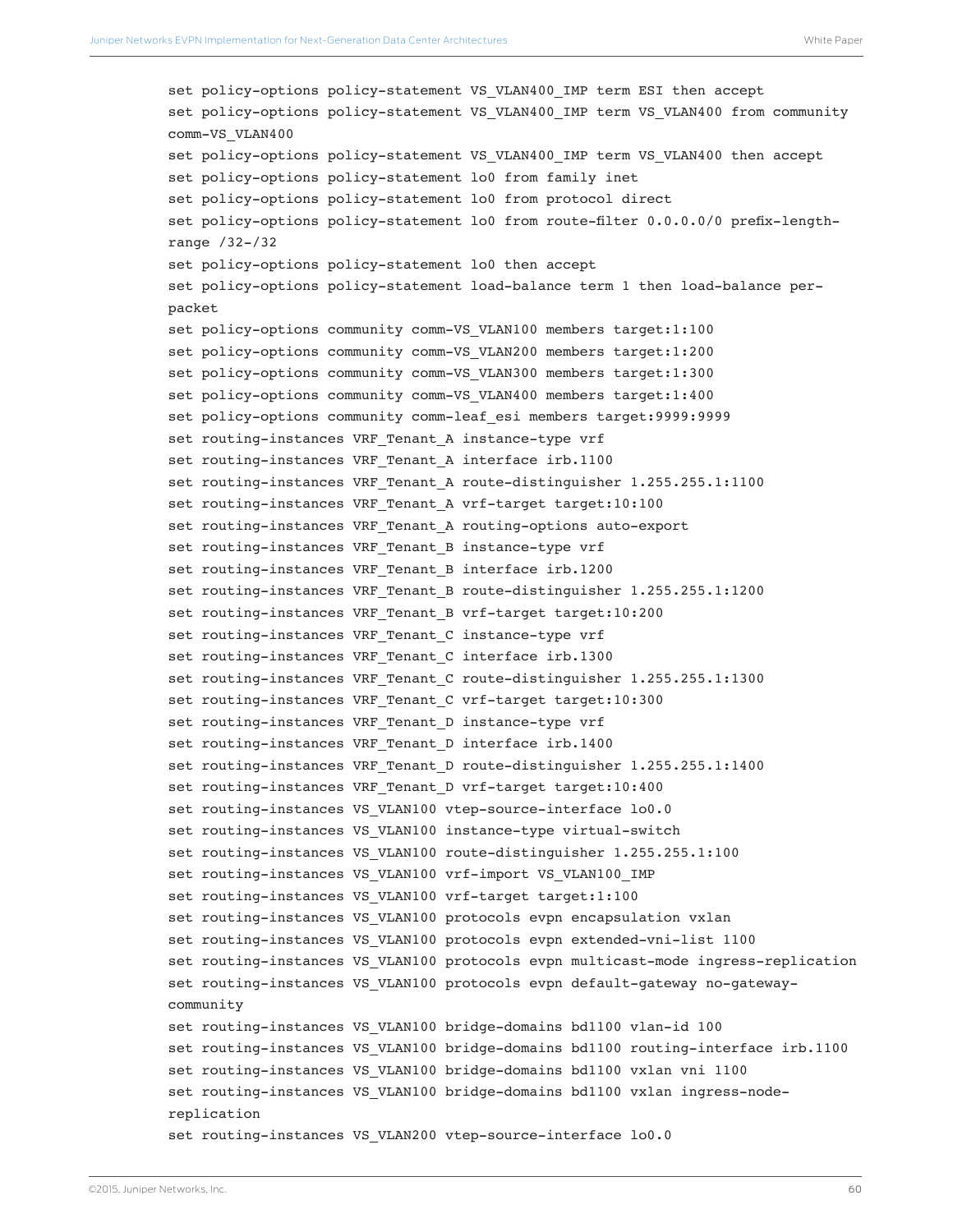```
set routing-instances VS_VLAN200 instance-type virtual-switch
set routing-instances VS_VLAN200 route-distinguisher 1.255.255.1:200
set routing-instances VS_VLAN200 vrf-import VS_VLAN200_IMP
set routing-instances VS VLAN200 vrf-target target:1:200
set routing-instances VS_VLAN200 protocols evpn encapsulation vxlan
set routing-instances VS_VLAN200 protocols evpn extended-vni-list 1200
set routing-instances VS_VLAN200 protocols evpn multicast-mode ingress-replication
set routing-instances VS_VLAN200 bridge-domains bd1200 vlan-id 200
set routing-instances VS_VLAN200 bridge-domains bd1200 routing-interface irb.1200
set routing-instances VS_VLAN200 bridge-domains bd1200 vxlan vni 1200
set routing-instances VS_VLAN200 bridge-domains bd1200 vxlan ingress-node-
replication
set routing-instances VS VLAN300 vtep-source-interface lo0.0
set routing-instances VS_VLAN300 instance-type virtual-switch
set routing-instances VS_VLAN300 route-distinguisher 1.255.255.1:300
set routing-instances VS_VLAN300 vrf-import VS_VLAN300_IMP
set routing-instances VS VLAN300 vrf-target target:1:300
set routing-instances VS VLAN300 protocols evpn encapsulation vxlan
set routing-instances VS_VLAN300 protocols evpn extended-vni-list 1300
set routing-instances VS_VLAN300 protocols evpn multicast-mode ingress-replication
set routing-instances VS_VLAN300 bridge-domains bd1300 vlan-id 300
set routing-instances VS_VLAN300 bridge-domains bd1300 routing-interface irb.1300
set routing-instances VS_VLAN300 bridge-domains bd1300 vxlan vni 1300
set routing-instances VS_VLAN300 bridge-domains bd1300 vxlan ingress-node-
replication
set routing-instances VS_VLAN400 vtep-source-interface lo0.0
set routing-instances VS VLAN400 instance-type virtual-switch
set routing-instances VS_VLAN400 route-distinguisher 1.255.255.1:400
set routing-instances VS_VLAN400 vrf-import VS_VLAN400_IMP
set routing-instances VS VLAN400 vrf-target target:1:400
set routing-instances VS_VLAN400 protocols evpn encapsulation vxlan
set routing-instances VS_VLAN400 protocols evpn extended-vni-list 1400
set routing-instances VS_VLAN400 protocols evpn multicast-mode ingress-replication
set routing-instances VS_VLAN400 bridge-domains bd1400 vlan-id 400
set routing-instances VS_VLAN400 bridge-domains bd1400 routing-interface irb.1400
set routing-instances VS_VLAN400 bridge-domains bd1400 vxlan vni 1400
set routing-instances VS_VLAN400 bridge-domains bd1400 vxlan ingress-node-
replication
```